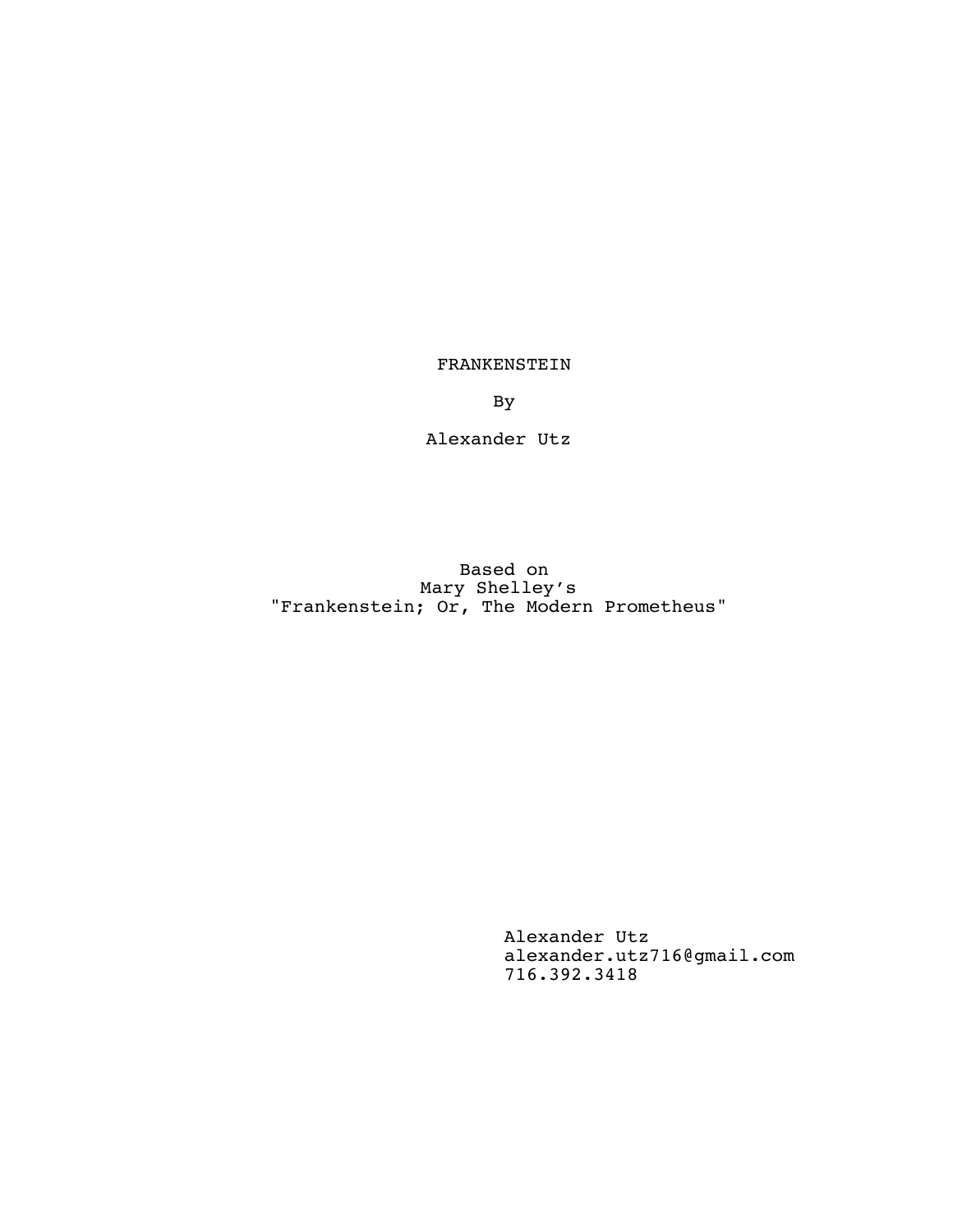# Cast of Characters

| MARY SHELLEY:        | The author of Frankenstein.                     |
|----------------------|-------------------------------------------------|
| PERCY SHELLEY:       | Her fiance, the poet.                           |
| LORD BYRON:          | The poet.                                       |
| CLAIRE CLAIRMONT:    | Mary's stepsister.                              |
| DR. POLIDORI:        | Lord Byron's physician.                         |
| VICTOR FRANKENSTEIN: | A scientist.                                    |
| CAPTAIN WALTON:      | An Arctic explorer.                             |
| HENRY CLERVAL:       | Frankenstein's best friend.                     |
| ELIZABETH LAVENZA:   | Frankenstein's fiancee.                         |
| JUSTINE MORITZ:      | Frankenstein's friend.                          |
| PROFESSOR WALDMAN:   | A professor at the University<br>of Ingolstadt. |
| PROFESSOR KREMPE:    | A professor at the University<br>of Ingolstadt. |
| THE CREATURE:        | Frankenstein's creation.                        |
| WILLIAM:             | Frankenstein's brother.                         |
| THE COMPANION:       | The second creation.                            |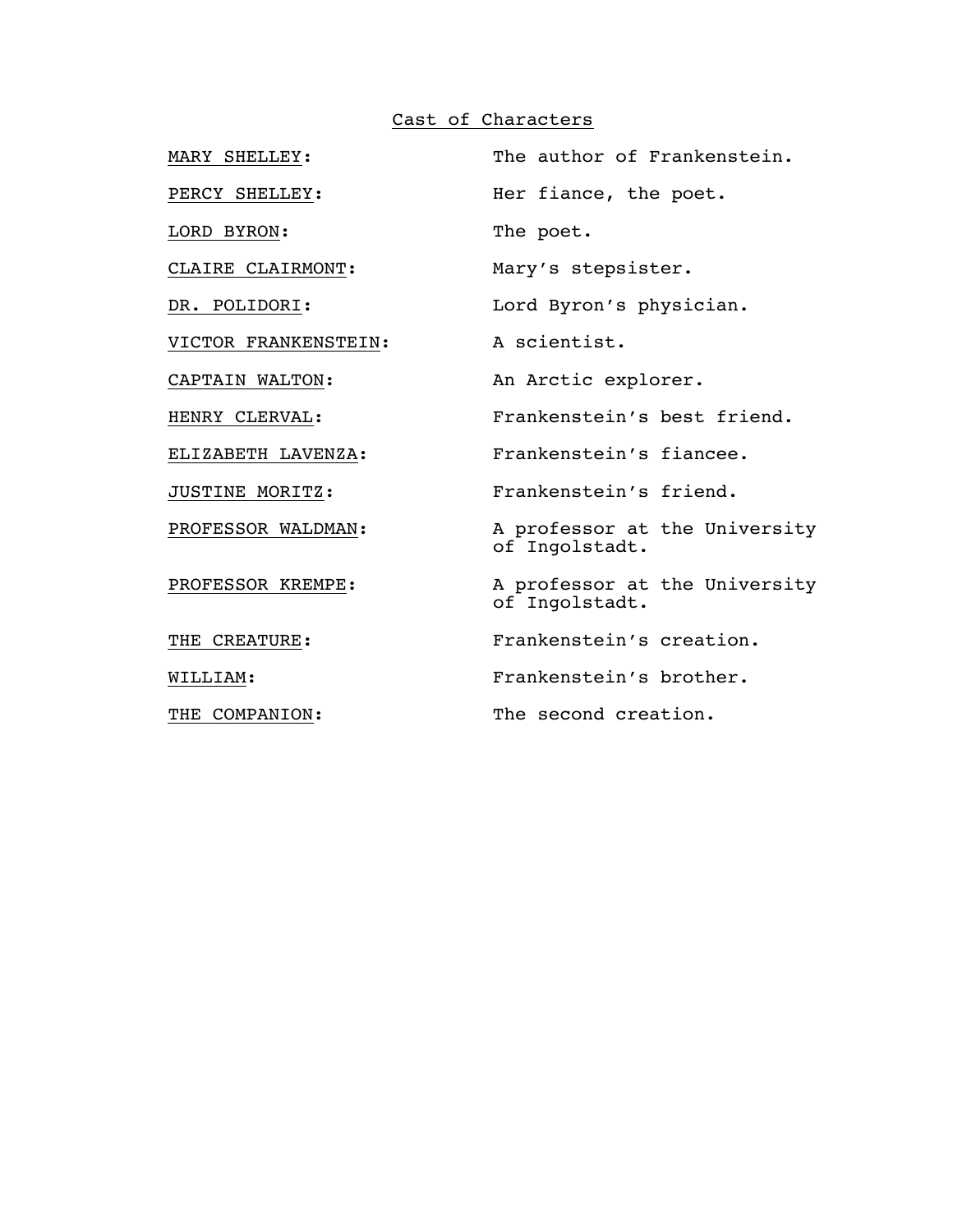# ACT ONE

*Lightning and thunder: a storm. In the flashes of lightning which illuminate the stage, we see glimpses of WALTON looking out with a telescope, CLERVAL helping VICTOR stand, JUSTINE and WILLIAM playing hide and seek, and VICTOR cradling ELIZABETH's dead body. A loud clap of thunder awakens MARY from her dream, center, gasping for air.*

# MARY

Another dream-vision. Another nightmare.

*SHELLEY is with her.*

# **SHELLEY**

Again? What did you see this time.

# MARY

I cannot describe the - there were images of people, but fragmented -

#### SHELLEY

Let's go back to sleep. We don't want to be unkempt around Lord Byron tomorrow.

#### MARY

(Dry.) Of course not.

#### **SHELLEY**

What?

#### MARY

You care more about Lord Byron than you do me.

*Pause.*

#### **SHELLEY**

 $I -$ 

# MARY

Let's go back to sleep, Percy.

*Pause.*

#### **SHELLEY**

We *will* be wed, Mary. Soon.

*Blackout.*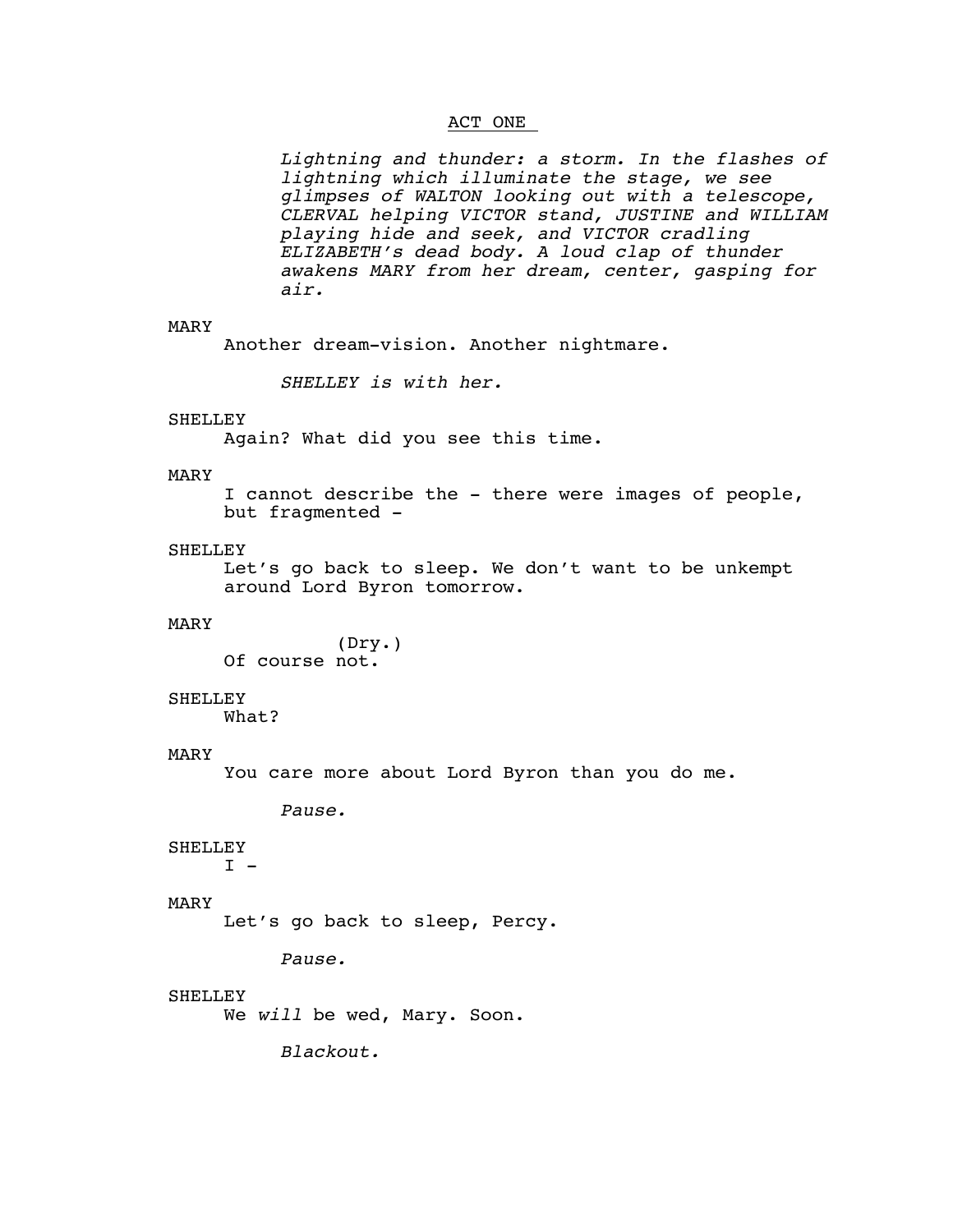*Another flash of lightning brings a sitting room to light. Shelley stands by the window, watching the storm. BYRON sits in an armchair, idly flipping through a copy of 'Fantasmagoriana'. Mary and CLAIRE sit side by side on a chaise. POLIDORI stands before the group, clutching a handful of papers. Inspired by the thunderstorm and the flash of lightning, Shelley exclaims:*

```
SHELLEY (cont'd)
```
"I sing of Chaos and Eternal Night

Taught by the heavn'ly Muse to venture down

The dark descent, and up to reascend - "

#### MARY

Percy!

#### SHELLEY

What?

# **CLAIRE**

He's nearly finished.

# BYRON

(To Shelley.)

Milton?

#### SHELLEY

Who else?

#### MARY

Do go on, doctor.

# POLIDORI

"Aubrey's weakness increased; the effusion of blood produced symptoms of the near approach of death. He desired his sister's guardians might be called, and when the midnight hour had struck, he related composedly what the reader had perused - he died immediately after. The guardians hastened to protect Miss Aubrey; but when they arrived, it was too late."

#### CLAIRE

Oh no!

#### POLIDORI

"Lord Ruthven had disappeared, and Aubrey's sister had glutted the thirst... of a Vampyre!"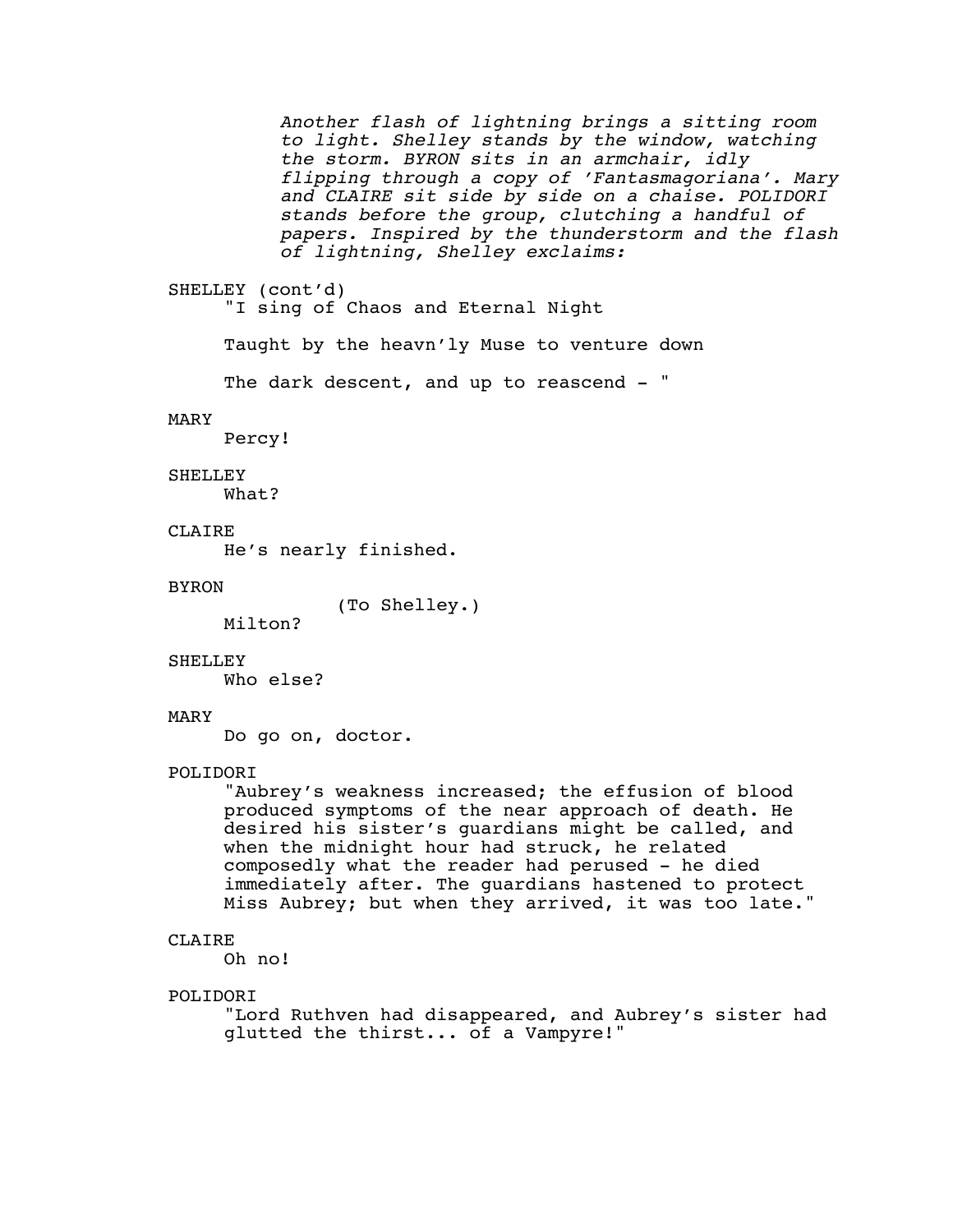# BYRON

Excellent work, Polidori.

# POLIDORI

Bone-chilling?

#### BYRON

Almost.

# CLAIRE

I thought it was.

#### SHELLEY

This storm is bone-chilling. I wish we could be out on the water.

# CLAIRE

I don't know what I would do if I were to encounter a Vampyre.

#### BYRON

Hopefully you'd fare better than our poor Aubrey.

# POLIDORI

So you must think the characters at least were compelling -

# CLAIRE

Would you save me, George?

#### BYRON

Always needing to be saved, aren't they?

*He playfully pulls Claire onto his lap. She kisses him.*

# POLIDORI

At least my story scared someone.

# MARY

It was very good, doctor.

# POLIDORI

Thank you, Mary.

# SHELLEY

What about you, Mary? Do you have a story for us?

# MARY

Oh, I don't know.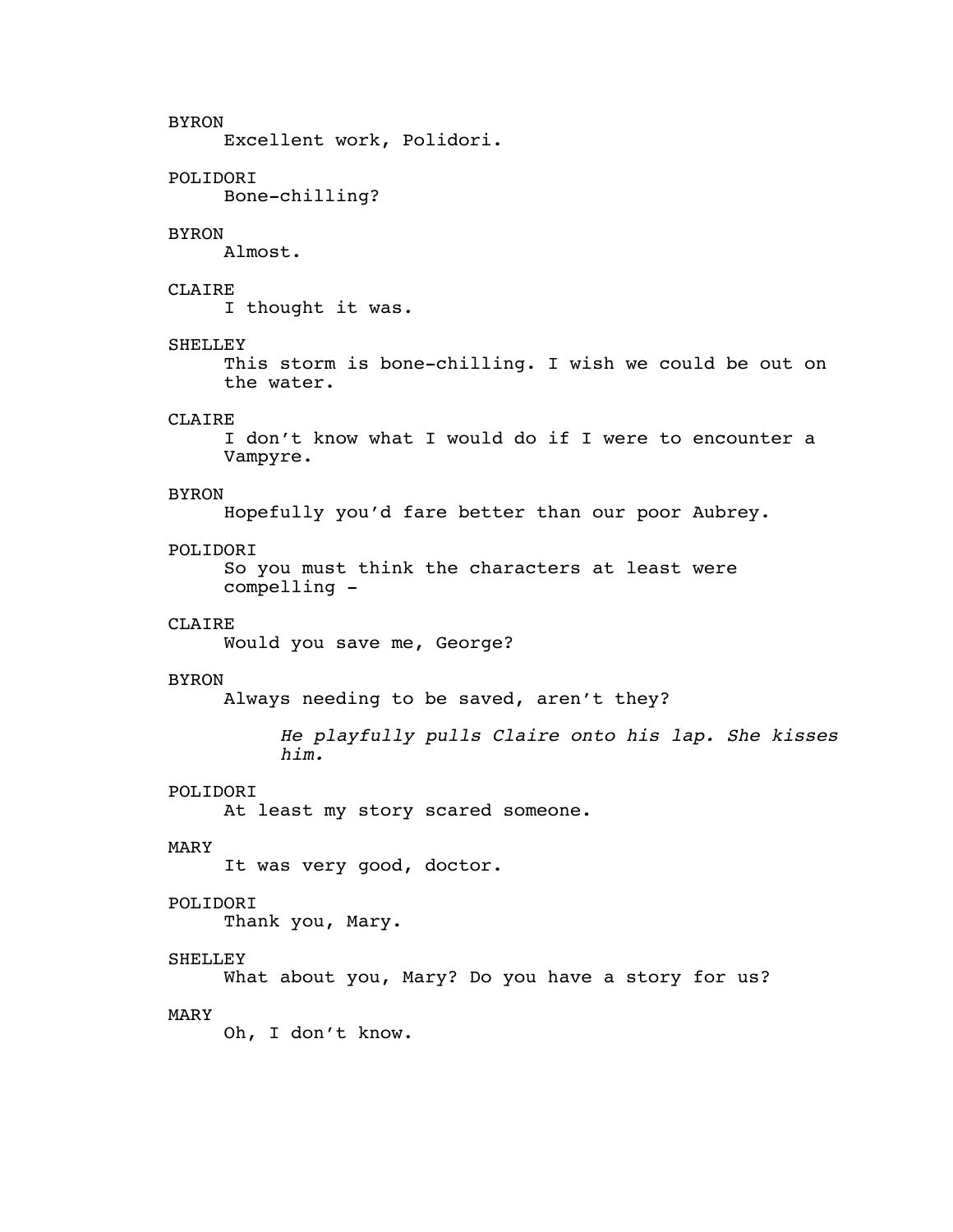SHELLEY You woke last night in a cold sweat. MARY It was only a dream-vision I had. BYRON Well, let's hear it! POLIDORI Yes, tell us. MARY Truly, it was nothing. **SHELLEY** Mary, you told me it was something unbelievable. I think the group may like to hear. MARY I told you that in private. **SHELLEY** (Quieter, so only Mary can hear.) That wasn't the only thing you told me in private -*Shelley moves close and kisses her.* MARY Percy - BYRON Calm down, you two. SHELLEY I simply thought you may like to have Lord Byron hear a story of yours. MARY Why should I like that? SHELLEY Because - BYRON Because I am a great poet, Miss Godwin! CLAIRE You *are*, simply the greatest. MARY I don't know that I should share it.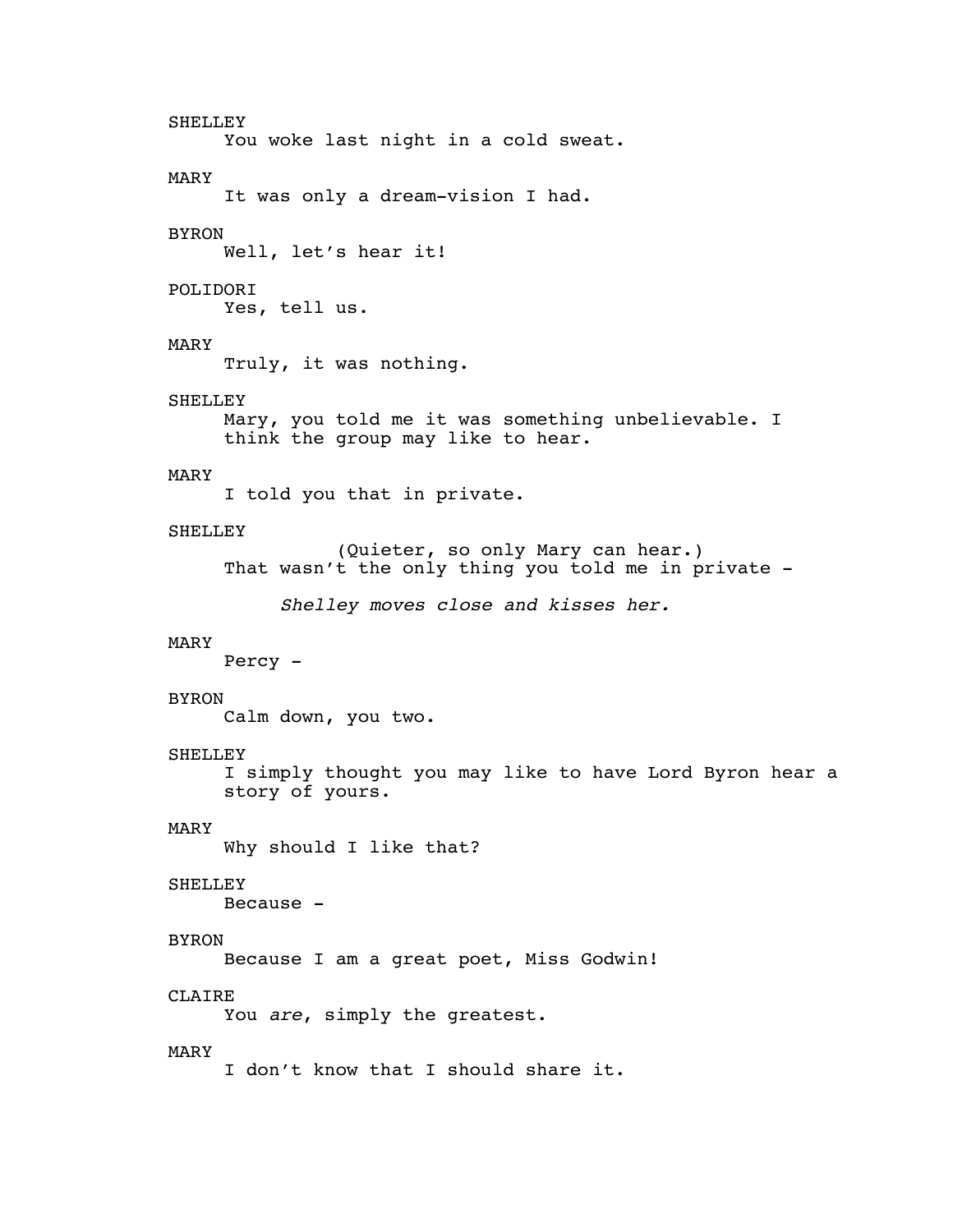# POLIDORI

We could read another story from the 'Fantasmagoriana'.

*The group groans.*

# SHELLEY

Not again.

# POLIDORI

No?

# SHELLEY

I would wager that I could recite that book by heart.

#### POLIDORI

Oh, it's not that bad.

# BYRON

It did inspire our good doctor's Vampyre story, Shelley.

#### CLAIRE

I wouldn't mind hearing one again, if the words are coming from my Lord Byron's lips. (She gives him another quick peck, then snatches the book from him and begins to flip through it.) Which one do we want to hear again?

#### POLIDORI

 $I$  think  $-$ 

*Another flash of lightning and thunder. Polidori jumps in fright.*

#### SHELLEY

That's right! Galvanism!

#### POLIDORI

What?

# SHELLEY

Galvanism, that's what I wanted to tell you about.

# BYRON

Oh, yes, yes.

# **SHELLEY**

Have you heard of this, Polidori?

#### POLIDORI

I think so - Galvani, right?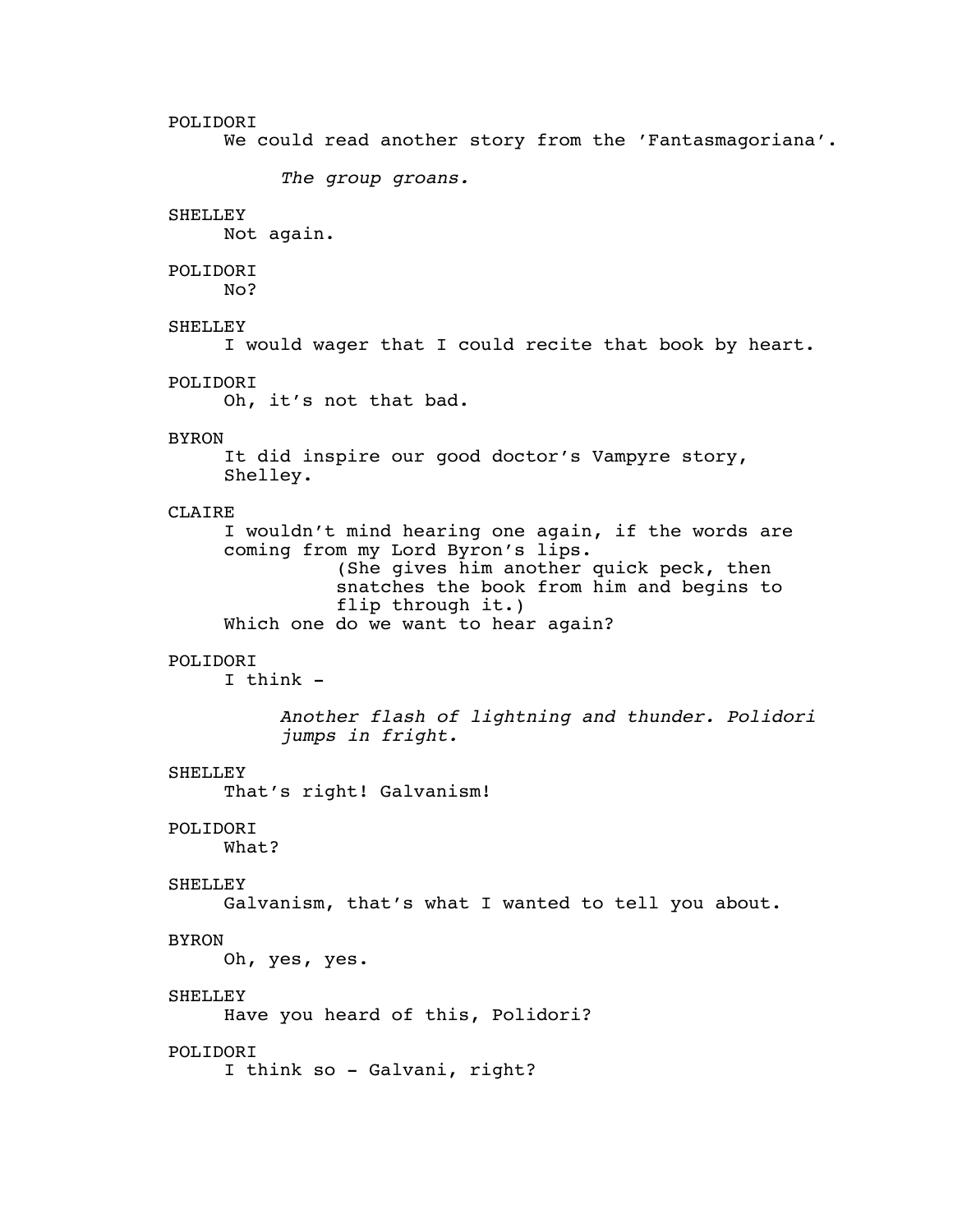#### SHELLEY

Yes. Scientists like Galvani have found that electricity, when channeled correctly, can cause muscles to move. Electrical currents have been used to make the muscles of dead animals twitch and contract. And who knows how much farther beyond that it could go.

#### POLIDORI

Do you remember when they hanged that murderer George Foster?

#### BYRON

Vaguely.

#### POLIDORI

Well, Luigi Galvani's nephew Giovanni Aldini took the idea of galvanic electricity and began applying it not only to animals but to people as well. So after Foster was hanged, Aldini took the corpse and attached electrodes to the forehead, arms, legs, and chest. Then he turned the battery on.

# **SHELLEY**

And?

#### POLIDORI

And Foster began to move. His jaw quivered, his muscles contracted, his eye opened. His hand even clenched and then opened again, slamming against the table.

#### CLAIRE

Oh my!

# POLIDORI

Yes! They thought the body was coming back to life!

#### CLAIRE

It sounds like it was.

# POLIDORI

But, the battery ended up giving out and Foster remained dead. Aldini had nearly succeeded, but the dead battery left him in defeat.

# SHELLEY

Incredible. Any thoughts?

# **BYRON**

The idea of manipulating a corpse is - disturbing, to say the least. But the moral questions it raises are fascinating.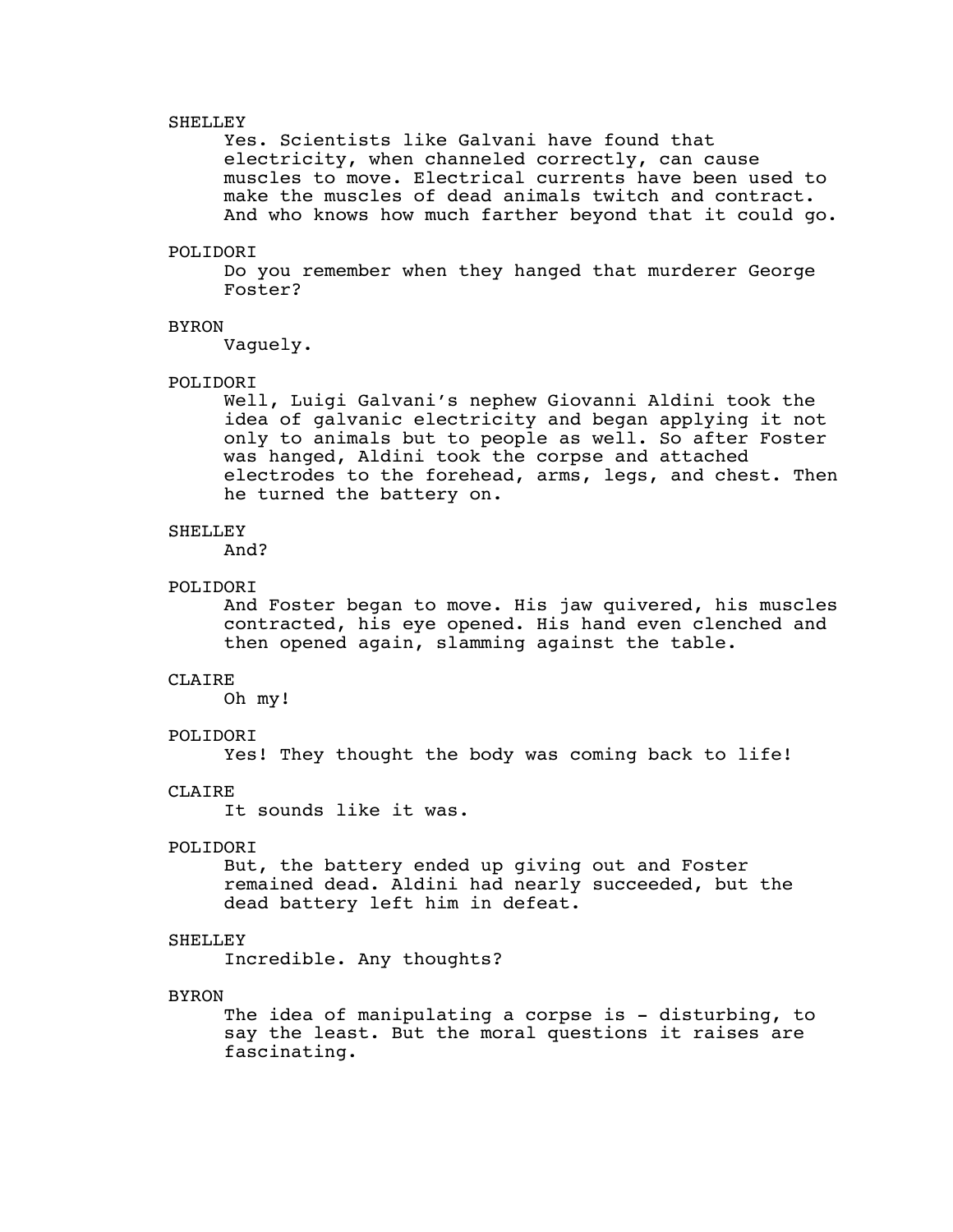MARY Squeamish, Lord Byron? SHELLEY (To Polidori.) What do you think? POLIDORI I don't know. It seems odd. But it's a good story. SHELLEY Modern science! Bringing creatures back to life! BYRON Man's own Adam. CLAIRE I don't like it. **SHELLEY** It's scientific advancement, dear. CLAIRE But why would you want to bring dead - things - back to life? BYRON It is man's destiny to rule over the earth. CLAIRE But to rule over life and death? BYRON She's being dramatic about it. CLAIRE George! SHELLEY It's alright if you don't understand, Claire. MARY I think she understands. CLAIRE It's distasteful. **BYRON** I take back what I said about Man's own Adam. CLAIRE Thank you, George.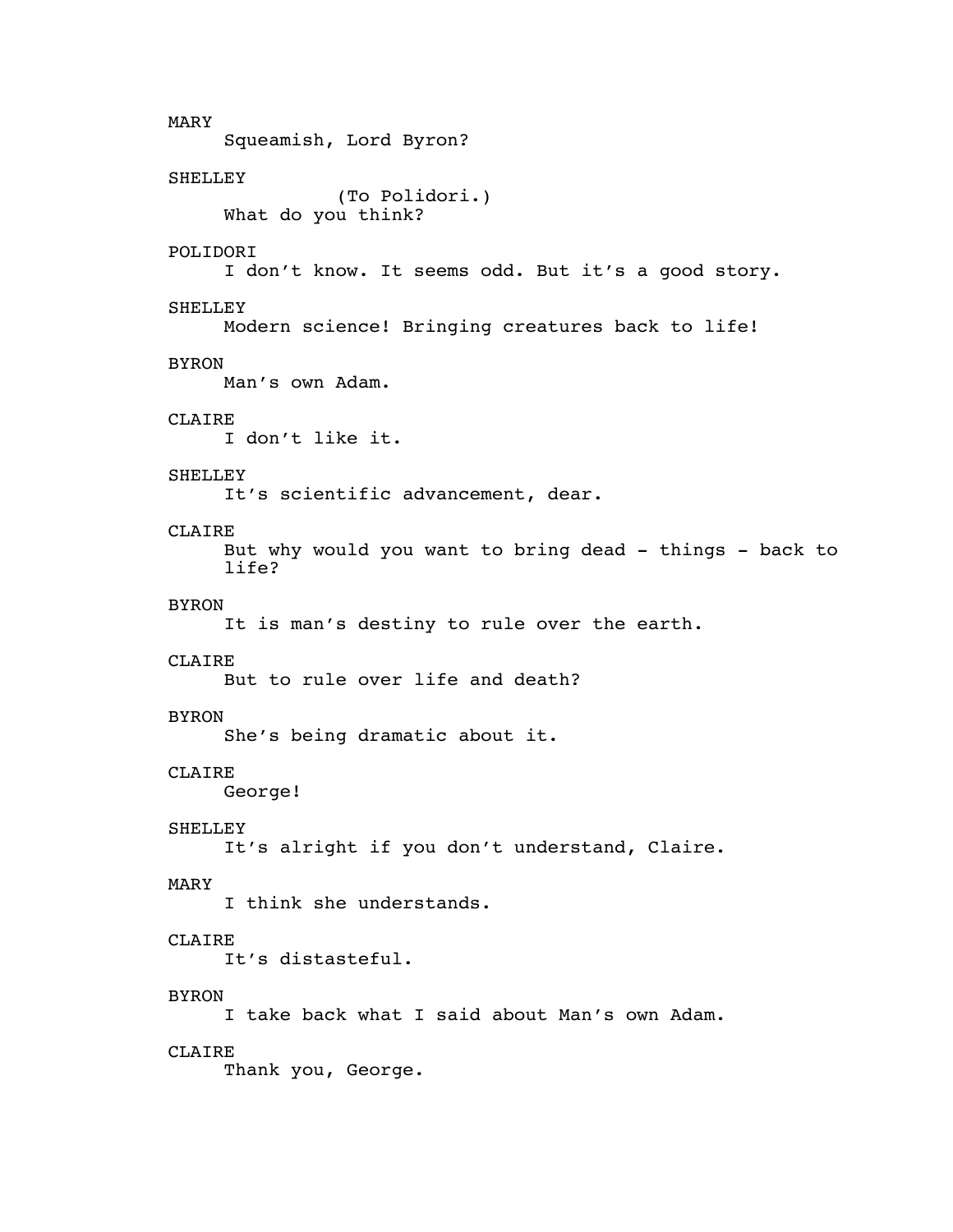#### BYRON

No, no - not because I disagree or find it distasteful.

# POLIDORI

```
Because it would be a repurposing of life, not a
creation of it.
```
# **BYRON**

Precisely, Polidori. Perfect.

# MARY

But we would still be taking some of God's power. Is it Man's place to do that?

# SHELLEY

Why not?

# MARY

Because -

# **BYRON**

She doesn't know what she is talking about.

*Shelley laughs.*

#### MARY

Are you a scientist, Lord Byron?

*Beat.*

#### **BYRON**

Miss Godwin-

# **SHELLEY**

It's only conversation, Mary. It's not life and death. (Mary lets out a short, loud laugh.) What?

# MARY

It's *exactly* life and death!

# BYRON

Personally, I would love to hear more of the doctor's thoughts on the subject.

# POLIDORI

I have a few.

#### BYRON

You shall have to tell Shelley and I at a different time.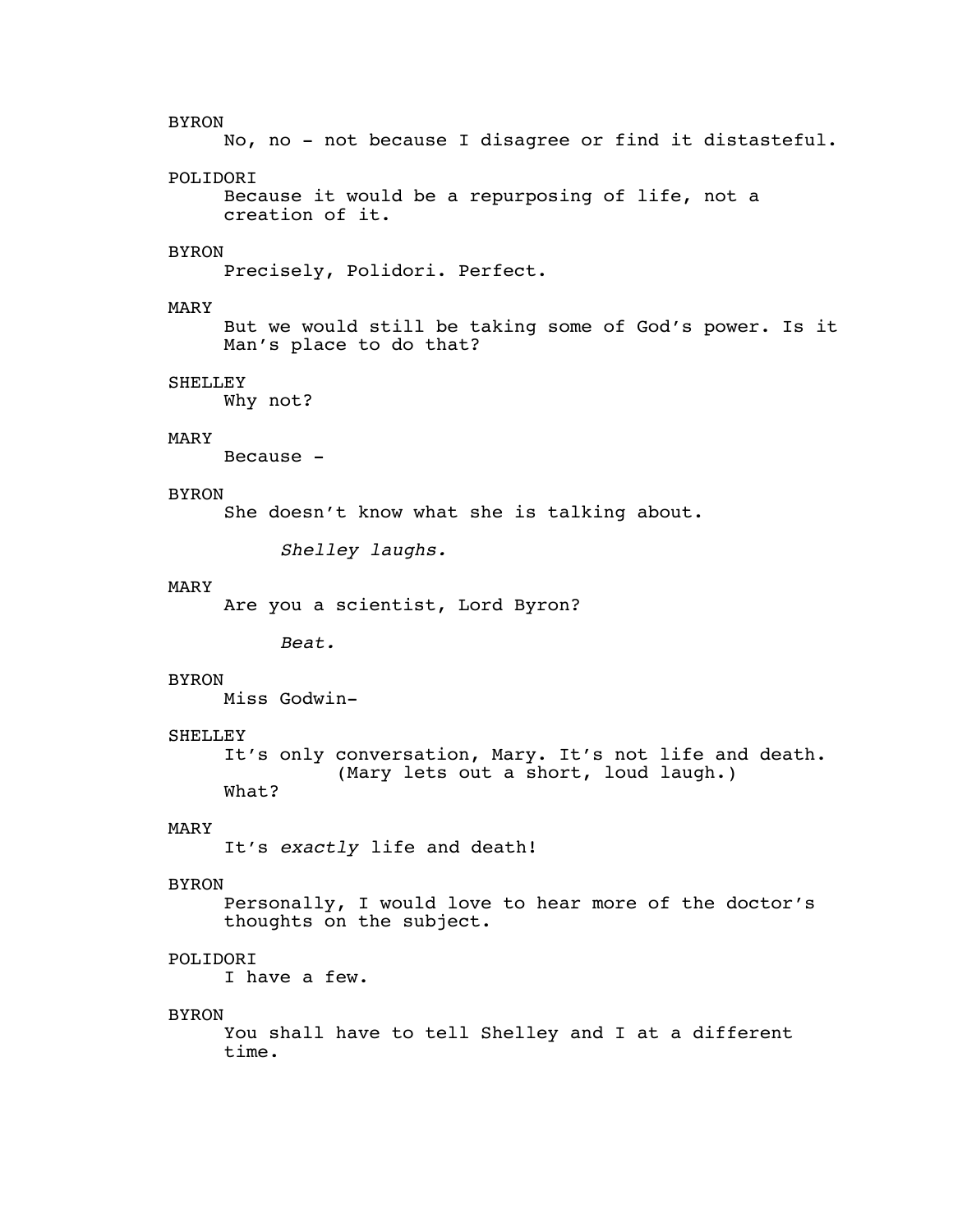MARY

A different time when Claire and I won't be here to interrupt?

#### BYRON

Excuse me?

#### POLIDORI

I could tell you now, if you -

#### BYRON

No, never mind.

*Claire tries to hand the open 'Fantasmagoriana' to Byron.*

# CLAIRE

I think we should hear this story again.

*Another lightning flash illuminates the room and time freezes in the bright light. Mary steps forward.*

#### MARY

A dream-vision. A pale student of unholy arts, kneeling beside the thing he put together. A hideous phantasm of a man, stretched out, stitched together, and then with a spark beginning to show signs of life. An eye opens. An uneasy, frightful motion of the chest. An uneasy, frightful human endeavor to mock the Creator of the world. A family torn apart as soon as it is started. A great man's fall, by his own hand. A frozen wasteland in a monster's wake. A frozen stare with no depth, no soul. I was terrified to see it in my mind's eye. I could not escape this monstrous phantom. It haunted me. I saw the other eye open, and -

(Time resumes, and the lightning disappears with a crackle of thunder.)

```
I have a story.
```
# **SHELLEY**

You do?

# MARY

Yes.

# BYRON

Let's hear it.

# CLAIRE

Oh, I'm excited.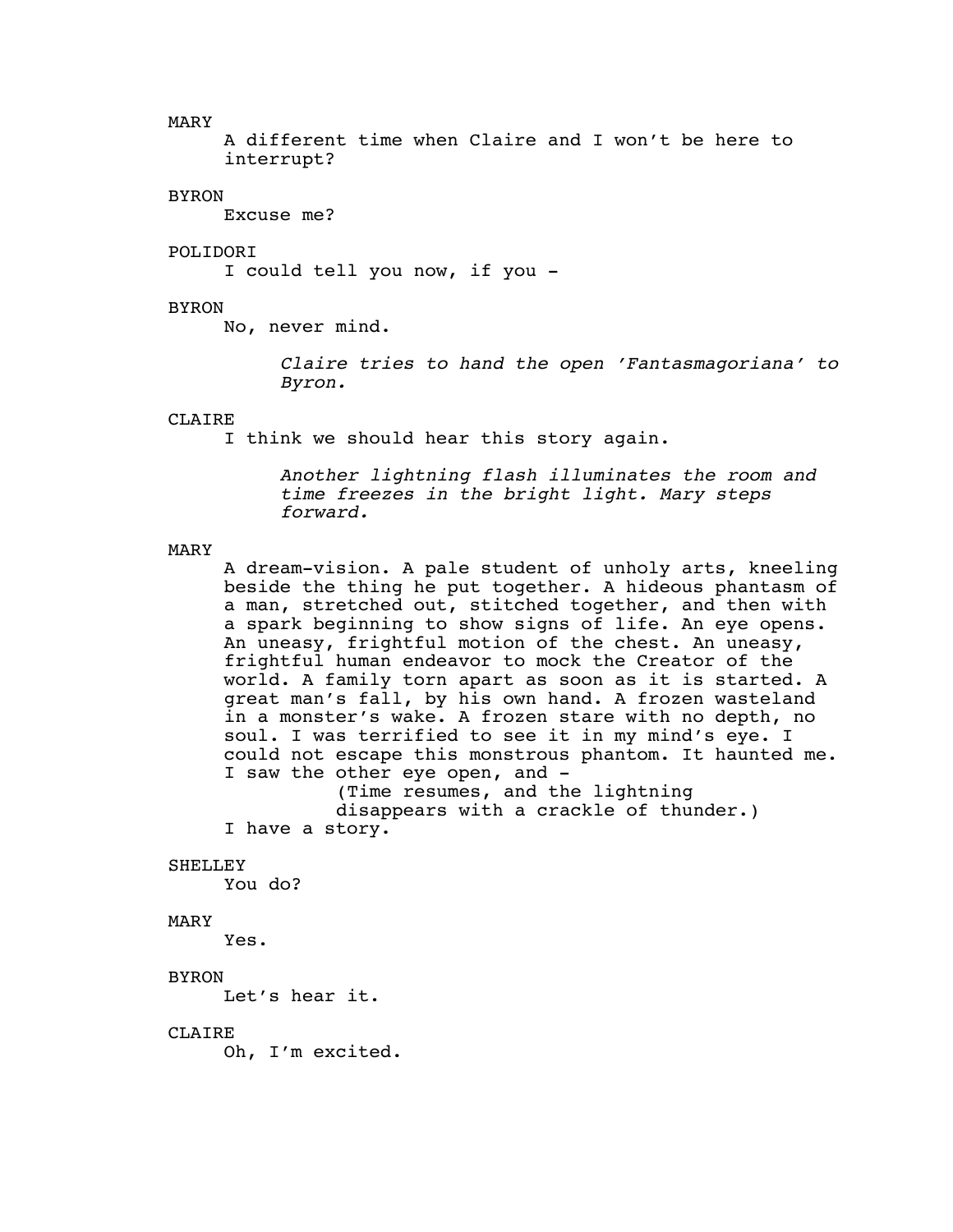#### BYRON

Polidori, your Vampyre has a contender.

# POLIDORI

I suppose so.

# **SHELLEY**

(Pulling Mary aside.) Are you sure?

#### MARY

Yes, Percy, I am.

#### BYRON

Are you going to keep her all to yourself, Shelley?

#### **SHELLEY**

Of course not.

# BYRON

Well, let's see how she does.

*Beat. Mary looks around the room.*

# MARY

The story begins on a gloomy day in June.

#### BYRON

Ah, like today's gloomy day in June!

#### **CLAIRE**

George, let her tell the story.

#### MARY

A studious and fervent explorer, Captain Walton, is making an expedition to the North Pole when he sees a figure crossing the tundra.

*The lights shift and we are in the story. WALTON stands center, gazing out with his telescope.*

# WALTON

Surrounded on all sides by ice. It stretches out from the boat in every direction, seeming to have no end. (He sees something.)

What is that? A dog-sled passing on toward the north, and fixed on it a being with the shape of a man of gigantic stature, it appears? Damn - it has disappeared on the horizon, past a ridge of ice.

*A voice shouts from off.*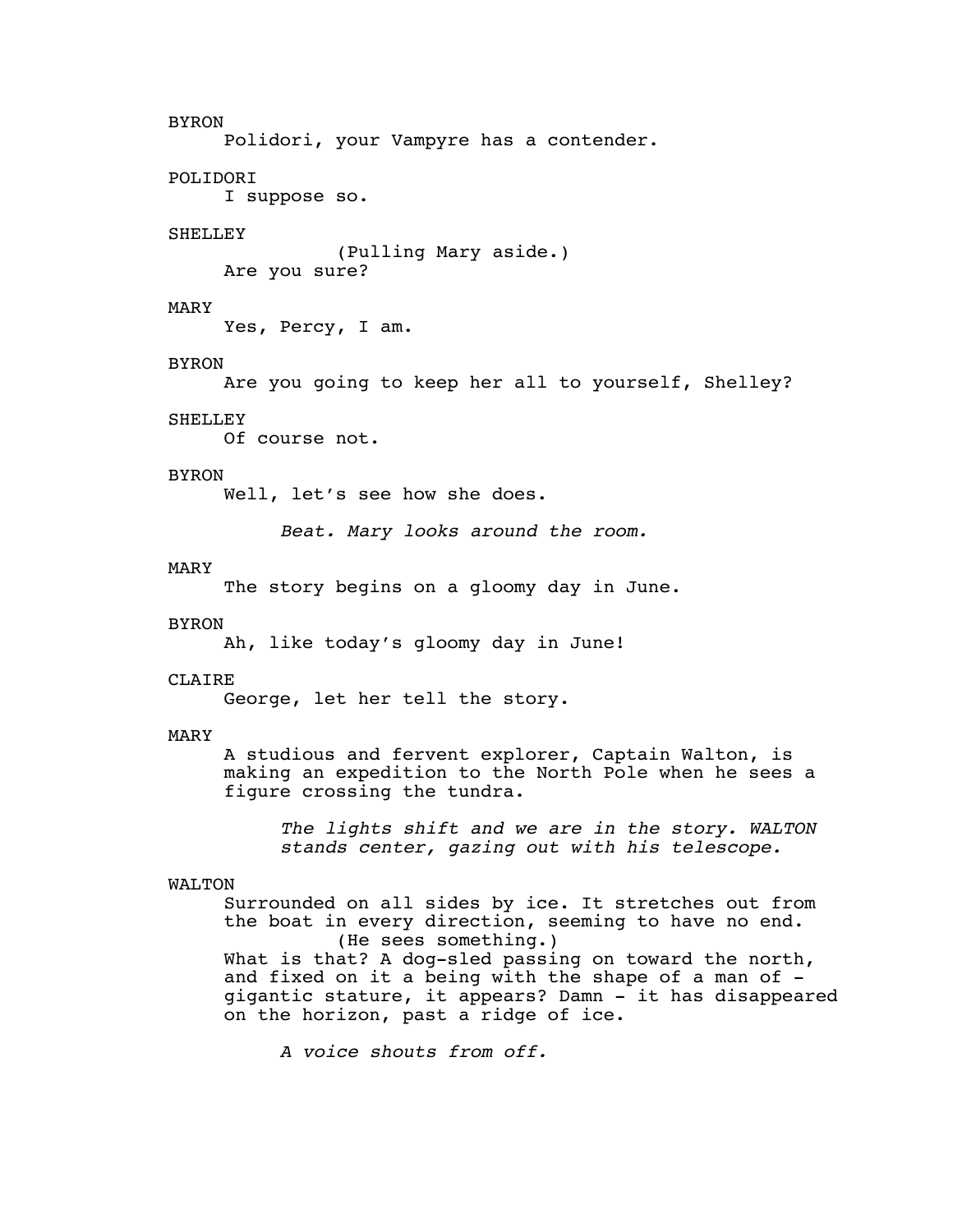# VOICE

Captain, we have discovered someone on the ice!

#### WALTON

Pull him up!

# VOICE

He is nearly frozen -

#### WALTON

Then hurry!

*VICTOR appears, kneeling on the ground. He is shivering from the cold.*

# VICTOR

Please - I need your help -

#### WALTON

We're here to help you, traveler. You won't last long in the cold like that.

# VICTOR

Where are you bound?

#### WALTON

The opposite direction of the warmth you need. We are on an expedition of discovery to the North Pole.

*Victor nods.*

# VICTOR

I will join you.

# WALTON

No, it isn't safe.

# VICTOR

And why are you out here, again?

# WALTON

To go where no man has gone before.

*Victor laughs.*

# VICTOR

What is your name, Captain?

# WALTON

Walton. Yours?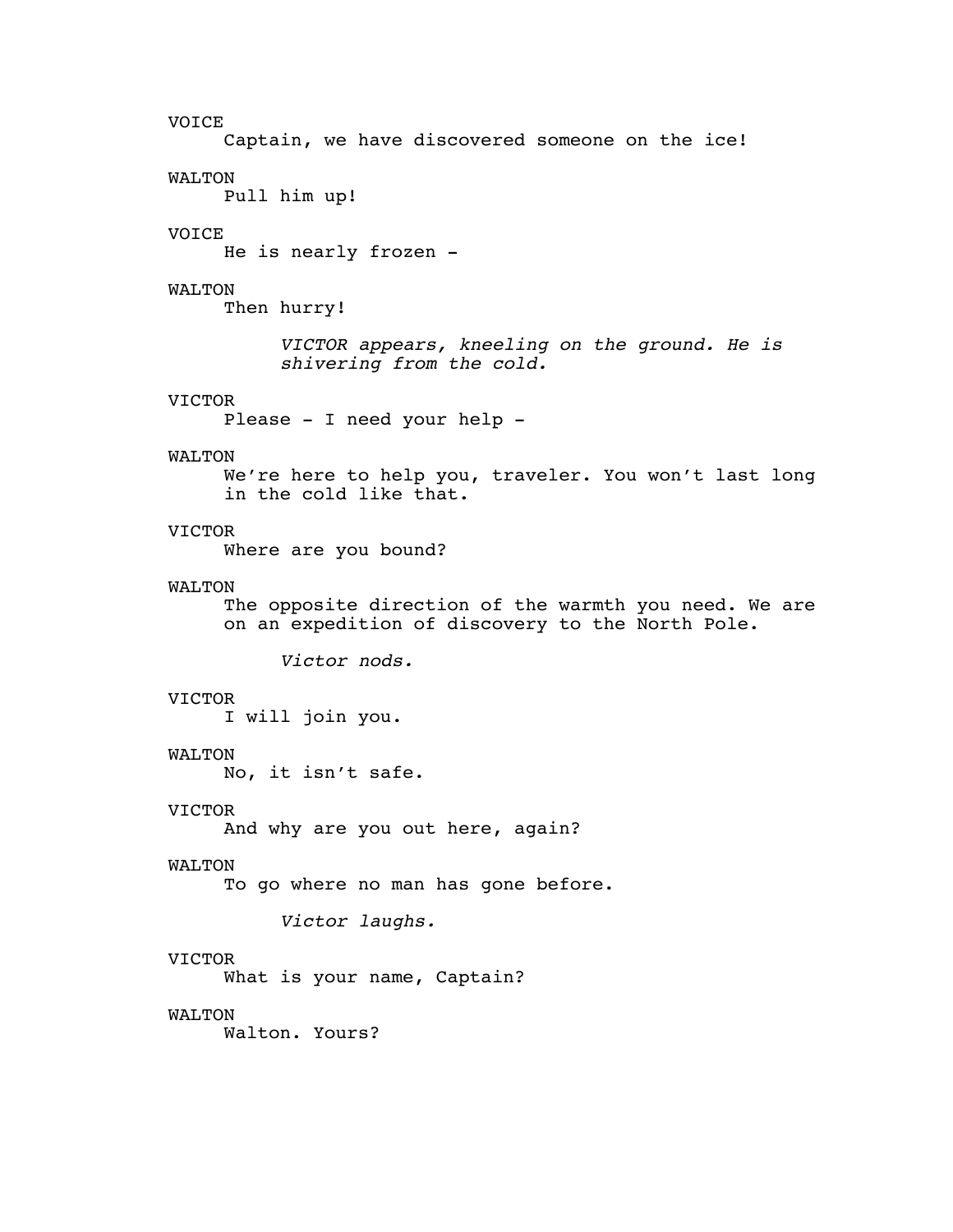Frankenstein.

# WALTON

Why have you come so far north, Frankenstein?

*Beat.*

# VICTOR

To seek one who fled from me.

#### WALTON

I may have seen him, the day before you were picked up, in a dog-sled on the ice.

#### VICTOR

And have you seen it since?

# WALTON

I haven't. Who is it? Why do you pursue him? (Pause.)

I apologize, I shouldn't trouble you with my questions.

*Walton begins to leave.*

# VICTOR

I once had a friend, Captain, the most noble of men, the most good-hearted. You remind me of him.

#### WALTON

Thank you.

# VICTOR

His name was Henry. (Walton nods. Pause.) I am in this mortal pursuit because it is my fate. You are an explorer, correct?

# WALTON

Yes.

# VICTOR

You seek knowledge and wisdom, as I once did. It was my ambition that brought me my ruin. I hope your ambition does not do the same.

# WALTON

If it is too painful for you to talk about -

#### VICTOR

No - my fate is nearly sealed. Nothing can alter my destiny. Listen to my story, and you will see how inevitably it has been determined.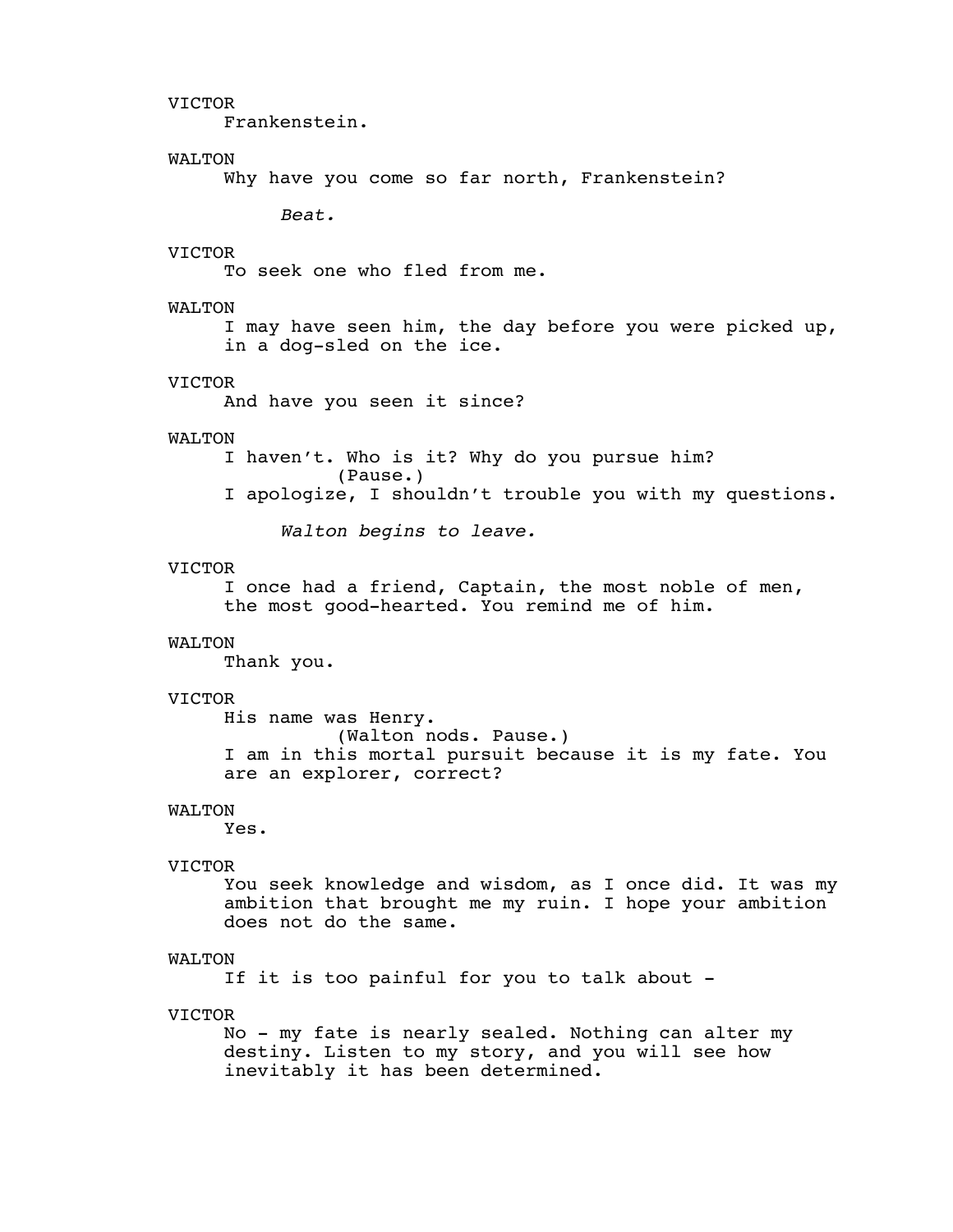WALTON I will listen. VICTOR I am by birth a Genevese - (The lights shift and Walton has disappeared.) Captain? Captain! (Victor looks around for Walton frantically. He is alone. A flash of lightning illuminates the form of something lurking behind him. Victor freezes.)  $No -$ *We hear voices of Justine, Clerval, and Elizabeth imploring him:* CLERVAL Tell the story, Victor. JUSTINE Tell the story. ELIZABETH Tell your story. *Lights shift and Victor is with Walton again.* WALTON Are you alright, friend? VICTOR Where  $-$  ? WALTON For a moment there, it was like you couldn't see me - I was worried for you. VICTOR I'm sorry, I - WALTON Take a deep breath. (Pause. Victor does.) You don't have to tell me. You can leave whatever haunts your past behind you. VICTOR I cannot leave it behind. This is the future I have created for myself.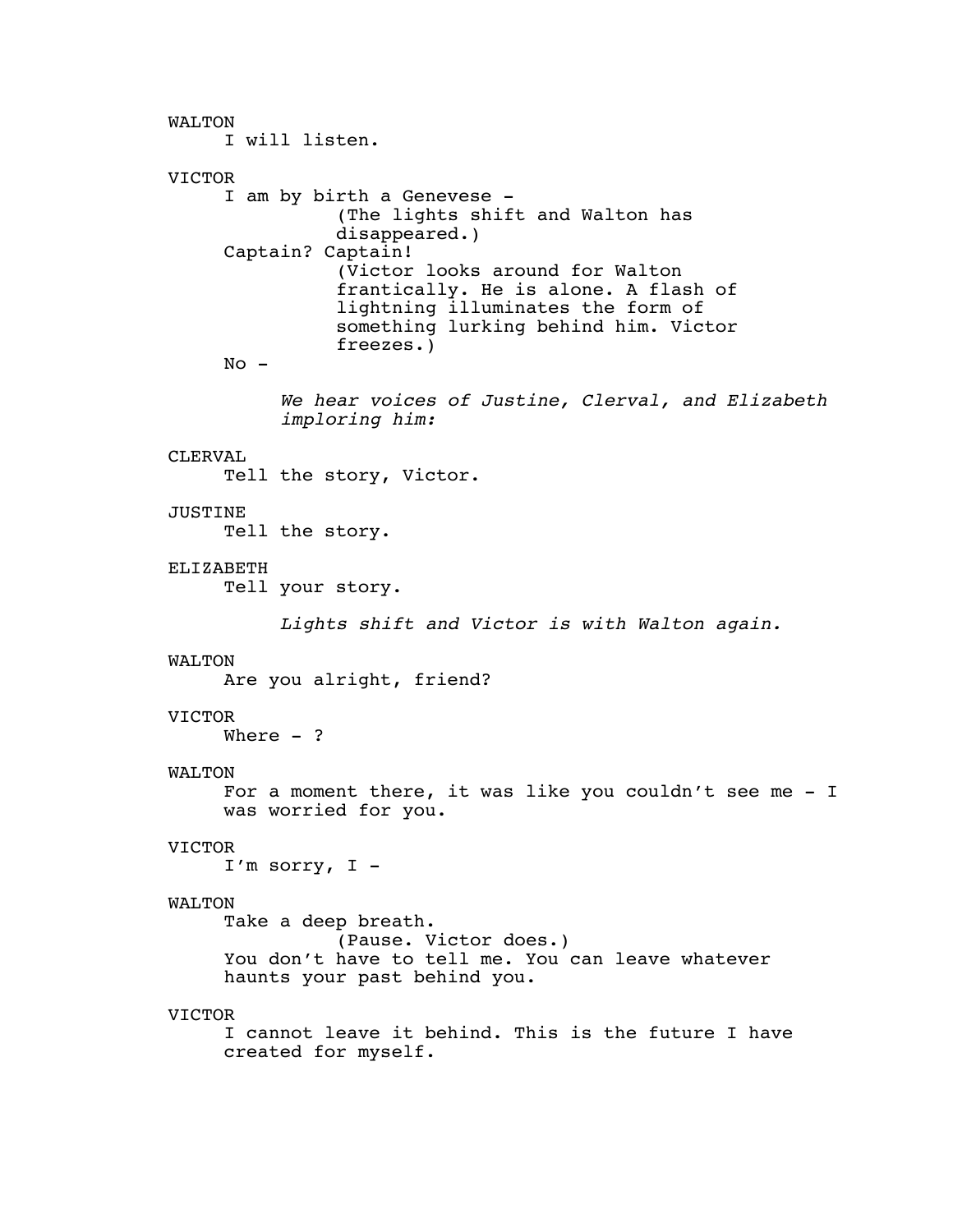WALTON

You can choose a different way.

VICTOR

I cannot.

WALTON

Why? Why is this the only option?

VICTOR

It is a long story to tell.

WALTON

I am listening.

*Pause.*

VICTOR

No person could have passed a happier childhood than myself. My parents possessed a secluded country home by the lake, where we spent most of our time. I was the type of child who avoided crowds, but attached myself fervently to a small circle of close friends. Chief among these were my dear Elizabeth, and my friend Henry Clerval.

*ELIZABETH and CLERVAL appear.*

VICTOR (cont'd)

Let's play "The Passing of Arthur."

CLERVAL

Wow, it has been a while since we've played that.

VICTOR

It'll be fun.

CLERVAL

Why "The Passing of Arthur?"

ELIZABETH

I get to play the Lady of the Lake.

CLERVAL

I should have known.

ELIZABETH

Victor, do you want to be Arthur or Sir Bedivere?

VICTOR

You do a better Arthur, Henry.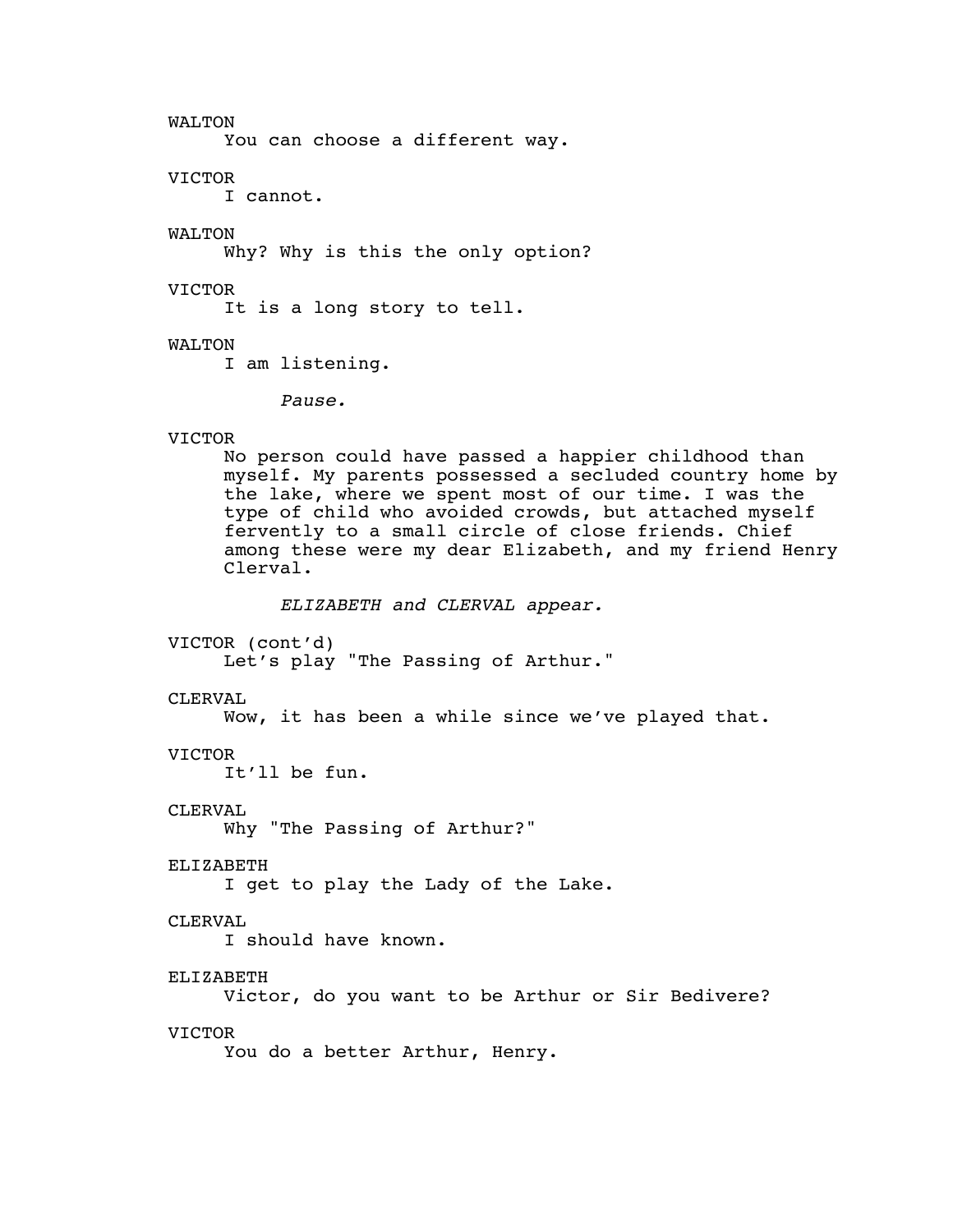CLERVAL Do you think so? *Elizabeth bows playfully.* ELIZABETH Long live the king! *Victor joins her.* VICTOR Long live the king! CLERVAL If you insist. VICTOR "I found him in the shining of the stars, I marked him in the flowering of his fields-" (Clerval begins to moan.) My king. CLERVAL Dear Sir Bedivere, I am wounded. VICTOR You have slain the traitor Mordred. CLERVAL And in doing so, he has all but slain me. VICTOR The Round Table has fallen. CLERVAL Behold, then, I seem but King of the dead. I think that we shall never more delight our souls with talk of knightly deeds, walking the gardens and halls of Camelot - *JUSTINE enters hurriedly.* JUSTINE Have any of you seen William? ELIZABETH No. JUSTINE Victor, you don't know where your own brother is?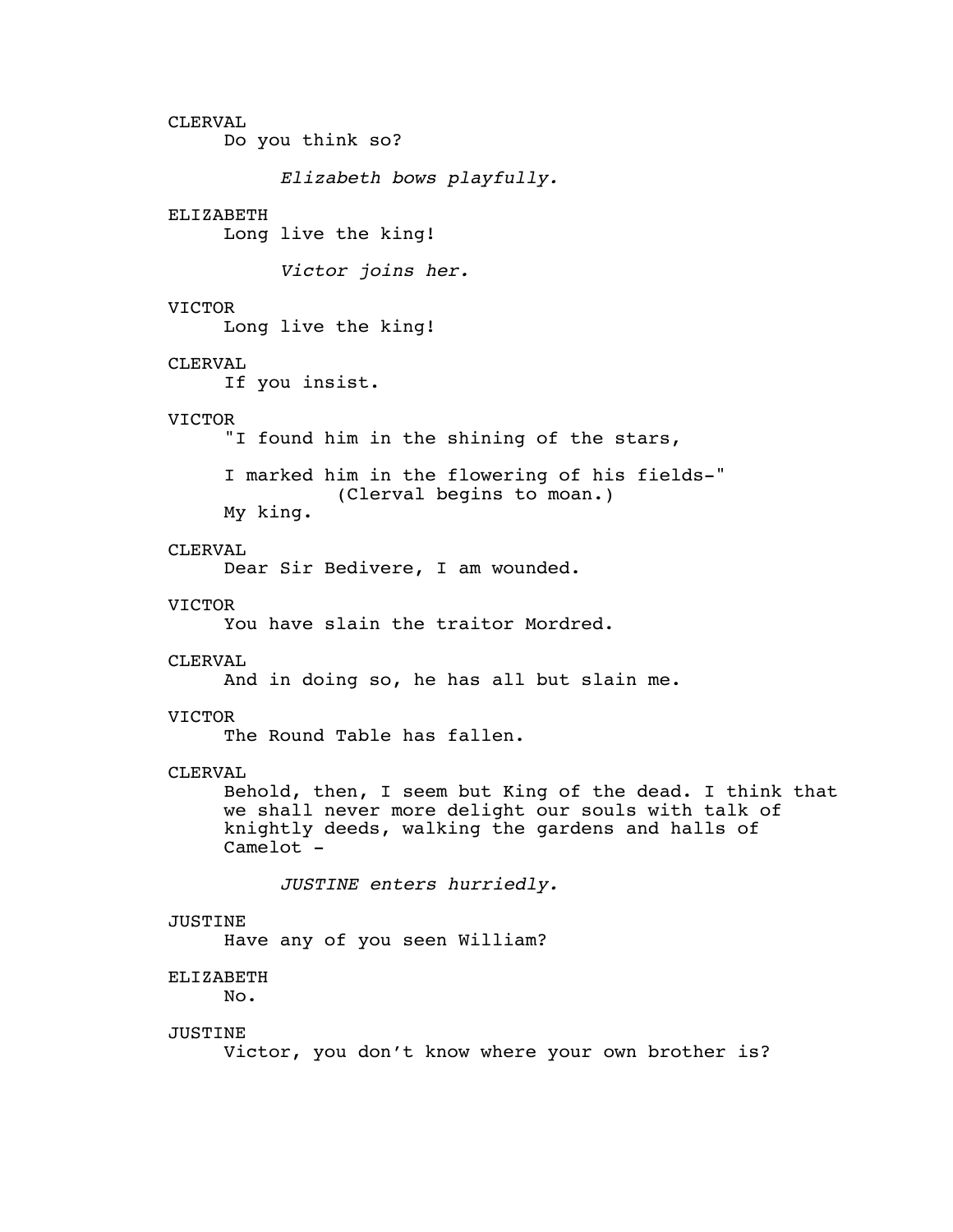VICTOR I don't, I'm sorry - JUSTINE Are you playing "The Passing of Arthur"? CLERVAL Yes. JUSTINE Without me? CLERVAL You weren't here, so we had to skip the Mordred part -JUSTINE You could have found me. ELIZABETH Sorry, Justine. JUSTINE (To Victor.) We should be looking for your brother, anyway. ELIZABETH You haven't seen him at all, Victor? VICTOR I haven't. ELIZABETH You're such a good brother. CLERVAL Should we start over, or-? ELIZABETH You're very excited about this, aren't you? CLERVAL It's been too long since the we got to do this. (To Justine.) Do you remember how we used to play at knights and damsels? JUSTINE It felt like we did every day. ELIZABETH And you were the one to come up with the stories!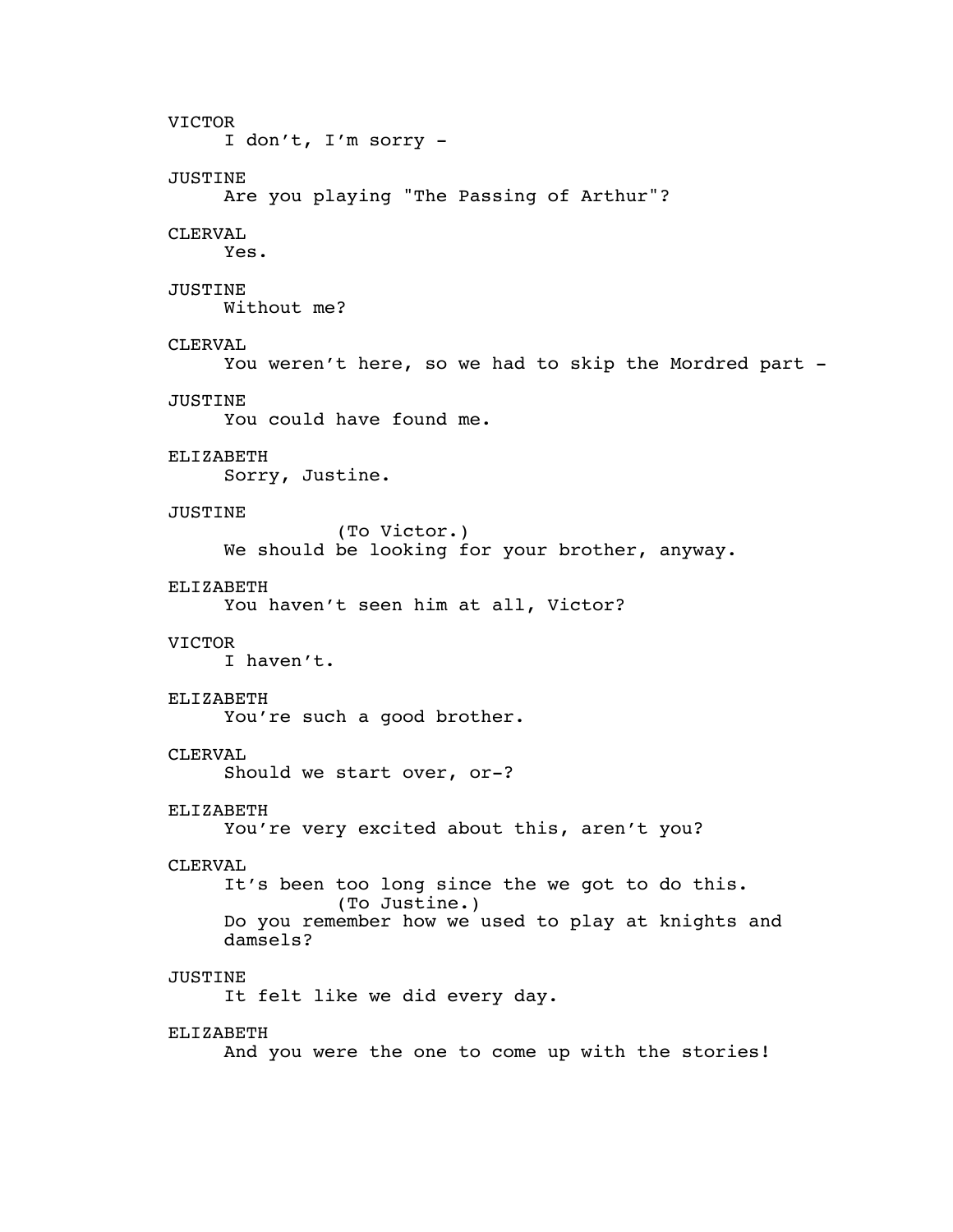# CLERVAL I miss that. ELIZABETH So do I. VICTOR I have something to tell you all. *Beat.* ELIZABETH Yes? VICTOR It has been determined that I will continue my studies at university. CLERVAL Victor, that's excellent. VICTOR In Ingolstadt. ELIZABETH So, you're leaving. VICTOR Yes. ELIZABETH When? VICTOR Soon. Within the week. CLERVAL That soon? ELIZABETH It won't be the four of us any longer. VICTOR It will be, just less frequently. JUSTINE What are you studying? VICTOR Natural and philosphical sciences.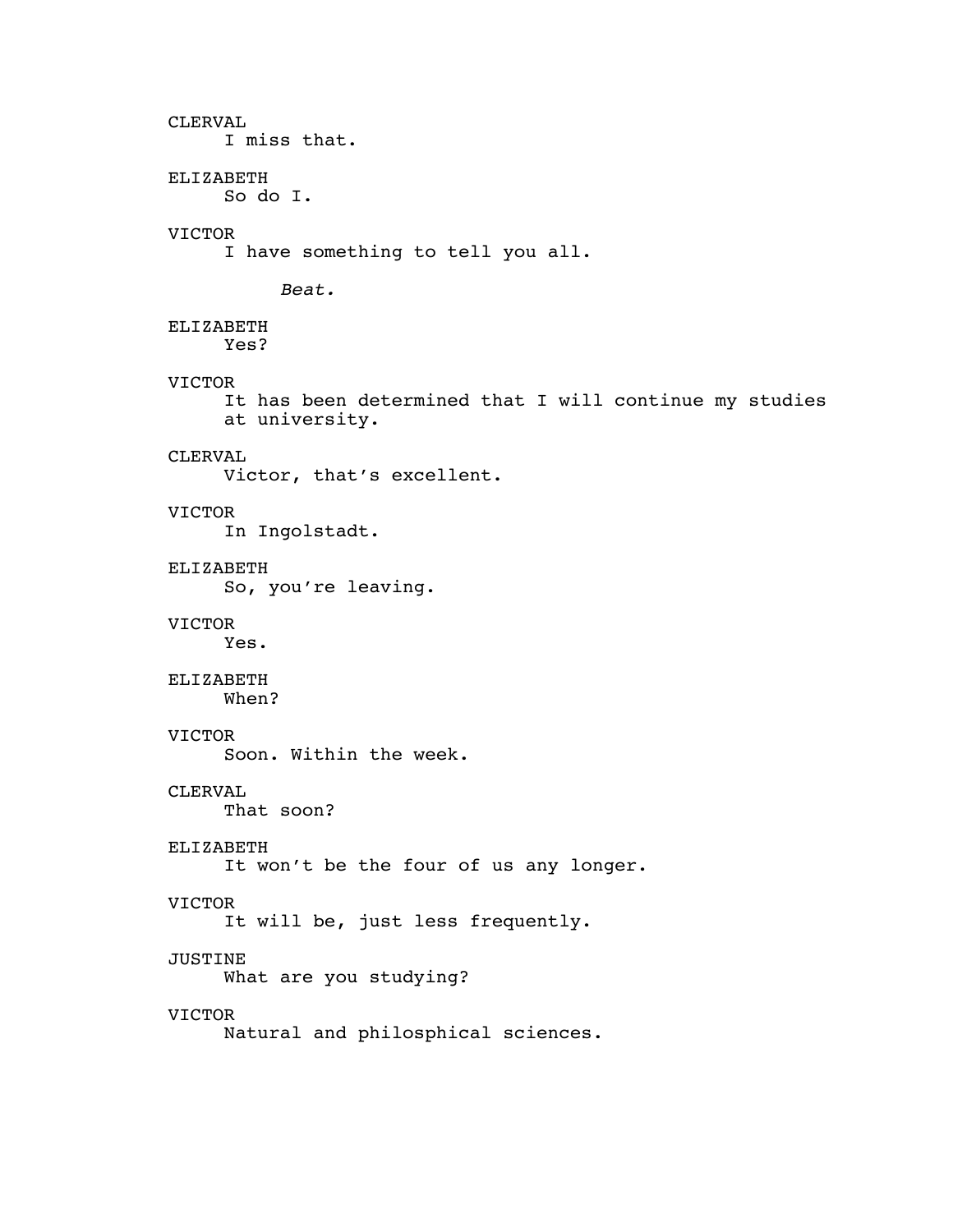ELIZABETH You were always good at the sciences. CLERVAL How long have you known? VICTOR A few weeks now. I was nervous to tell you. (Pause. Clerval regards Victor.) I'm sorry. CLERVAL I'm so proud of you. I will miss you, but I'm so proud of you. JUSTINE You're going to do great things, Victor. VICTOR Thank you. ELIZABETH Write to us! VICTOR Of course. CLERVAL Yes, write us all about your natural sciences - I'll have Elizabeth read me your letters when I'm having trouble falling asleep. *Elizabeth, Justine, and Clerval laugh.* VICTOR Oh, you think natural sciences are boring, then? JUSTINE They are a little. VICTOR Well, how's this for boring? *Victor playfully presses a pressure point on Clerval's neck.* CLERVAL Ow ow ow! I surrender! I surrender! ELIZABETH Do you need any help packing, Victor?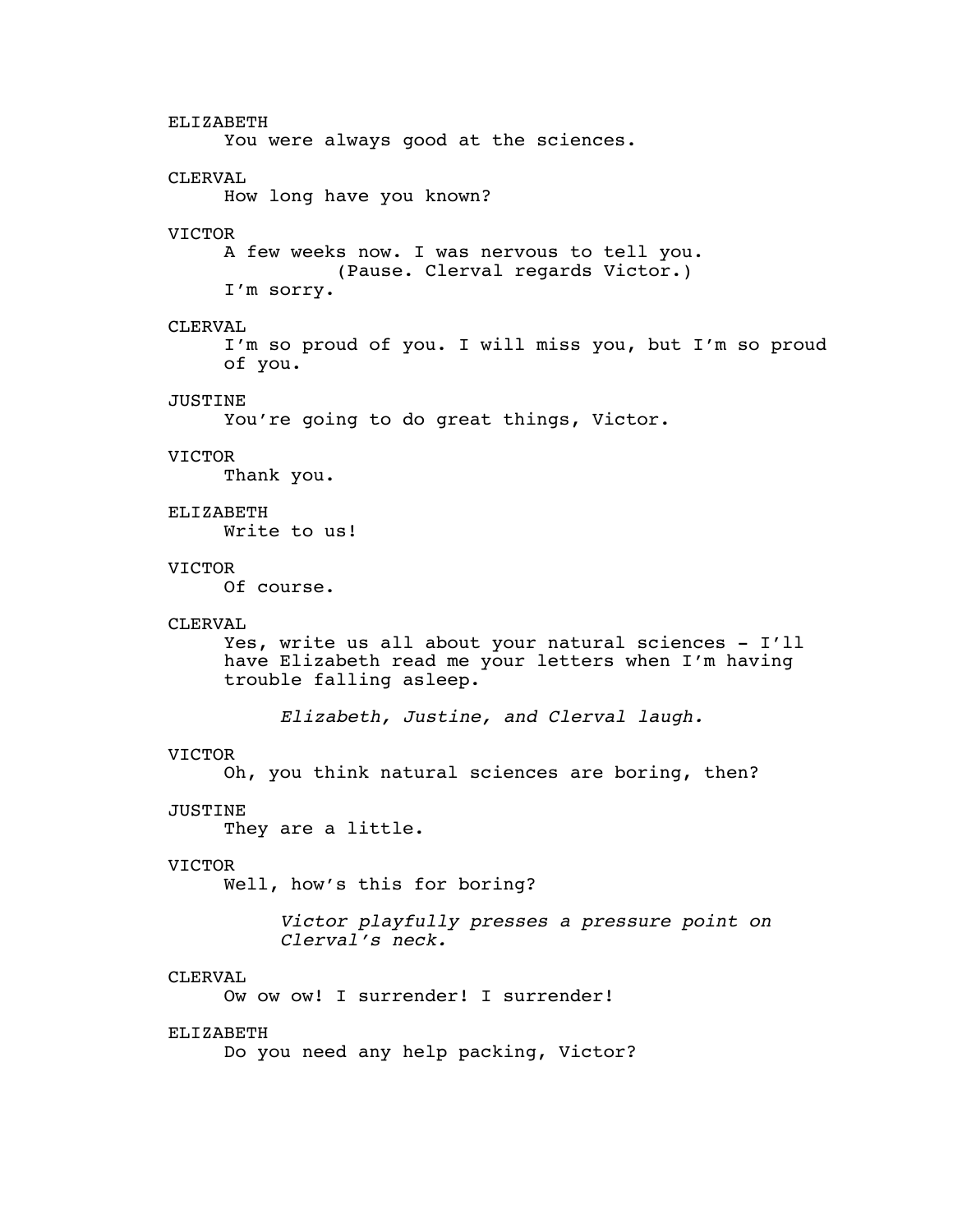VICTOR I've barely begun, so - yes. *Laughing, they start to exit.* JUSTINE What about William? *Elizabeth and Justine stop.* ELIZABETH I'll help you look. JUSTINE Thank you, Elizabeth. ELIZABETH I wonder where he could be. JUSTINE Probably off to find that Louise girl he's so fond of. ELIZABETH Does our little William have a girlfriend? JUSTINE Two or three at the last count, but he likes this one best. ELIZABETH That's - cute, right? JUSTINE Not when you have to try and find him. ELIZABETH You're a saint, Justine. JUSTINE I know. ELIZABETH What do you think about Victor going to university? JUSTINE I was wondering when he'd tell you. ELIZABETH You knew! JUSTINE I promised to secrecy!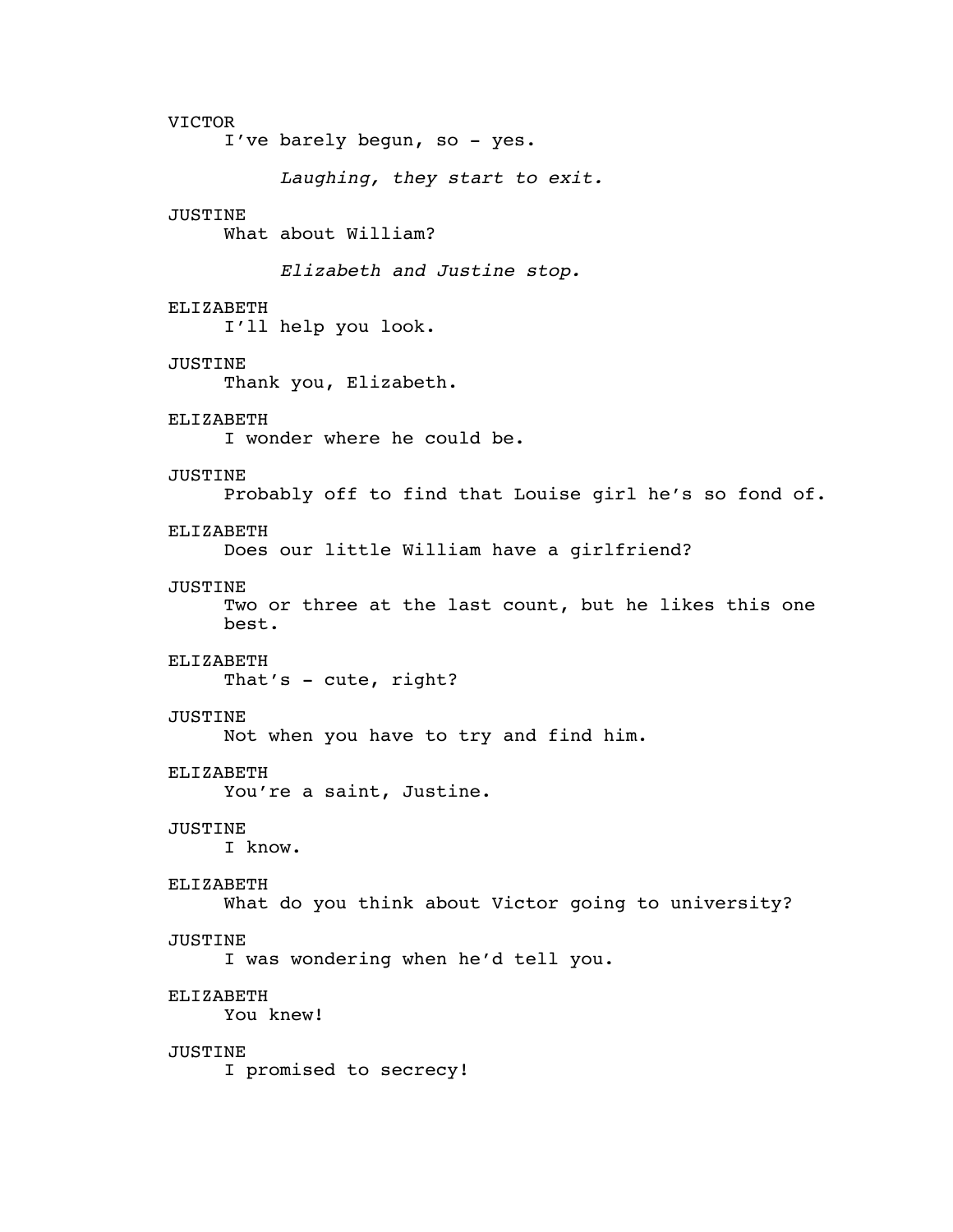ELIZABETH It's the farthest away we'll ever be from each other. (Beat.) What would you study at university? JUSTINE Oh, I don't know. ELIZABETH Anything. JUSTINE I don't think I'd like to go. ELIZABETH I would study literature. Homer and Plutarch, the Arthur legend, Dante, Cervantes - JUSTINE Why? ELIZABETH To find out why stories get passed down, what makes the ones that survive so special. Don't you find that interesting? JUSTINE I would have guessed you liked those stories for the chivalry and romance. Helen of Troy launching her thousand ships and Guinevere - ELIZABETH Why would you think that? JUSTINE That's what you always play with Victor and Henry. *Beat.* ELIZABETH There isn't anything else. JUSTINE Well, it's a good thing Victor is the only one who has to worry about university. He's very talented. ELIZABETH Why do you say that? You think I couldn't handle university? JUSTINE I did not mean -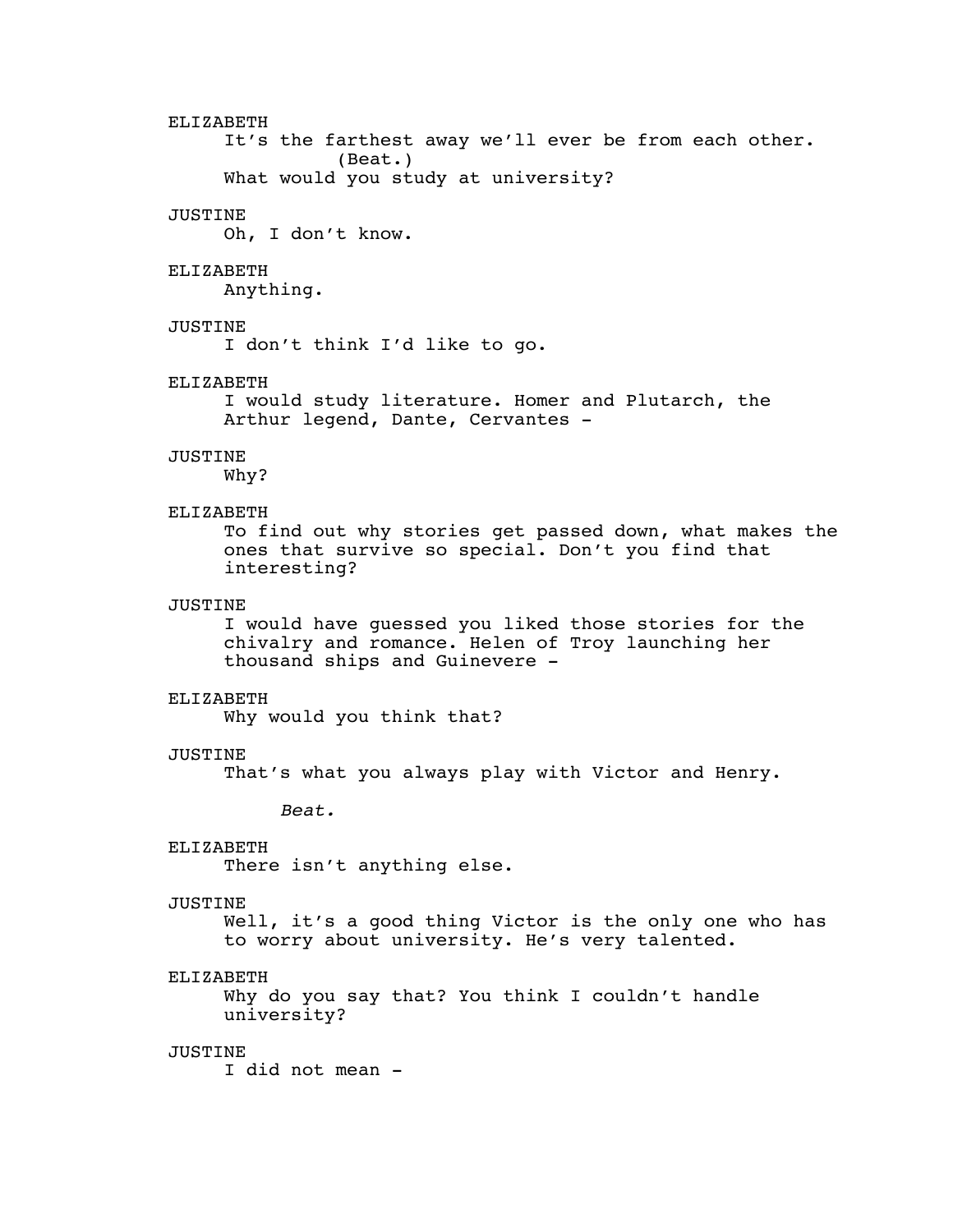#### ELIZABETH

I thought you of all people would agree with me.

#### **JUSTINE**

Why does it matter so much to you?

#### ELIZABETH

It doesn't. I - should help Victor pack.

#### JUSTINE

What about finding William?

# ELIZABETH

I wouldn't be of much use anyway.

*Elizabeth exits. After a moment, Justine exits in the opposite direction.*

#### MARY

Victor, for the first time outside the comfort and familiarity of home, begins his travels to university in Ingolstadt.

*Lights shift to Victor, traveling.*

#### VICTOR

Travel calmed my nervous spirit - the familiarity of nature eased my fear of the unknown that awaited me. I contemplated the lakes - placid waters, all around was calm. And the snowy mountains, the "palaces of nature," were not changed. These calm and heavenly scenes restored me.

(Victor takes a deep breath.) So much has already been done, but I will achieve far more - I will pioneer a new way, explore unknown powers, and unfold to the world the deepest mysteries  $of -$ 

*Byron interrupts the story.*

#### BYRON

What kind of story is this supposed to be, Mary, horror or science?

# MARY

What kind of audience are you supposed to be, Lord Byron, respectful or petulant?

#### **BYRON**

Perhaps I'd be more respectful, my dear, if your vapid protagonist would give up his poetic musings and do something?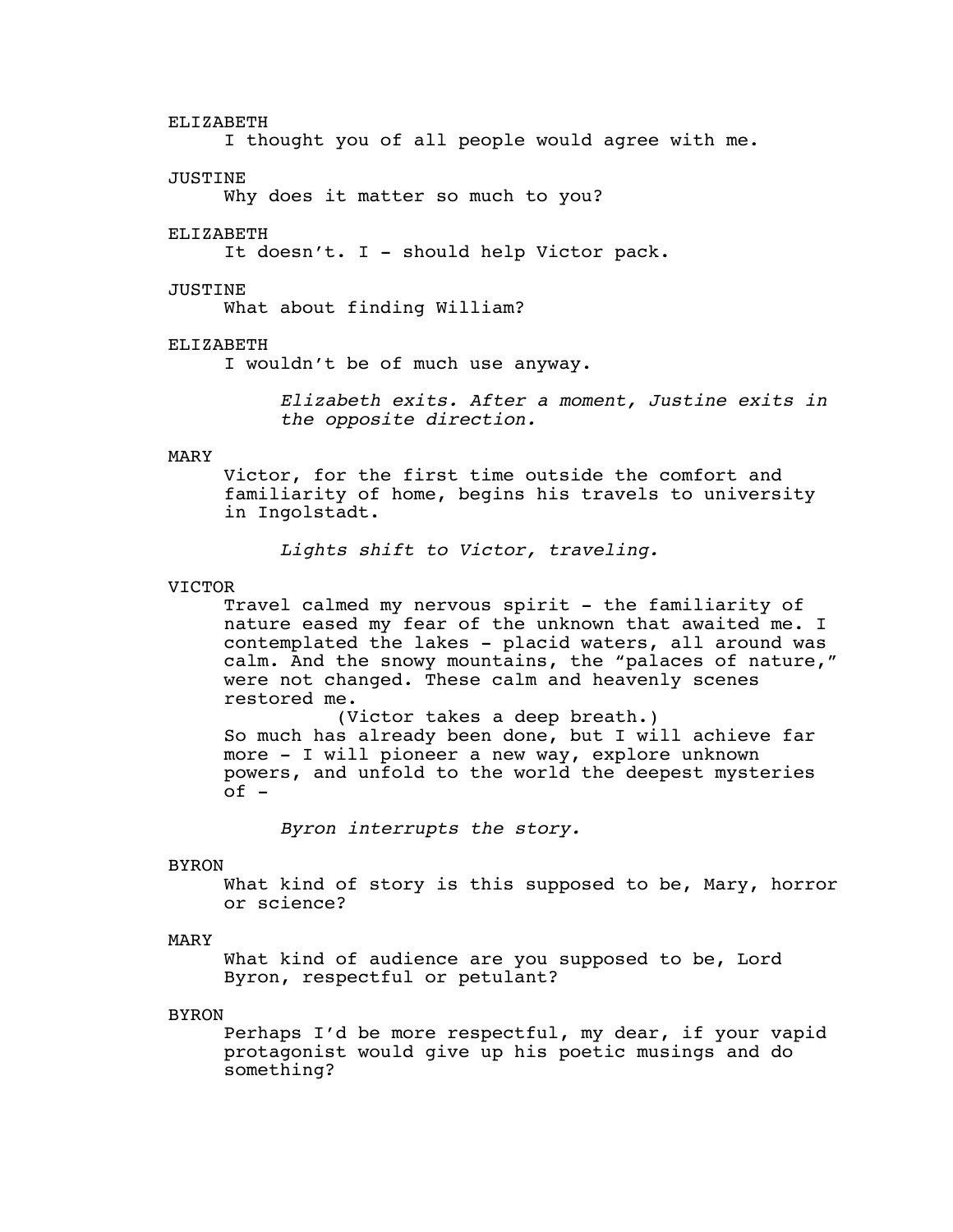MARY

I would prefer if you let me tell the story.

**BYRON** 

Now let's not get too emotional, Mary.

MARY

You want the protagonist to do something?

#### BYRON

Yes.

# MARY

You want to be scared by the story?

#### BYRON

Please!

#### MARY

Well, I will tell you what Victor does - at university, he becomes fascinated with the study of life and death. What makes a living creature be alive. And to understand this, he must study death. He decides to observe the decay of dead creatures. He stalks forests and churchyards to collect rotting fragments and probe the flesh with his questioning fingers. He seeks the reason why death's corruption always succeeds over life's bloom. And after years of this labor - years, Byron - he finds his answer. He understands the secret.

#### **BYRON**

What is it  $-$  ?

#### MARY

Quiet. He understands the secret, and he becomes capable of imbuing dead flesh with life. All it takes is a spark. Could you imagine that? To have the power of life and death in your fingertips? What do you think he does with this ability, Lord Byron.

#### BYRON

I wouldn't know.

#### MARY

Guess.

#### BYRON

He raises a loved one from the dead, or something of the like.

#### MARY

No.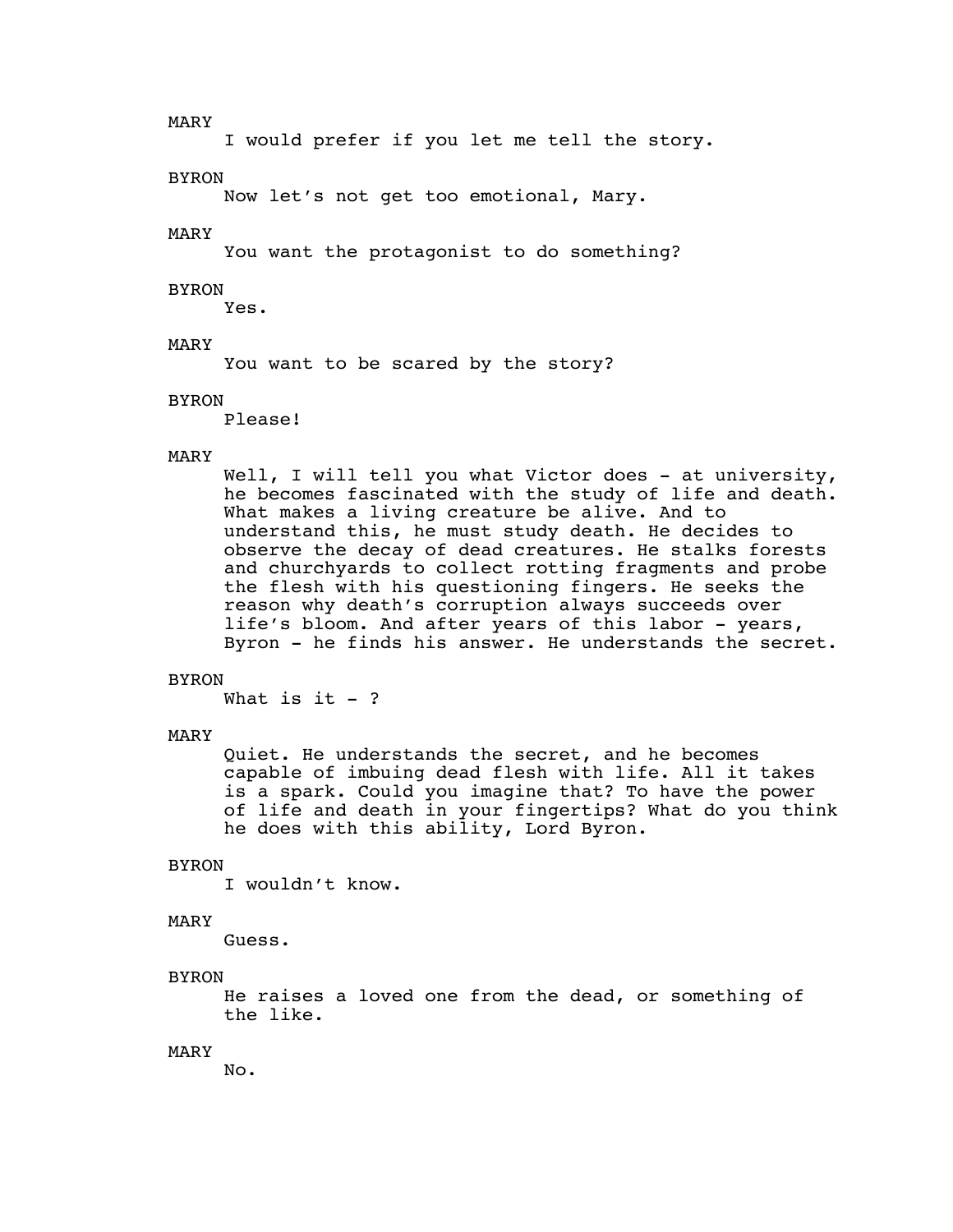BYRON

What, then?

# MARY

Something far worse.

#### BYRON

Tell us.

# MARY

Do you ever get the feeling, Lord Byron, that you are being followed? Late at night, on a dimly lit path? Suddenly you have the faintest sensation on the back of your neck that there are eyes on you. Tracking. Preying. And you turn your head, only to see a hurried and ominous movement in the shadows. That feeling, Lord Byron?

(Beat. Byron is somewhat shaken. He doesn't respond.) You're not squeamish, are you?

#### BYRON

 $I - how dare -$ 

# MARY

Of course not, right? Let me tell you what our protagonist does. He collects body parts from rotting corpses. He disturbs graves and pries open coffins. He disrespects the rest of the dead for his own selfish and grandiose purposes. He begins to assemble his great project. A human - no, a creature - stitched together, piece by piece. Like Prometheus, he fashions a living being, but instead of using clay he uses death.

#### BYRON

And he brings it to life?

MARY

You can quote Milton, yes?

# BYRON

Yes.

# MARY

"O miserable Mankind?"

*Beat. They have locked eyes.*

#### BYRON

"O miserable Mankind, to what fall

Degraded, to what wretched state reserv'd?"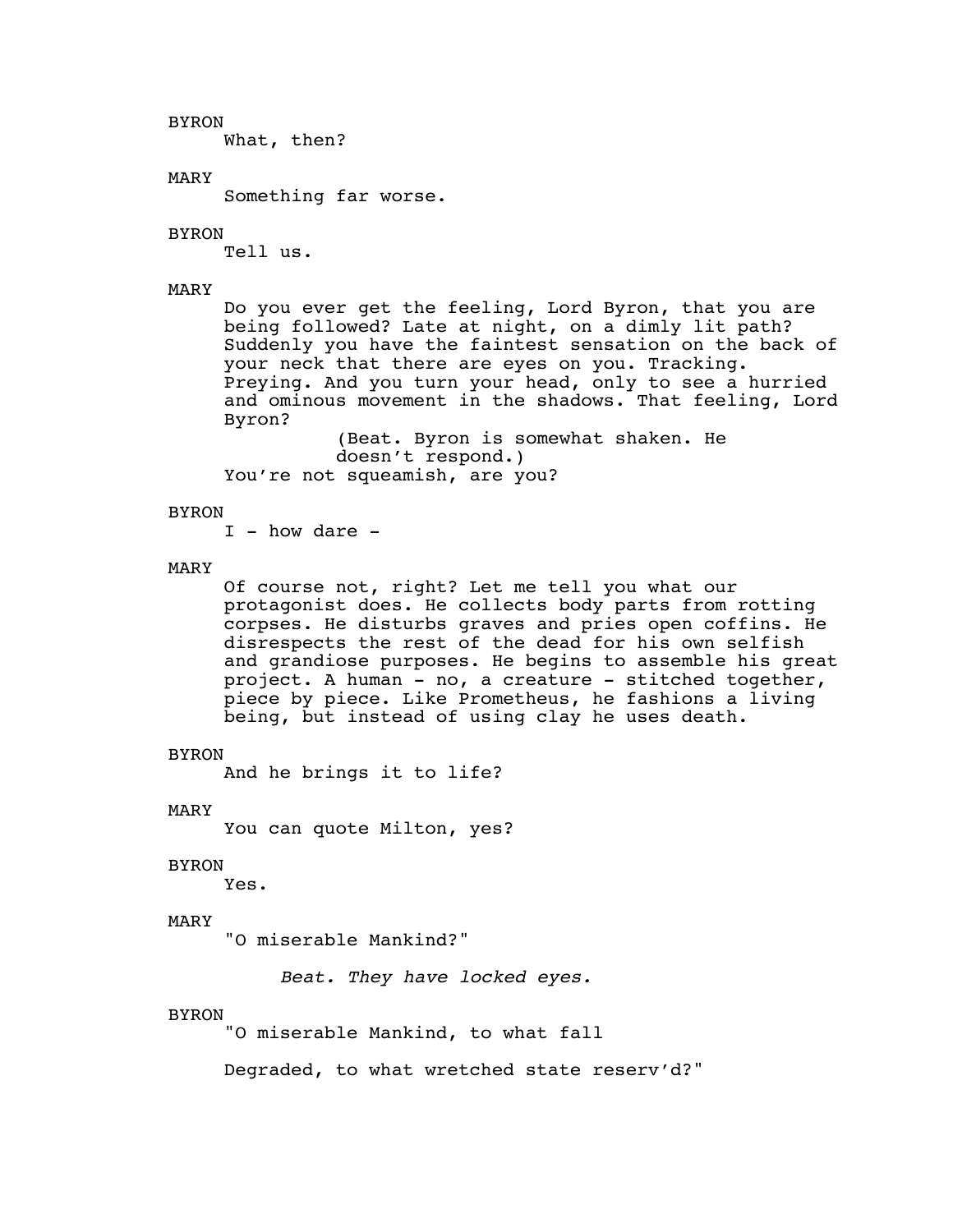*The lights shift and Victor is in his workshop. The sound of rain falling outside. Professors WALDMAN and KREMPE appear as shadows in the background, voices in Victor's head. Victor connects instruments and wires to the CREATURE, referring to his journal as he does so.*

#### WAT.DMAN

Excellent! Another student of this wonderful field of science.

#### KREMPE

Have you really wasted your time on such nonsense?

*Victor gazes at his work for a moment.*

#### VICTOR

Good God - beautiful. The muscles and arteries visible beneath skin -

#### BYRON

"Better end heer unborn. Why is life giv'n

To be thus wrested from us? rather why

Obtruded on us thus? who if we knew

What we receive, would either not accept

Life offer'd, or soon beg to lay it down,

Glad to be so dismiss'd in peace."

#### WALDMAN

The labors of men of genius, however misguided, scarcely ever fail in ultimately turning to the solid advantage of mankind.

#### VICTOR

The lustrous black hair, the white teeth, the watery eyes -

#### KREMPE

Every minute you have wasted on those books is utterly and entirely lost.

#### VICTOR

So much has already done, but I will achieve far more -

# BYRON

"Can thus th'image of God in man created once

So goodly and erect, though faulty since,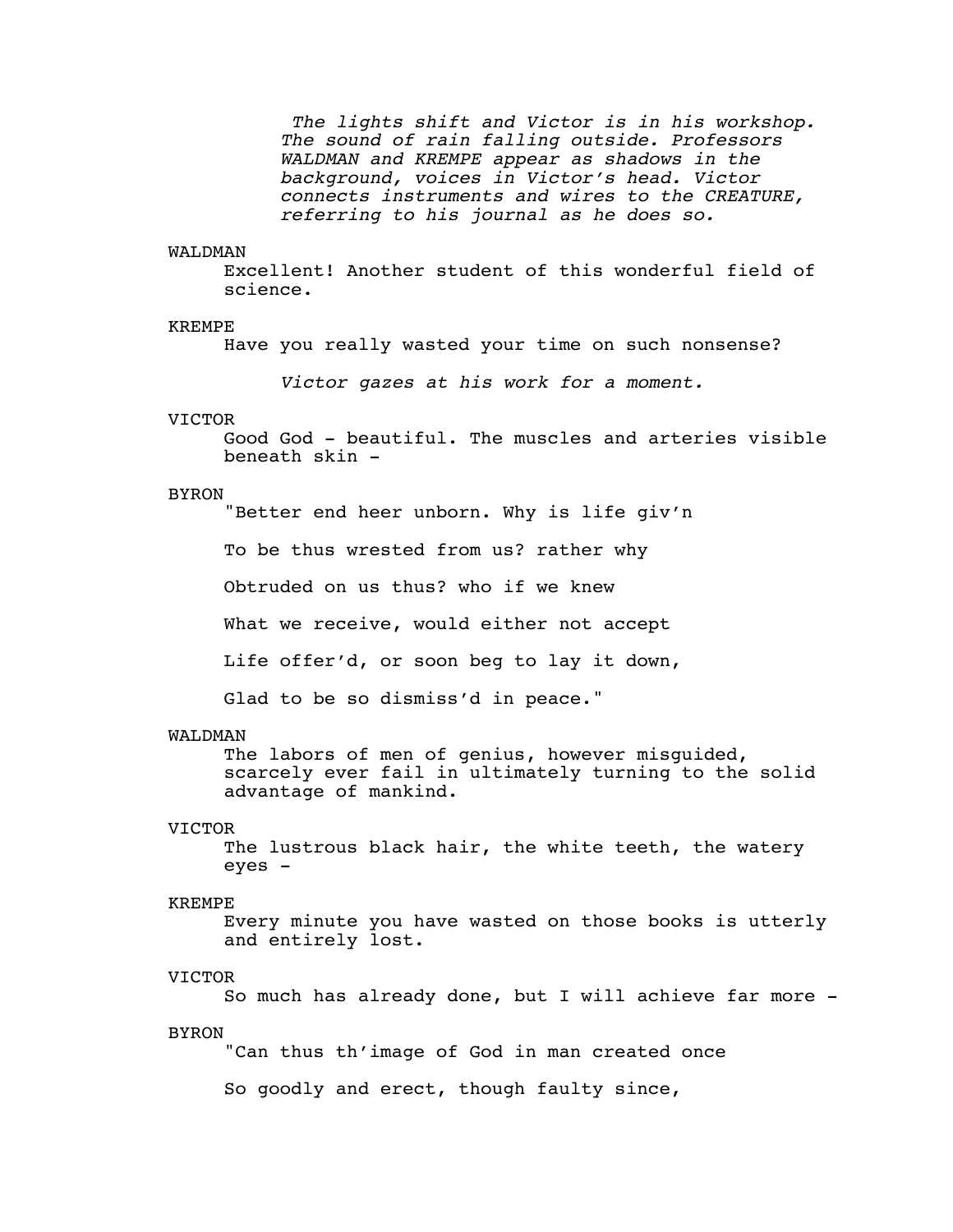To such unsightly sufferings be debas'd

Under inhuman pains?"

# VICTOR

Live -

# BYRON

"Why should not Man,

Retaining still Divine similitude

In part, from such deformities be free?"

#### KREMPE

You must begin your studies entirely anew -

#### WALDMAN

There are worlds of mysteries yet to uncover!

# VICTOR

(Screams.)

Live!

(A spark, and the Creature is brought to life, screaming along with Victor. After a moment, the Creature opens its eyes. It takes in a sharp breath, then lets out a soft groan.)

Dear God -

*The Creature lolls its head over to look at Victor. He is frozen, stunned. The Creature is taking short, quick breaths.*

#### BYRON

"Awake, arise, or be for ever fall'n."

*Pause. Lights have gone out on Byron.*

#### VICTOR

What have I done? What are you?

*The Creature tries the word.*

# CREATURE

You -

#### VICTOR

I'm Victor. Victor Frankenstein. (The Creature tries to move towards Victor, but ends up falling to the ground. Victor recoils.) No - I have created a monster.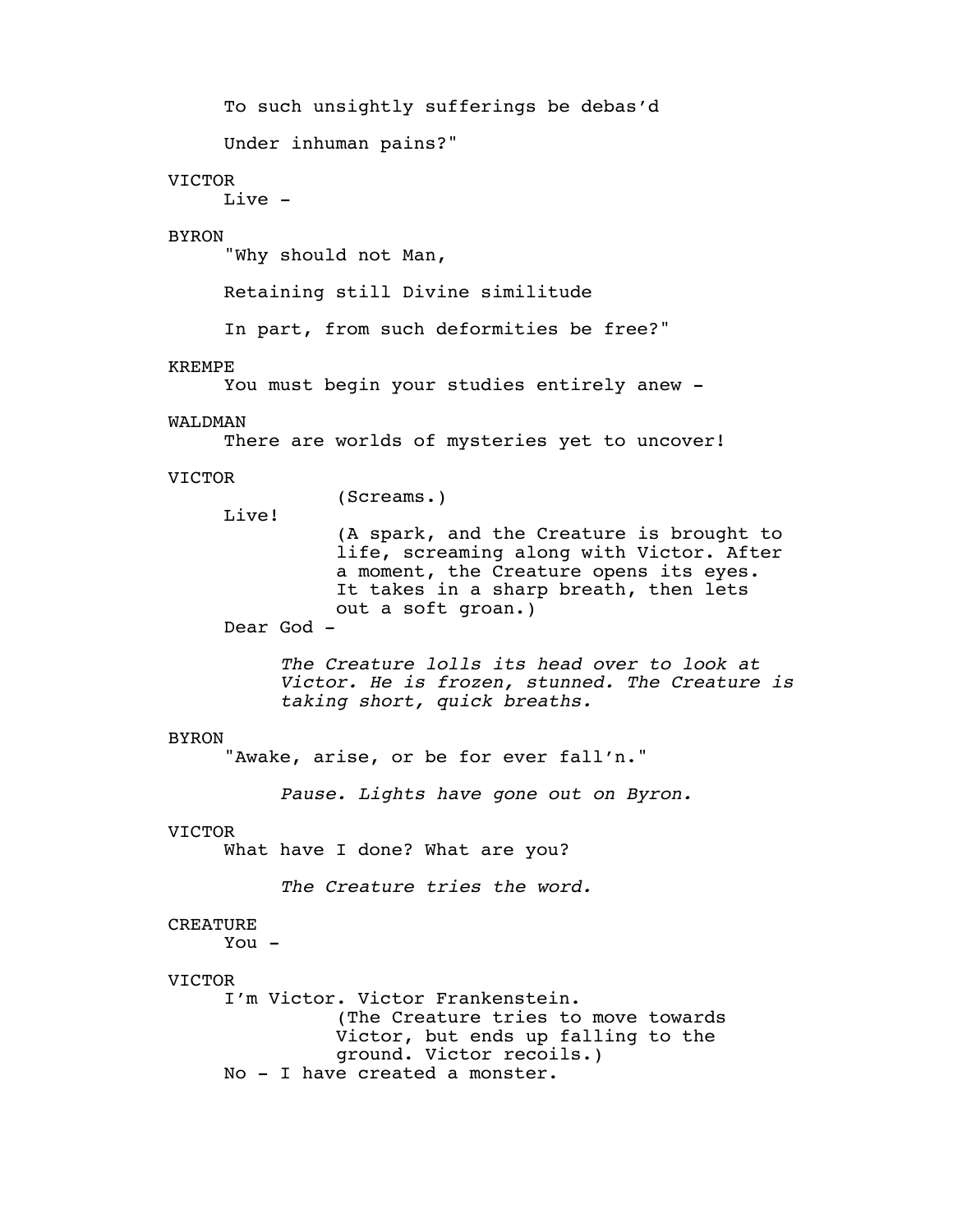# CREATURE

Mons-ter.

*Victor runs out. The Creature notices Victor's journal lying on the floor. It struggles to stand, and finally is able to get to its feet. Its movements are awkward and stilted as it learns how its muscles move. It picks Victor's journal up. When it hears Clerval's voice come from offstage, the Creature exits.*

```
CLERVAL
```
(Offstage.) Victor! Where are you running to, friend?

#### VICTOR

(Offstage.)

Henry -

# CLERVAL

(Offstage.)

Come here. (Victor and Clerval enter.) I'm glad I finally have a chance to visit you. (Victor sees the Creature is not in the workshop anymore.) How are your studies going?

#### VICTOR

They are - um - well.

# CLERVAL

This is your workshop, I take it.

# VICTOR

Yes.

# CLERVAL

```
Where you perform your nature-defying acts of -
```
#### VICTOR

Chemistry.

#### CLERVAL

Ah, that's right, chemistry. (Pause.) My dear Frankenstein, you seem a little off. Is everything alright?

# VICTOR

Yes.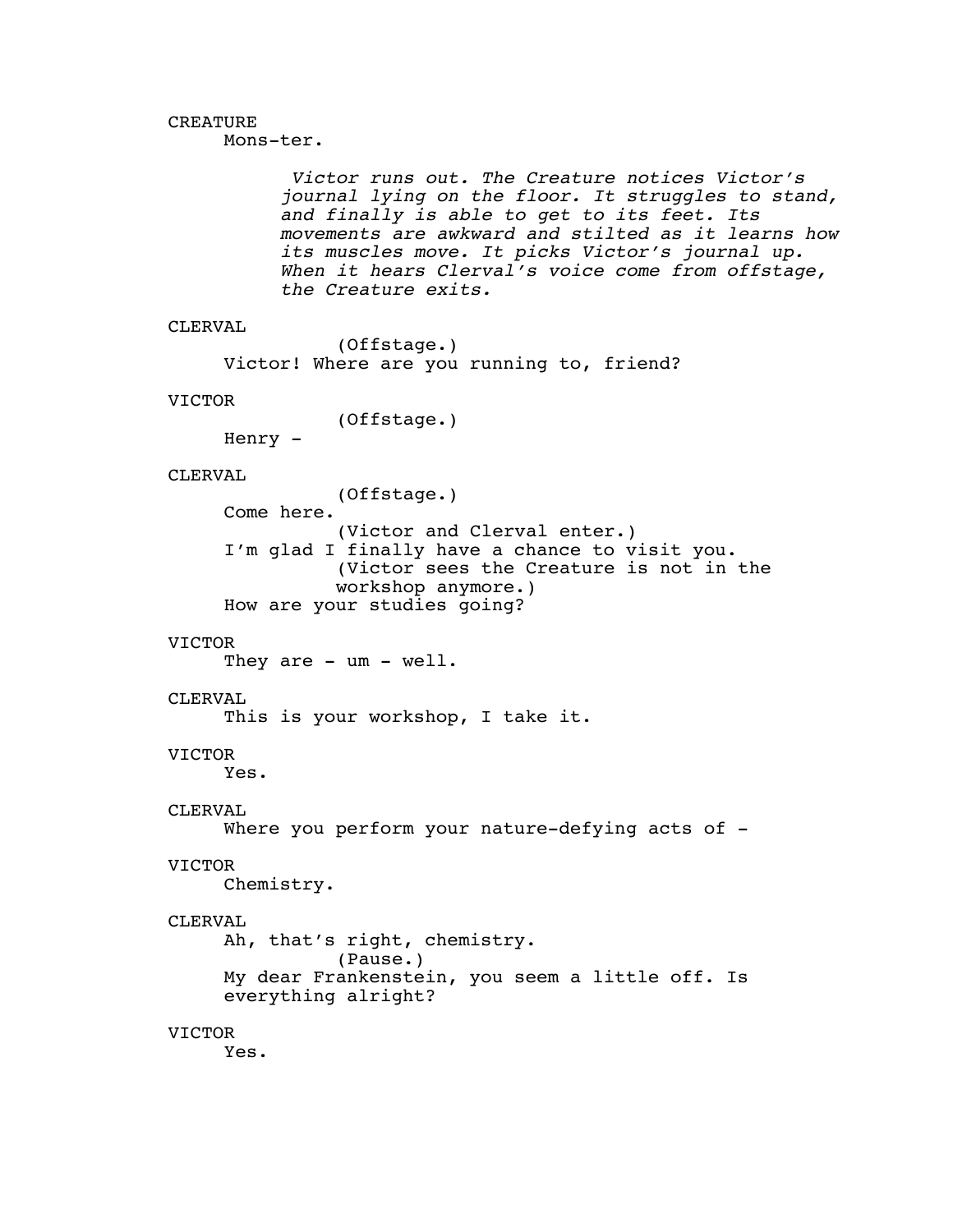CLERVAL What are you looking for? VICTOR A tool. CLERVAL I'll help you look. What does it look like? VICTOR Horrifying. CLERVAL What? VICTOR Oh. Um - a small, a glass test tube. *Clerval begins to look. The Creature passes the window, hesitating for a moment to catch eyes with Victor. Victor drops to the floor and the Creature disappears. Something in Victor has changed - he is weakened and can barely stand.* CLERVAL What? What is it? VICTOR Nothing - nothing. CLERVAL Did you see something? VICTOR No! CLERVAL Victor, what in God's name is the matter? VICTOR I cannot tell. CLERVAL You can tell me. VICTOR No, Henry. I'm sorry. *Pause.* CLERVAL Very well. But you do need some rest. You look as if you've been awake for weeks.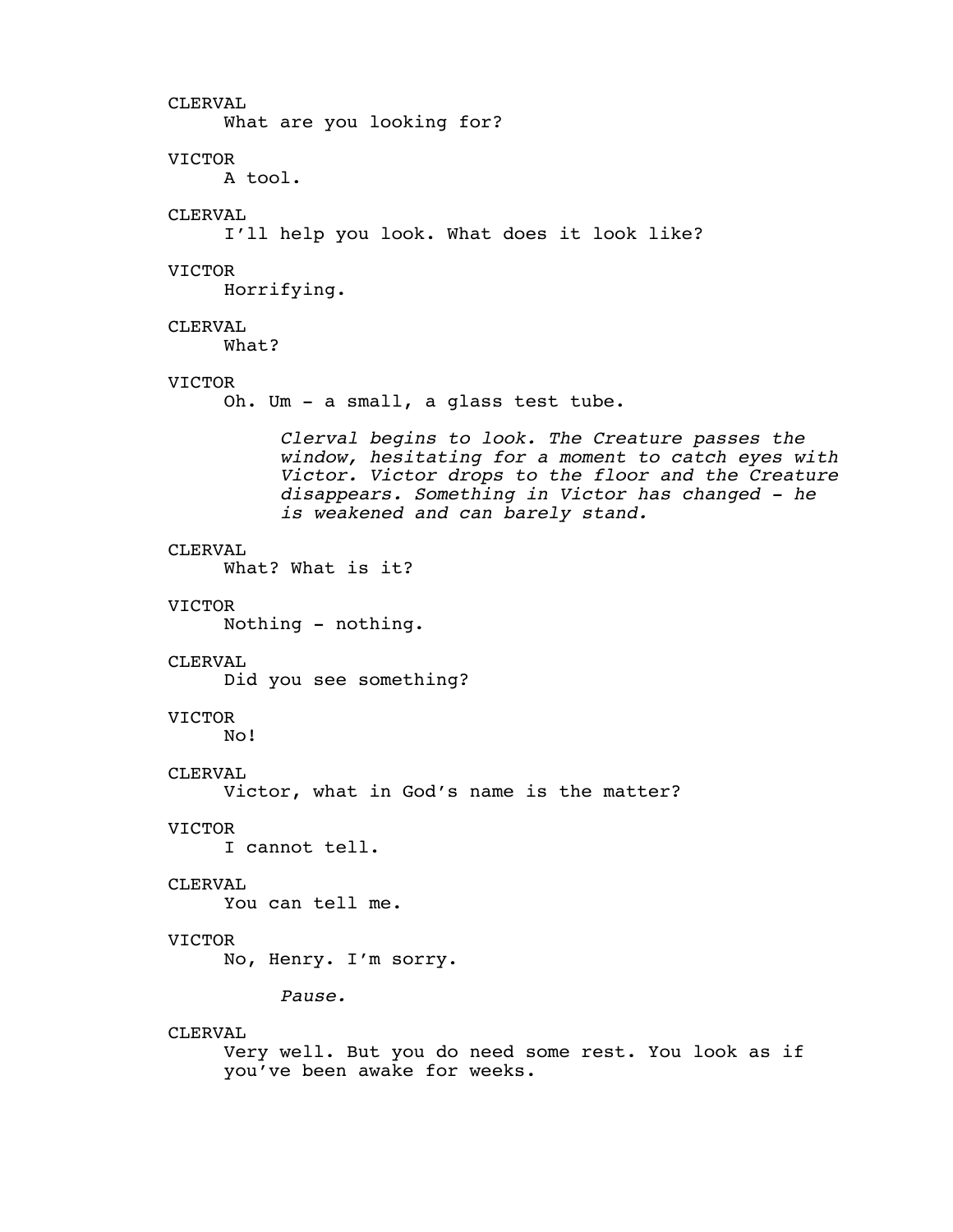Some rest, yes.

# CLERVAL

Come with me.

*Clerval helps Victor out of the workshop. The lights shift and we see the Creature, alone. It wanders the stage, feeling the form of its body, its eyes adjusting to the light. It feels the earth under its feet. Then it takes out Victor's journal and flips through the pages, trying to understand the words. It traces letters with its fingers, until it gets distracted by the sound of a bird's song. It stands and listens intently. After a moment, it attempts to mimic the bird, and in doing so hears its own voice. This brings it much joy, and it experiments with the different sounds it can make. It holds its own throat to feel the vibrations, then discovers the seams holding its body together. It probes its own joints in confusion. Then, it hears voices:*

*Lights shift to Victor and Clerval, some weeks later.*

#### VICTOR

You are too good to me, Henry. This whole winter spent in my sick room with me to help me recover. How can I ever repay you?

#### CLERVAL

You will repay me entirely if you get well as fast as you can, yes?

#### VICTOR

I will try.

#### CLERVAL

Since you appear to be in good spirits today, I have a question to ask you.

#### VICTOR

What is that?

# CLERVAL

I won't bring it up if it agitates you, but - why have you not written to Elizabeth? She hardly even knows how ill you have been.

#### VICTOR

I am always thinking of her.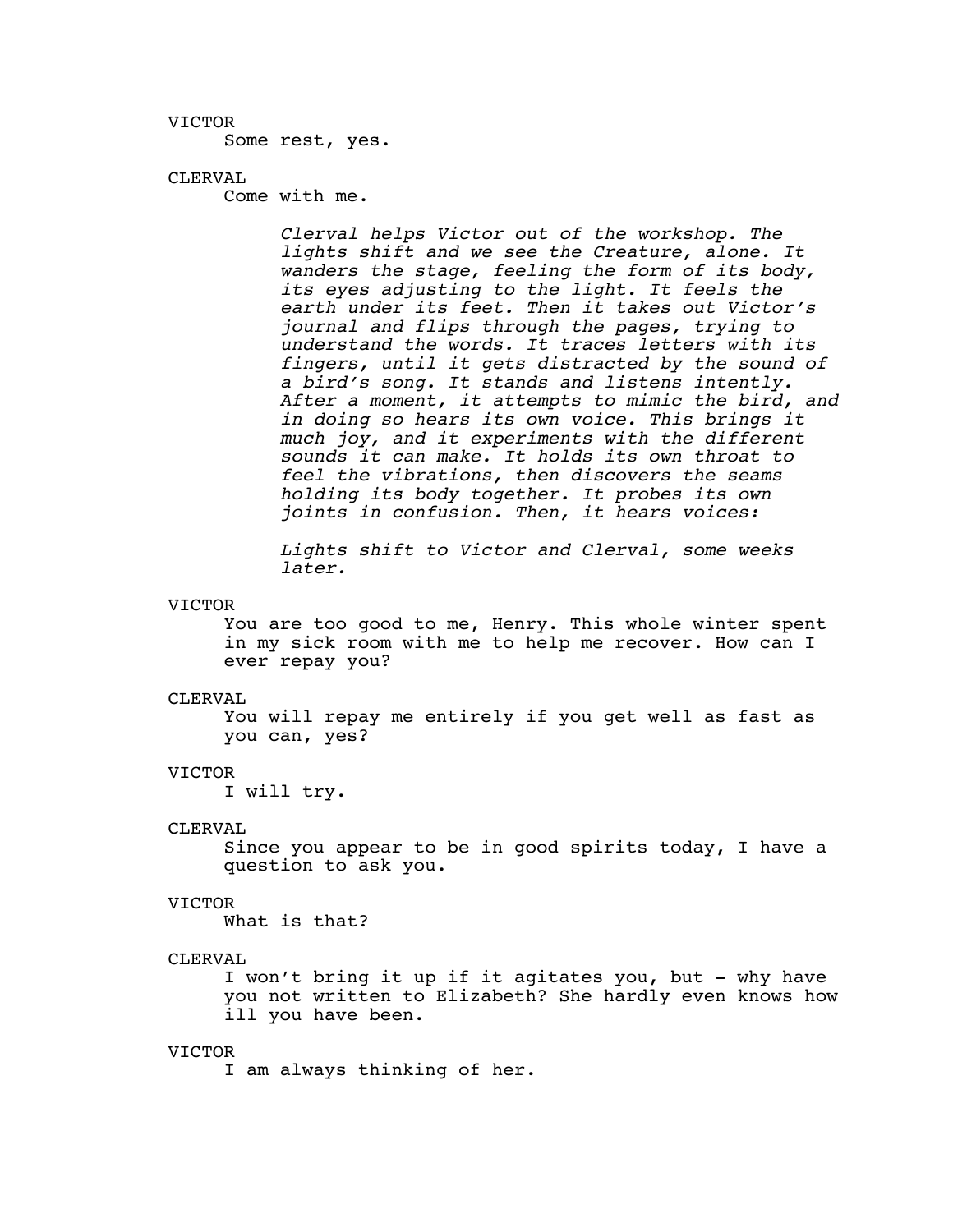```
CREATURE
               (Hiding, to listen.)
     Thinking of -CLERVAL
     You need to write to her. You promised.
CREATURE
     Promised.
VICTOR
     Why do you care?
CLERVAL
     I'm only concerned.
VICTOR
     Why would my first thought not immediately be of my
     dear Elizabeth?
CLERVAL
     Thoughts are different than letters.
VICTOR
     I have been too weak to hold a pen.
CLERVAL
     So once you've recovered -
VICTOR
     I will write.
CLERVAL
     Good.
               (Beat. Clerval pulls a letter out of his
               pocket.)
     She has written to you.
VICTOR
     That letter - it's from her?
CLERVAL
     Yes.
VICTOR
     May I hear it?
CLERVAL
     Of course.
               (He reads:)
     "My dearest cousin,
     You have been ill, very ill, and even the constant
     letters of kind Henry are not sufficient to reassure me
                    (MORE)
```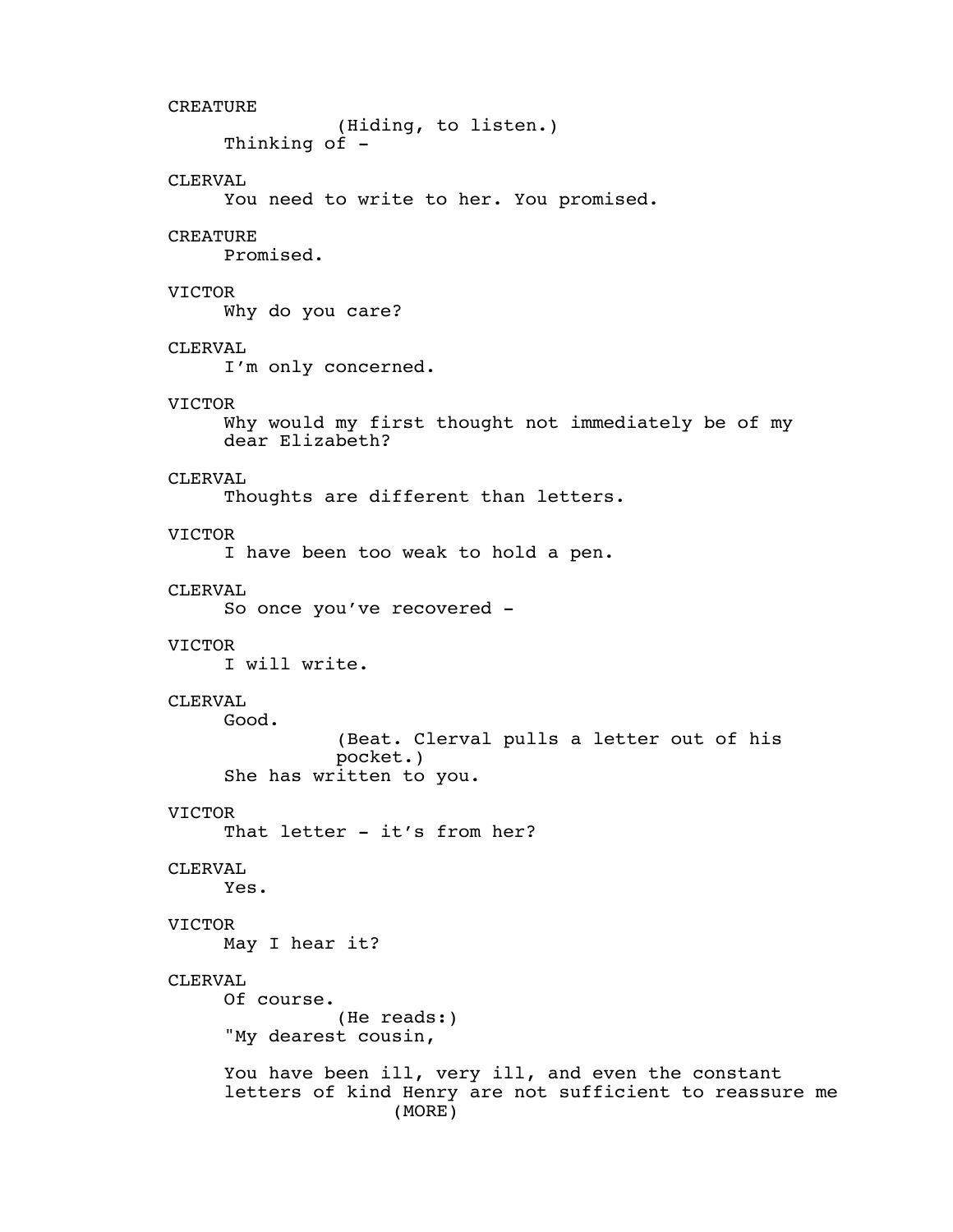# CLERVAL (cont'd)

on your account. But one word from you, dear Victor, is necessary to calm my apprehensions. Clerval writes that you are getting better, and I eagerly hope you will confirm this soon in your own handwriting." See?

#### VICTOR

I see, I see.

# CREATURE

I see -

# CLERVAL

(Continuing:)

"Get well and return to us! I can only imagine how quickly you would get better if you had Justine there to help. I recollect you once remarked that if you were in an ill humor, one glance from Justine could dissipate it. I'm sure you would also love to see your brother William. He is very tall for his age, with sweet blue eyes, dark eyelashes, and curling hair. When he smiles, two little dimples appear on each cheek. He asks for you almost daily. Do not keep him waiting! And do not keep me waiting, Victor. Write, my dear - one word will be a blessing to us. Take care of yourself and adieu!"

# VICTOR

Get that smug look off your face.

#### CLERVAL

I'm not smug.

# VICTOR

I will write to her as soon as I am well.

# CLERVAL

(Playfully:) "Do not keep me waiting, Victor."

# VICTOR

I get the point, Henry.

# CLERVAL

Do you want to try standing today?

#### VICTOR

Yes.

*Clerval helps Victor out of the bed, and with some difficulty, to his feet.*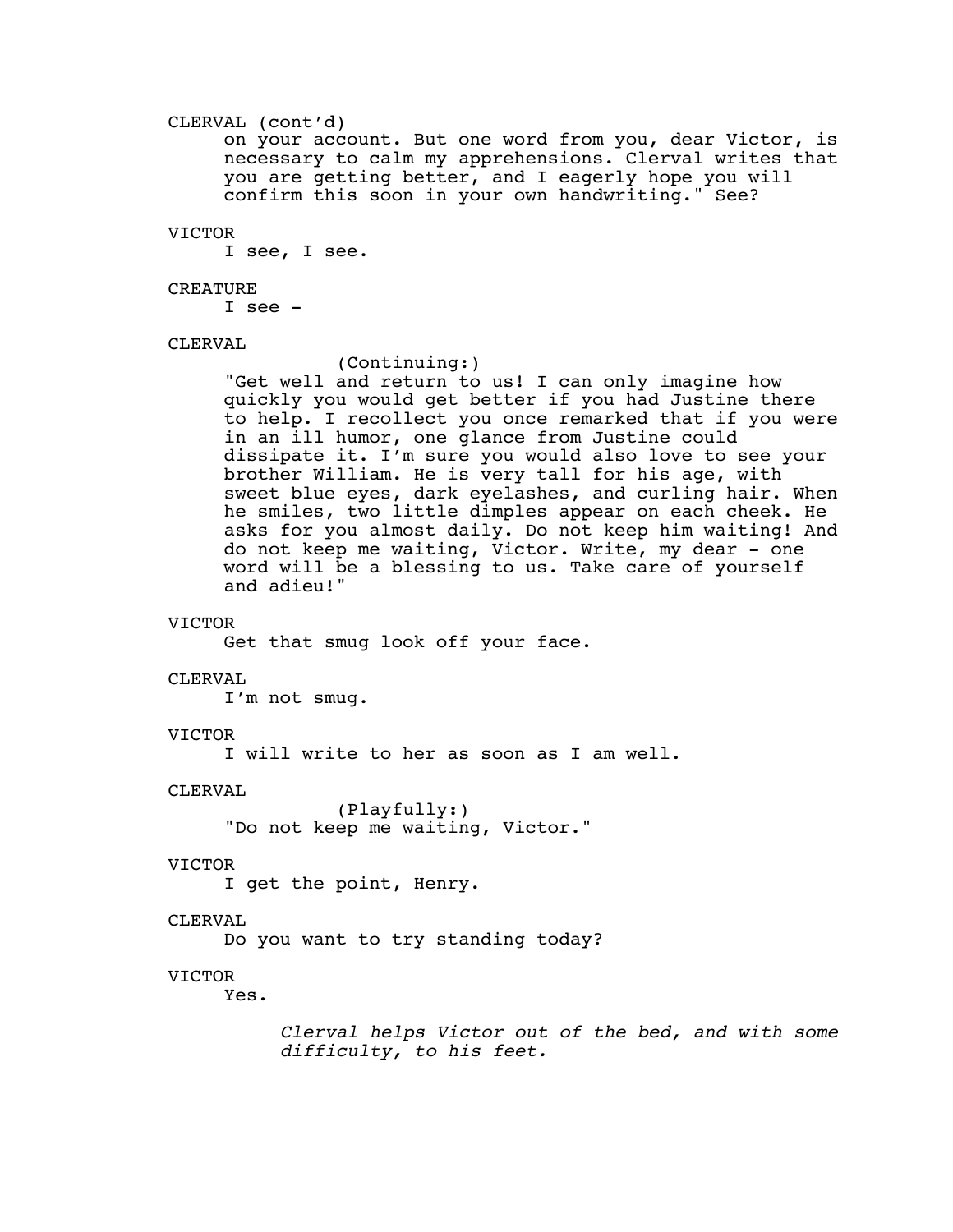CLERVAL How does this feel? CREATURE This feel -VICTOR Better. Thank you. CLERVAL Good. (Clerval sits Victor carefully back onto the bed. He throws a sheet of paper and pen into Victor's lap.) In that case, I think you can manage a few words. **CREATURE** Words. (Clerval exits, leaving Victor alone with the paper. Victor begins to write. The Creature watches the writing, and sees the letters are the same as the ones in Victor's journal.) Victor - Frankenstein. VICTOR Is someone there? CREATURE Victor - Frankenstein. *Victor tries to look but can barely stand.* VICTOR Hello? CREATURE Hello. *Victor sees the Creature.* VICTOR No - haunt me no more, you monster! *Victor throws his pen at the Creature, who runs off. Victor collapses. The lights shift as William, Victor's younger brother, enters. He looks for and finds a place to hide.*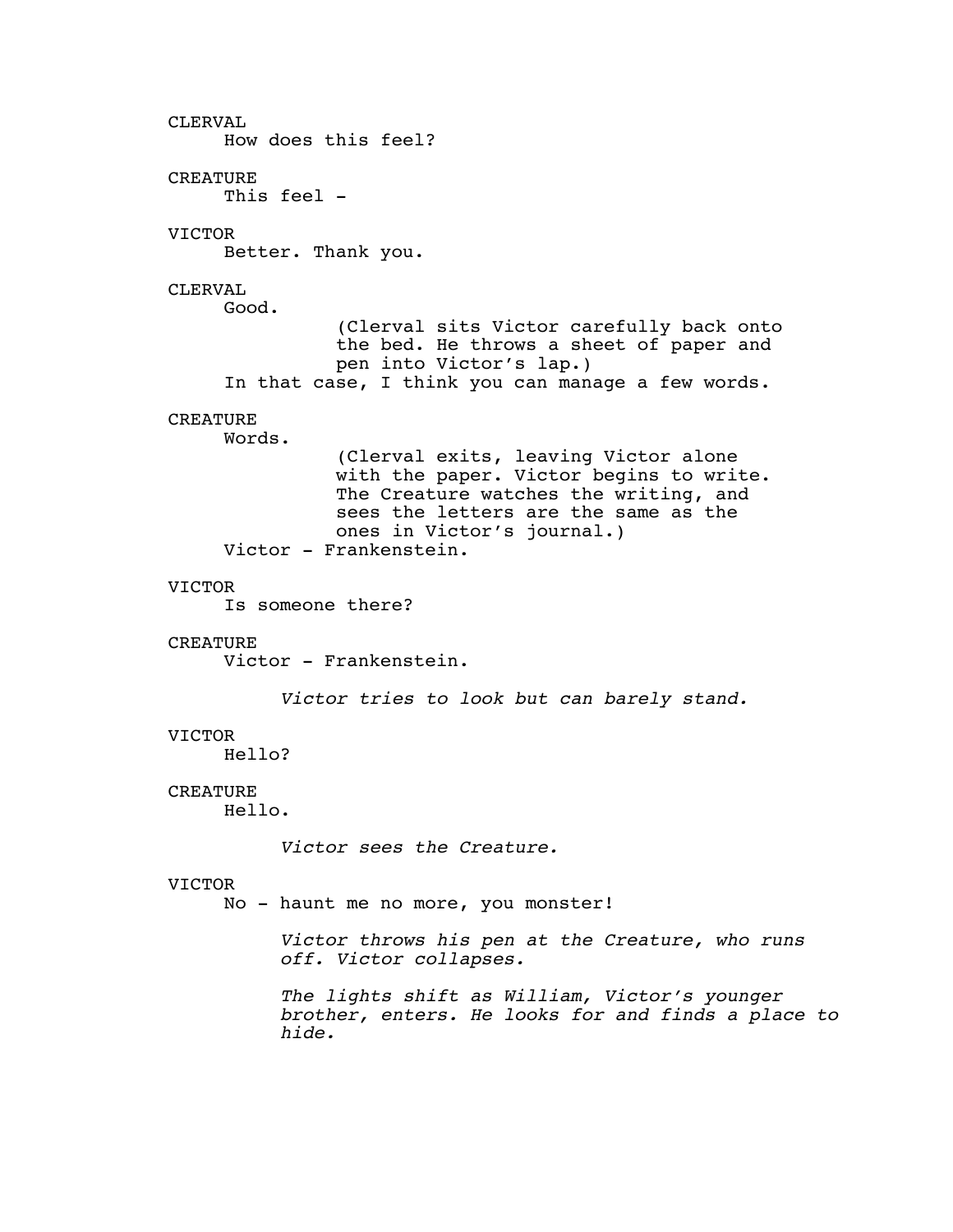JUSTINE (Offstage.) William! Where are you? (Justine enters.) I don't like this game, William. Now I know why Elizabeth won't play it anymore. (Pause. She jumps around a corner.) Found you! (She's wrong. William giggles.) Uh-oh... (She finds him.) Got you! WILLIAM You cheated! JUSTINE How did I cheat? WILLIAM I don't know. It's your turn now! JUSTINE Are you ready? (William covers his eyes.) You'll never find me. WILLIAM I will! JUSTINE I don't know - I have a pretty good hiding spot in mind. WILLIAM One - two - three - four - (Justine exits.) Five  $-$  six  $-$  seven  $-$  eight  $-$  nine  $-$ *The Creature appears, behind William.* CREATURE Eyes closed. WILLIAM Who's there? CREATURE Help. I need your help. WILLIAM Who are you?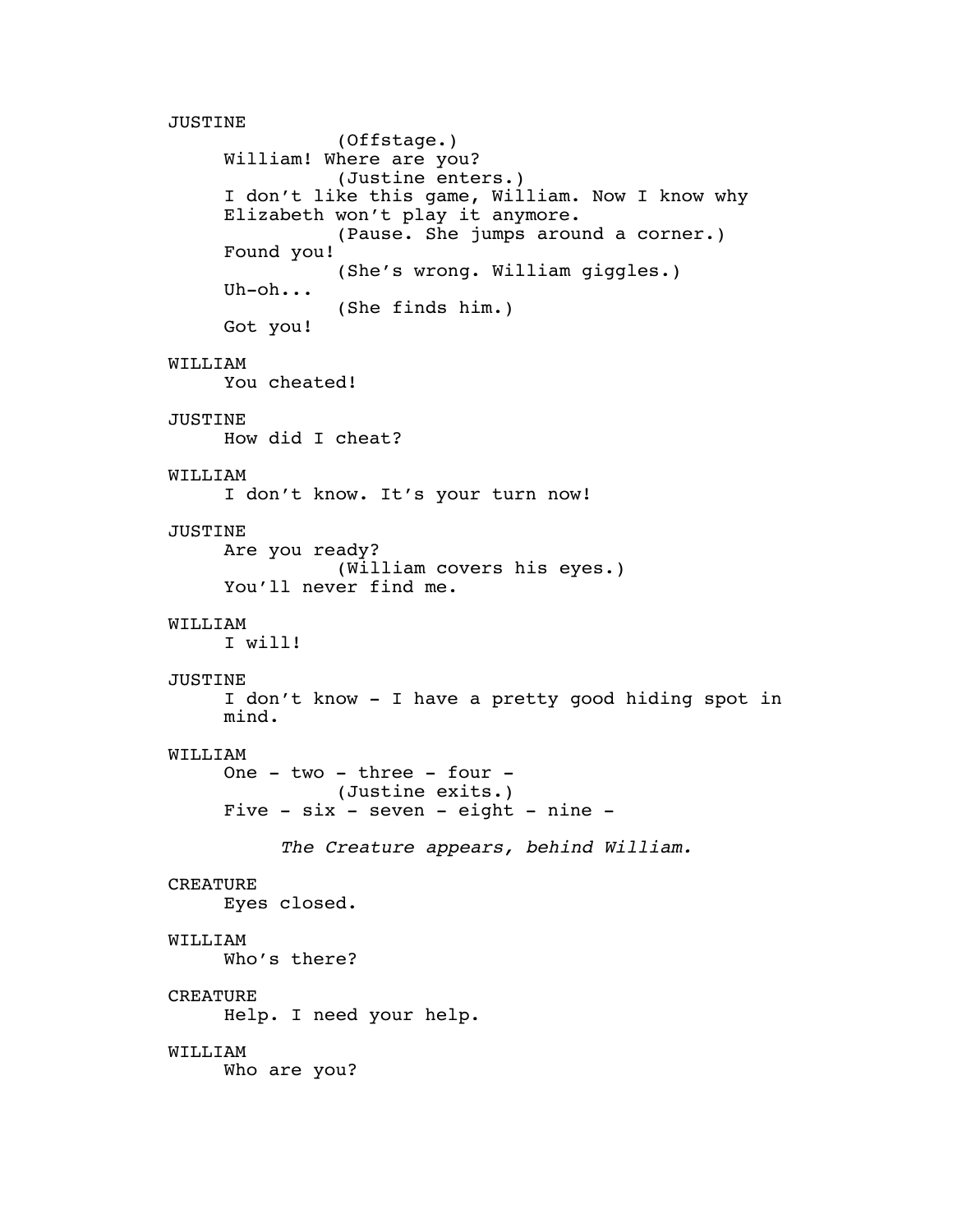CREATURE Friend. A friend. WILLIAM Why can't I open my eyes? CREATURE I am - ugly. (William opens his eyes.) No! *The Creature grabs William and puts its hand over his eyes.* WILLIAM Help! Help! **CREATURE** Do you know Victor Frankenstein? *Pause.* WILLIAM He is my brother. CREATURE Brother? WILLIAM Why? Why can't I look at you? CREATURE Talk to him for me. WILLIAM I don't know who you are. CREATURE I can be his - brother - too. (William twists free and looks at the Creature. He screams.) No - quiet! WILLIAM Help! Help me! Justine! (The Creature puts its hands on William's mouth and throat. William's struggle slows down.) Help - *William dies. Justine enters.*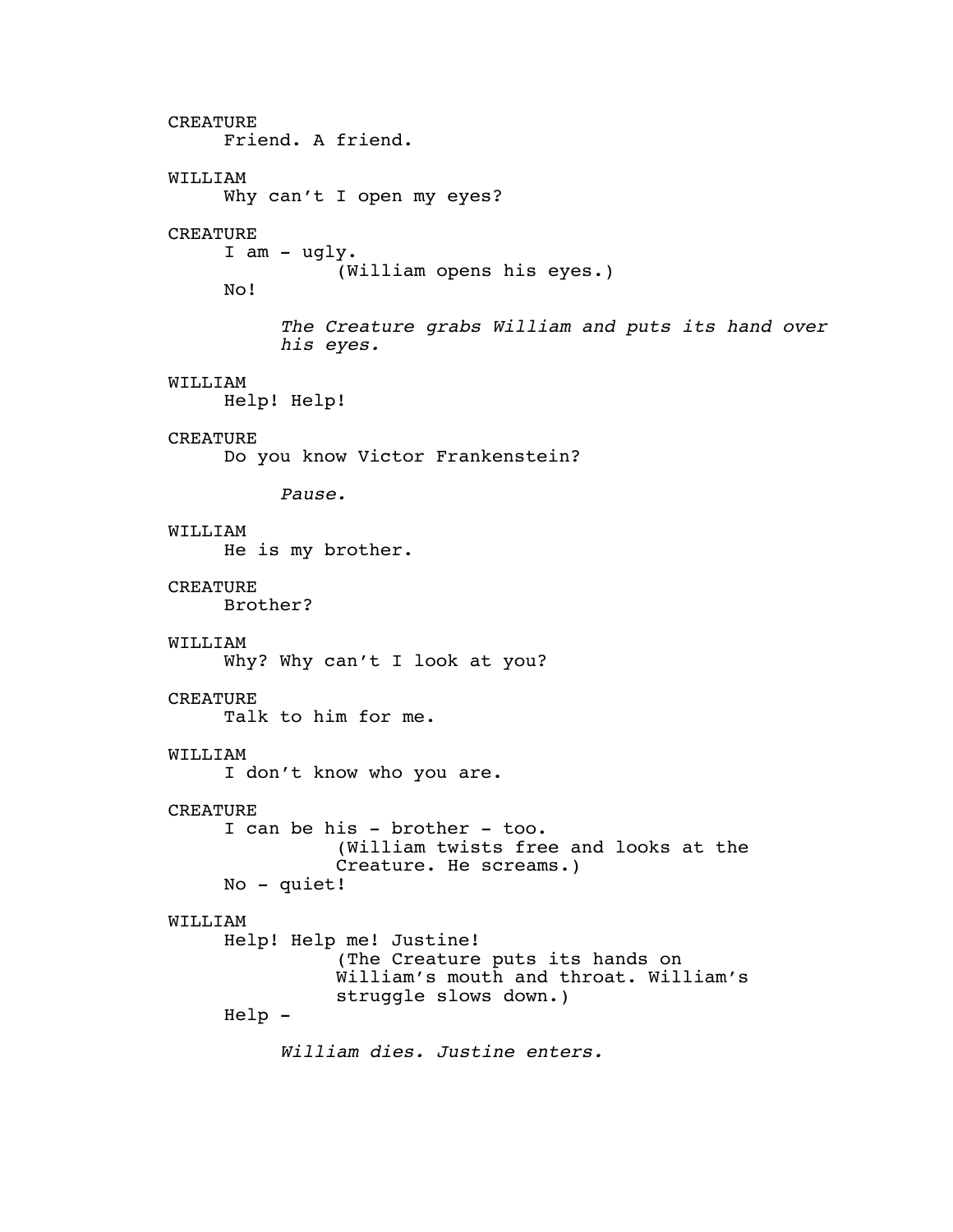JUSTINE William! Get away from him, you monster -(Justine tries to attack the Creature, but it strikes her, knocking her to the ground. The Creature runs off.) No - no, no, no - help! Someone help! *The lights shift back to Victor, who has almost fully recovered. Clerval enters with a letter.* CLERVAL I'm glad to see your correspondance with Elizabeth is picking up. VICTOR I knew you would be. CLERVAL This is from her, of course. (He hands Victor the letter, who opens and reads it.) Victor - I think once you are recovered, we should - VICTOR Oh no. CLERVAL What is it? (Victor covers his face with his hands.) Victor, what has happened? VICTOR Read. *Clerval picks up the letter and reads.* CLERVAL William's dead. Oh, Victor. I can offer no consolation. VICTOR Found with the murderer's mark still on his neck. CLERVAL He was murdered? VICTOR That's what it says in the letter. CLERVAL I didn't get that far. Who could have done such a thing?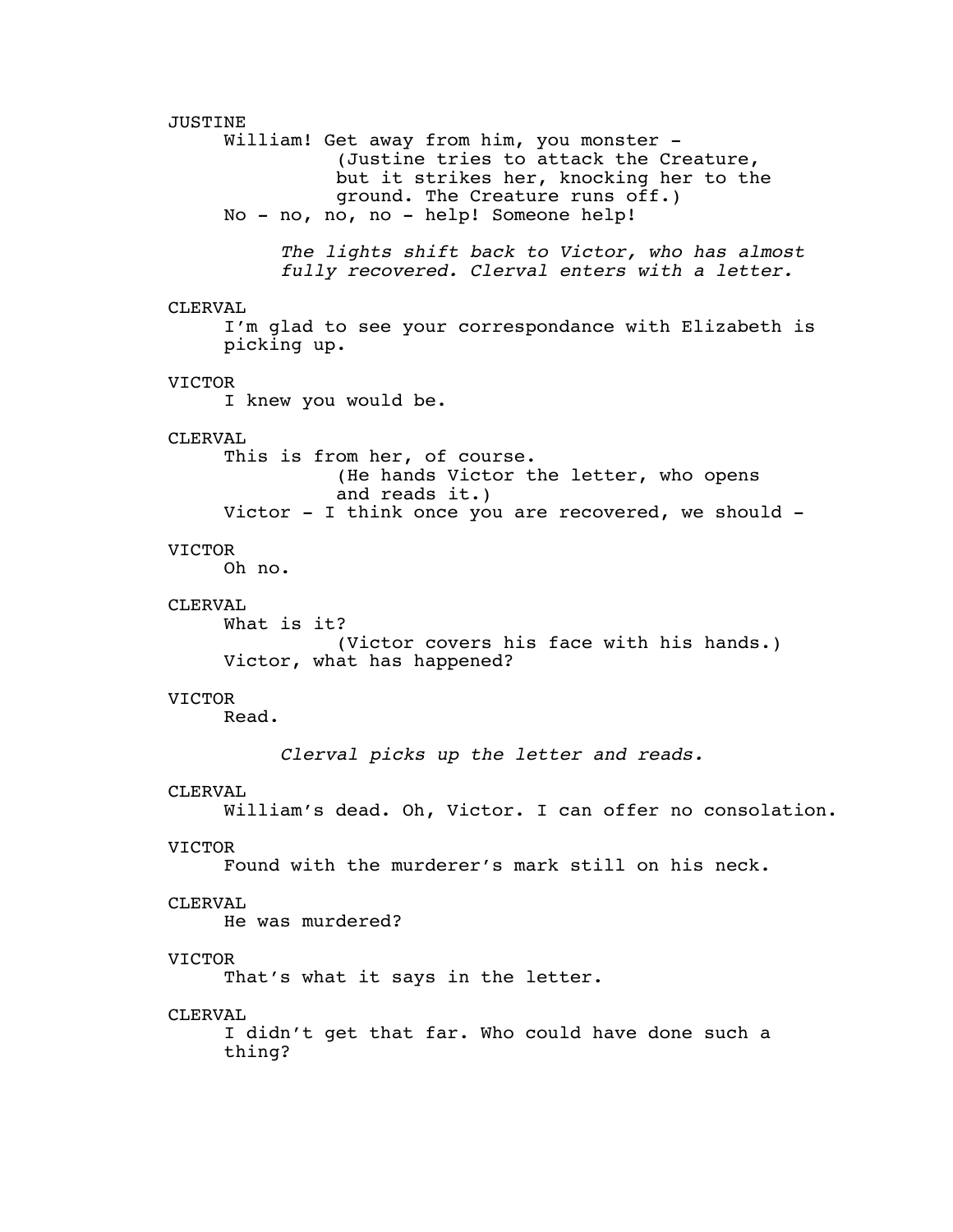I don't know.

*Beat. Maybe Victor does know. Clerval has continued reading.*

#### CLERVAL

She says Justine found him. (Victor stands and goes to the window.) I can't imagine.

#### VICTOR

(Out the window:)

*Demon!*

#### CLERVAL

What do you intend to do?

#### VICTOR

I will return to Geneva. I need to see Elizabeth. I need to tell her something.

# CLERVAL

I'll travel with you.

(They travel by train during Clerval's speech about William. Victor hears but barely registers his friend's words.) William, poor boy. He sleeps now with the angels. All of us that have known him bright and joyous in his young beauty must weep over his untimely loss. To die so miserably, to feel the murderer's grasp! It is unthinkable. And how much more of a murderer, to destroy such innocence! Only one consolation can we find; we mourn and weep, but he is at rest. The pang is over, his sufferings are at an end forever. Dirt covers his little gentle form, and he knows no pain. He must no longer be a subject for pity - we must reserve that for his miserable survivors, to have lost someone so dear.

#### VICTOR

Oh, Mont Blanc!

#### CLERVAL

What?

#### VICTOR

Familiar mountains of Geneva! How do you welcome your wanderer? Your summits are clear, the sky and lake are blue and placid. Is this to suggest peace, or to mock at my unhappiness and unrest?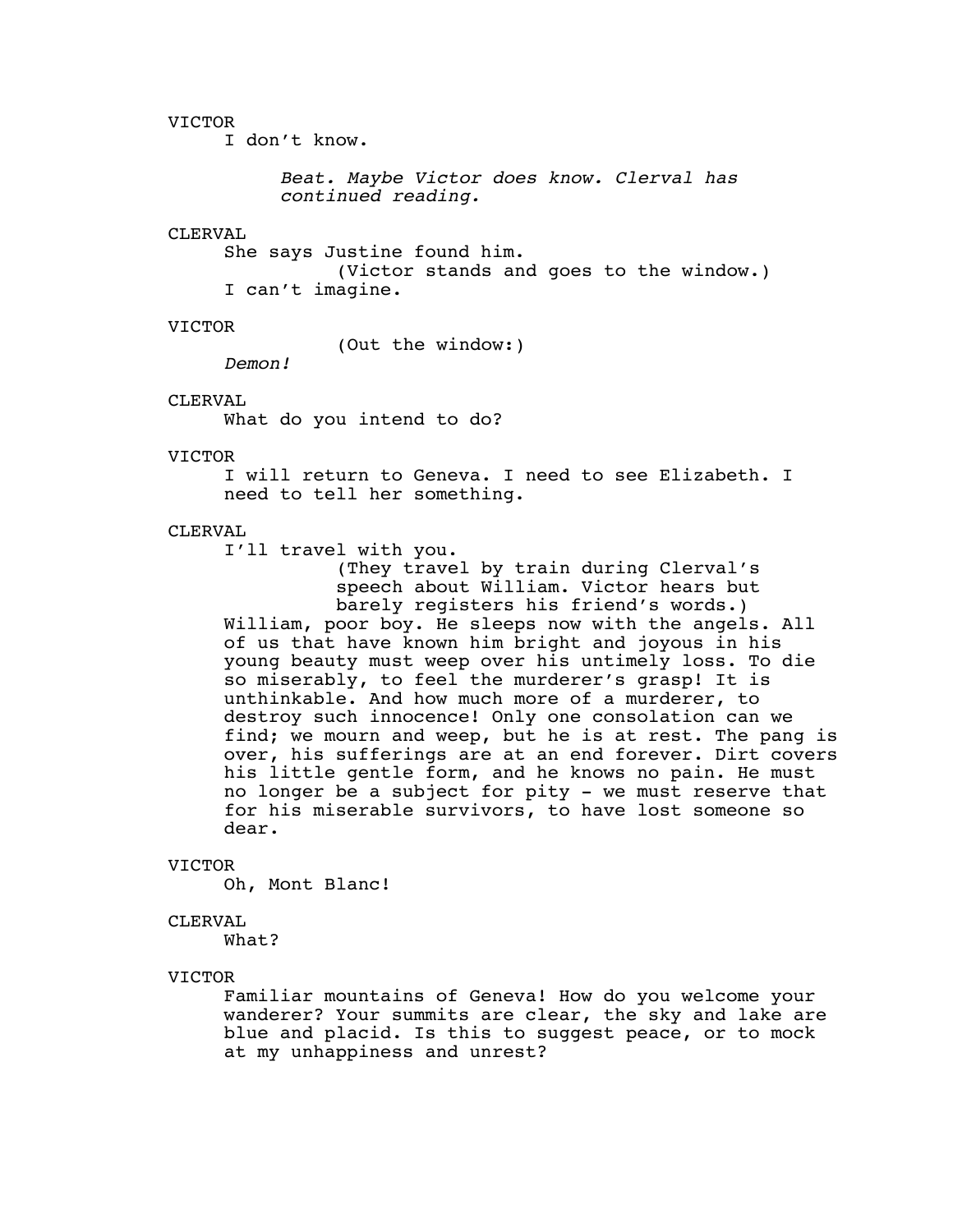CLERVAL William's passing was indeed unfortunate, but -VICTOR Night is closing in, Henry. I can hardly see the mountains now. Doesn't it appear to be a vast and dim scene of evil? CLERVAL It looks like home. VICTOR I feel I am destined to become the most wretched of human beings. *Pause. Lightning and thunder.* CLERVAL We've stopped. VICTOR Have we arrived? CLERVAL I don't know. VICTOR Perhaps the storm stopped us. CLERVAL Hopefully we aren't stopped for long. VICTOR I'll walk the rest of the way. CLERVAL It's too far. VICTOR It is close enough. (Clerval moves to go with him.) Stay. I'd like to be alone. CLERVAL I would like to be with you. VICTOR Henry, I must. CLERVAL You don't have to be so stubborn. (Victor gives him a look. Clerval smiles.) (MORE)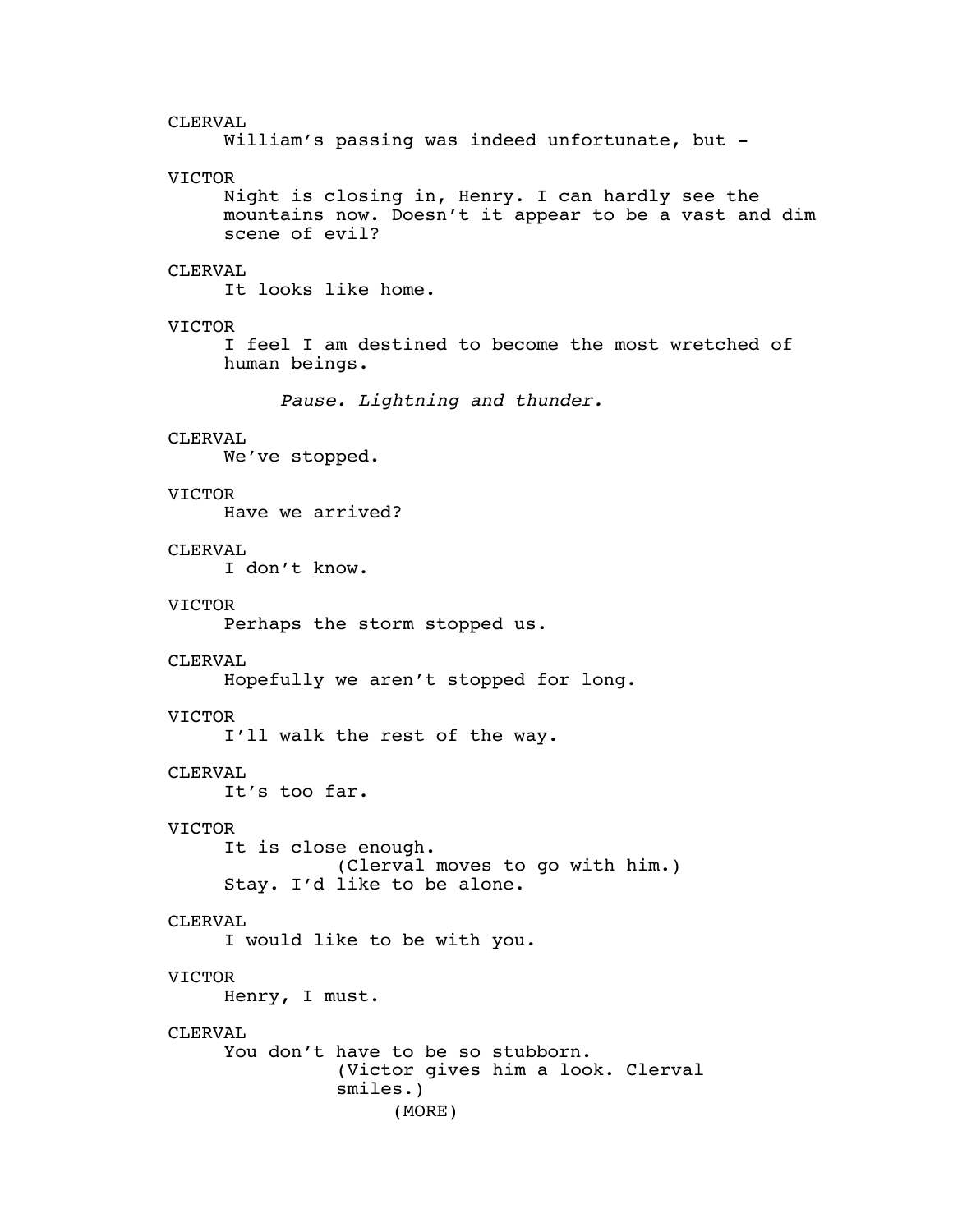CLERVAL (cont'd) Stay safe, Victor. *Clerval is gone, and Victor is alone. Another lightning strike.* VICTOR Oh William, this is your funeral, this is your dirge! (A third lightning strike illuminates the shape of the Creature in the fog. Victor freezes.) You! No, you do not frighten me, demon. I will not run this time. You cannot hide yourself from me. I see you in all your hideous deformity! (The Creature is gone.) Stay, villain! No! Stay! I know it was you! It was you who murdered that sweet innocent soul! (Victor collapses.) William - I am sorry, I am sorry - *Elizabeth appears.* ELIZABETH Victor? VICTOR Elizabeth? No, it is not safe - ELIZABETH Henry told me you were walking and  $I -$ VICTOR Please - ELIZABETH You need help, Victor. *She helps him to his feet.* VICTOR William - ELIZABETH I know. *They embrace.* VICTOR I wish I had come sooner. ELIZABETH I wish you had too.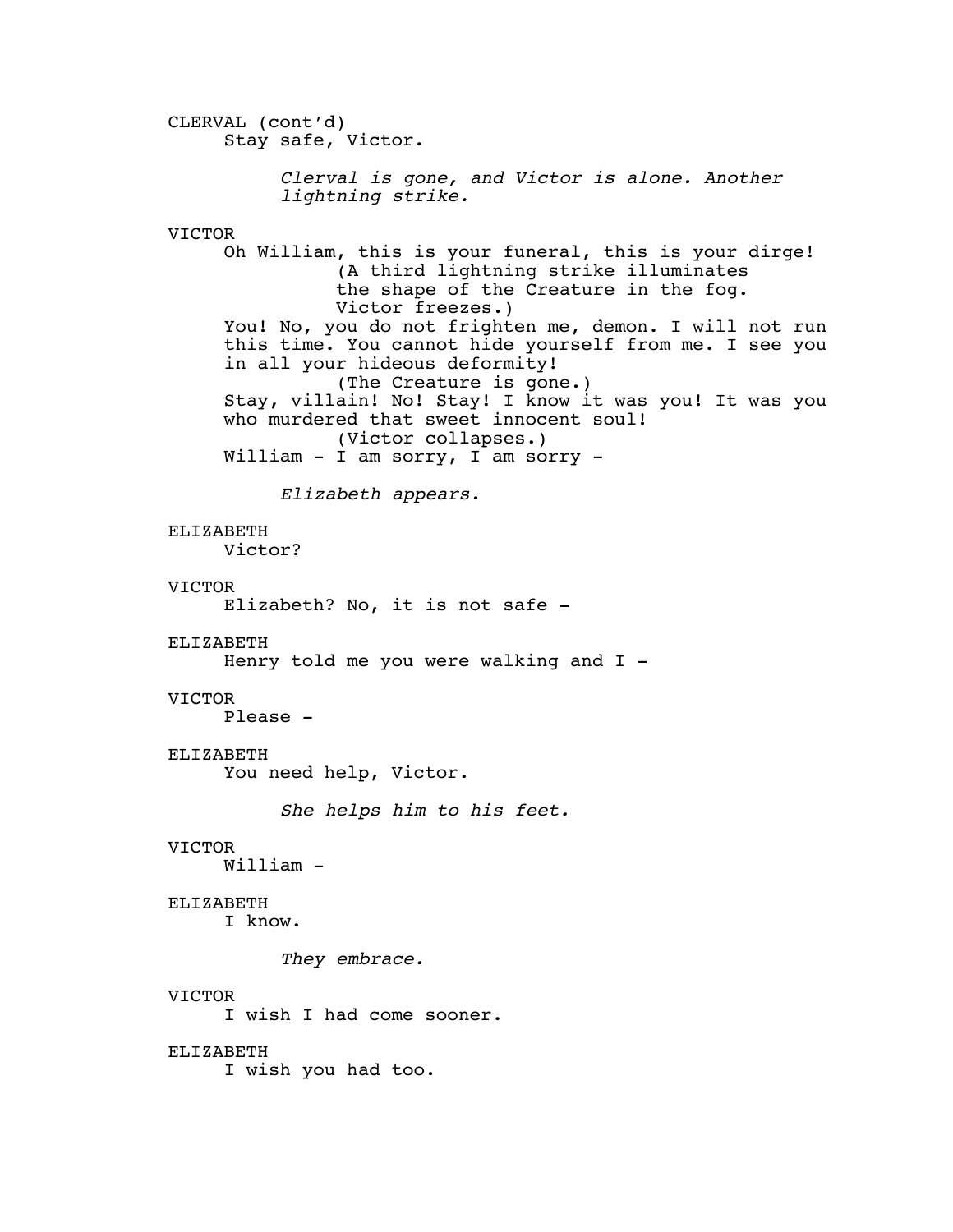I have to tell you about the murderer, Elizabeth.

#### ELIZABETH

About Justine?

*Beat.*

# VICTOR

Justine?

# ELIZABETH

Yes, I can still hardly believe it.

#### VICTOR

But she is innocent! You are mistaken, she is innocent.

# ELIZABETH

She kept crying out about some sort of monster in the woods. The judges said it was clear she was lying, and condemned her.

# VICTOR

Some sort of monster -

#### ELIZABETH

I don't know what she was talking about. She didn't seem like herself.

#### VICTOR

Didn't you speak on her behalf?

#### ELIZABETH

I did, but it was too late. The judges' minds were made up.

#### VICTOR

Made up? You didn't try hard enough.

#### ELIZABETH

I did everything I could. You were not even there!

# VICTOR

Something else can be done, must be done -

# ELIZABETH

Victor, it is impossible.

# VICTOR

Nothing is impossible.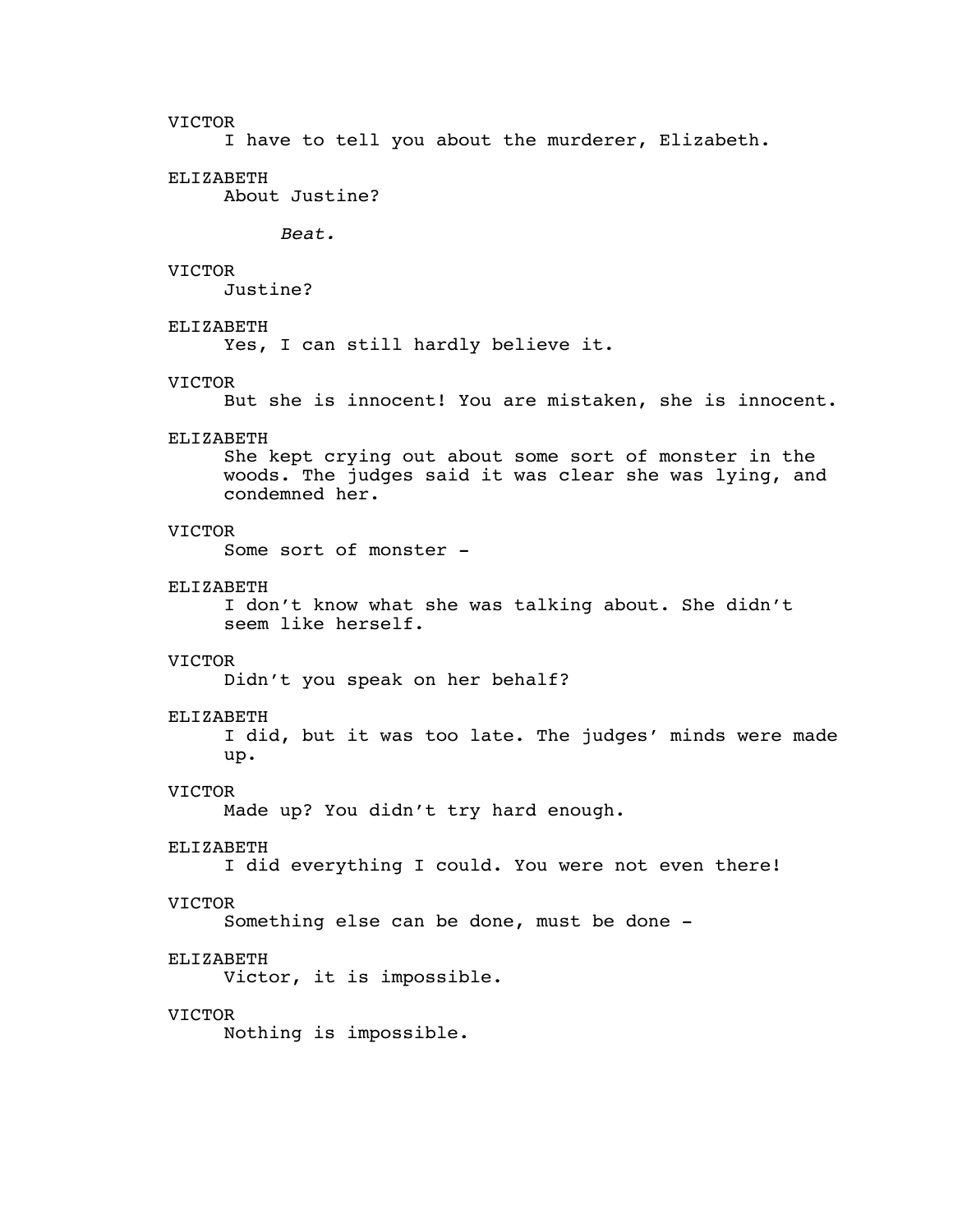ELIZABETH What is wrong with you? You're acting wild. VICTOR I care about our friend! ELIZABETH So do I! *Pause.* VICTOR What is her sentence? ELIZABETH She is to be executed. VICTOR Hanged? (Elizabeth nods.) I'd like to visit her. I owe her a few words. ELIZABETH I will take you. VICTOR  $No -$ ELIZABETH I owe it to her too, Victor. *Pause. Victor nods. The lights shift to Justine's cell.* VICTOR Justine. ELIZABETH Oh, my dear. JUSTINE Why have you come? Are you here to join with my enemies, to condemn me a murderer? ELIZABETH Stand, stand. (Elizabeth helps Justine to her feet.) Why kneel if you are innocent? I am not one of your enemies. I believed you were innocent, until - JUSTINE Until what? I am not making up what I saw. I don't know what it was, but - why don't you, my friend, believe (MORE)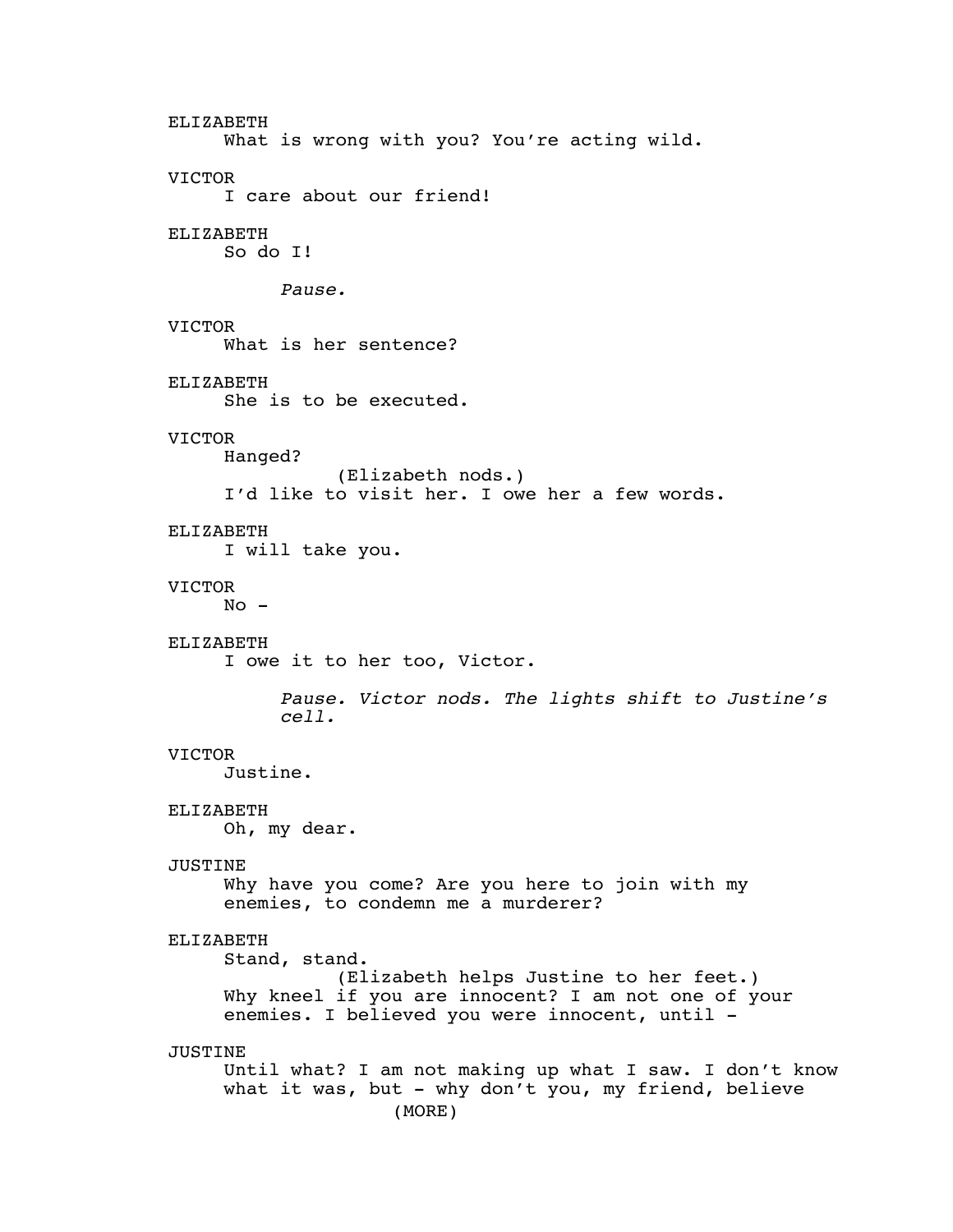# JUSTINE (cont'd)

me? They think I am a monster, Elizabeth - and they have made me think I was the monster itself. All looked on me as a liar, a wretch doomed to hell.

#### ELIZABETH

You are not a wretch -

#### JUSTINE

And to think you believed me guilty of a crime as terrible as this. I loved that boy. I loved him as a brother. And if I must be condemned, then my only consolation is that I will see him soon in heaven.

#### ELIZABETH

Do not mourn, Justine.

### JUSTINE

I mourn that you thought me a liar, a murderer.

#### ELIZABETH

But a monster - ?

# JUSTINE

I know what I saw.

*Victor has sunk to the ground, his face in his hands. He lets out a soft groan.*

# VICTOR

 $Oh -$ 

#### JUSTINE

Victor, it is kind of you to visit me. I hope you do not believe me guilty.

*Victor works up the courage to tell her.*

#### VICTOR

I know who the murderer is.

*Beat.*

# JUSTINE

Do you come here to mock me too?

# ELIZABETH

No. He is convinced of your innoncence.

# JUSTINE

You believe me?

*Victor nods.*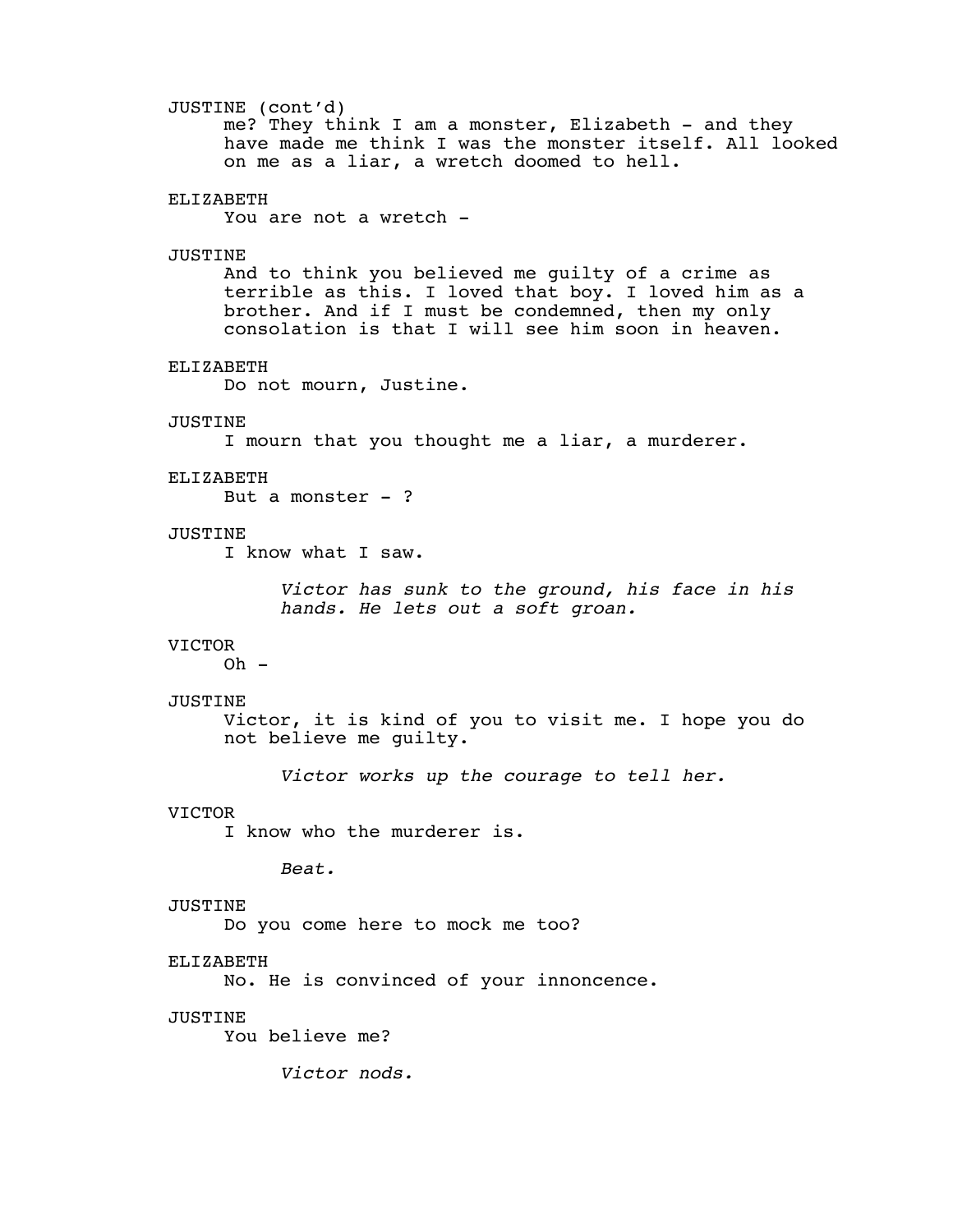ELIZABETH He does. JUSTINE Victor, how can I prove what I saw when everyone believes me a liar? ELIZABETH There is no way to prove there was a monster -JUSTINE If you believe me guilty, Elizabeth, then please leave. ELIZABETH I spoke to defend you! I spoke of the goodness of your character and your love of William! But then you - JUSTINE I know what I saw. And if your disbelief discredits me, then so be it. ELIZABETH I wish that I were to die with you. I cannot live in this world of misery. *Pause. Elizabeth exits. Victor stands to go.* JUSTINE What aren't you telling me? VICTOR There is nothing. JUSTINE And yet you say you know the murderer. Who? VICTOR I cannot - JUSTINE Was it a man, or the monster I saw? VICTOR No, it  $- I -$ JUSTINE What? What did it? VICTOR I cannot say.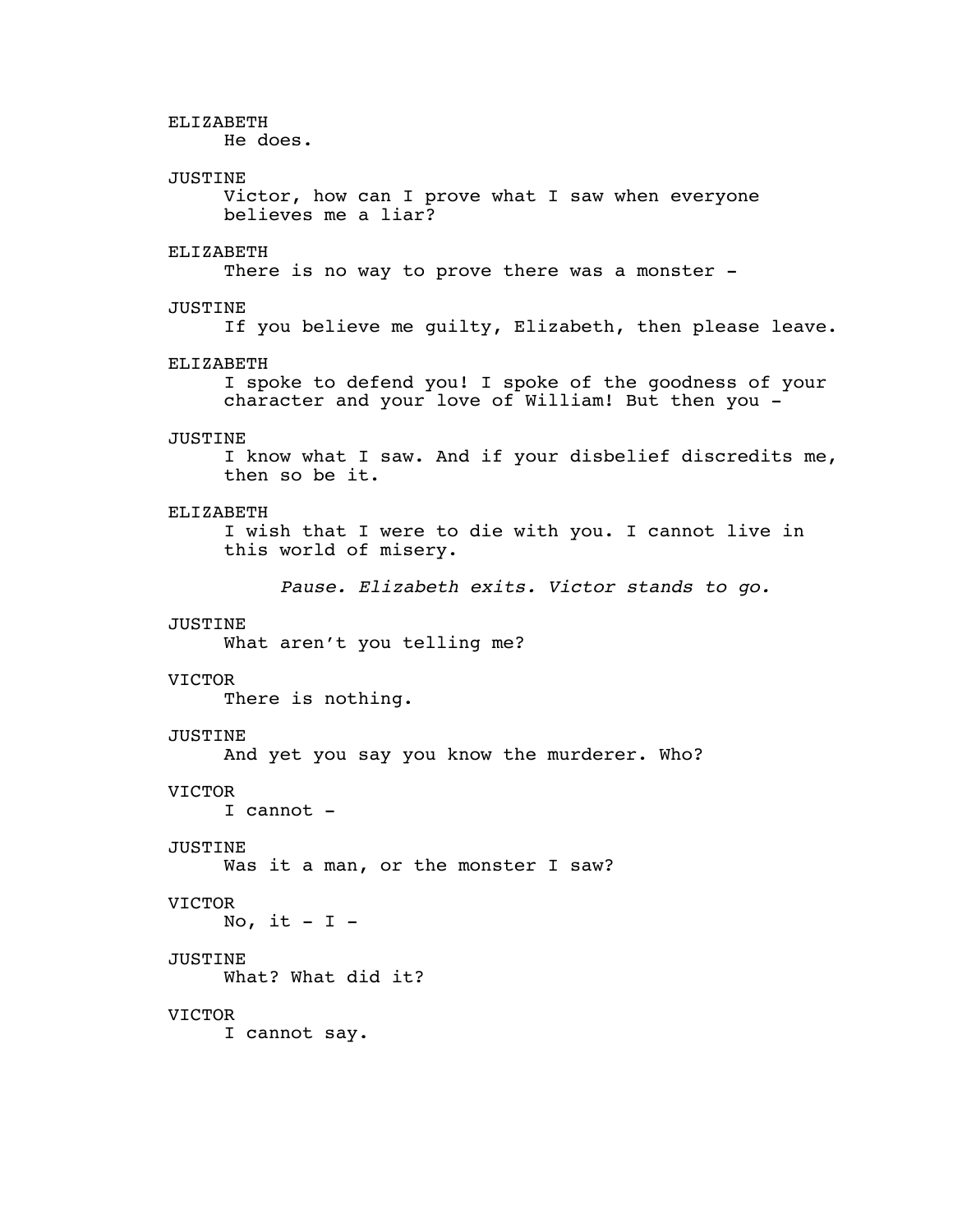JUSTINE It could save my life, Victor. You could defend me. Tell me what you know. VICTOR I'm sorry. JUSTINE You would let me die? Victor - we've known each other all our lives. I loved your brother and want justice for him as much as you do! But you need to help me! VICTOR There is - no way to prove there was a monster. *Pause.* JUSTINE I thought you were my friend. VICTOR Justine - JUSTINE Goodbye, Victor. *Lights fade on Justine. Victor is alone with Elizabeth.* ELIZABETH What did she say? VICTOR Goodbye. ELIZABETH That's all? VICTOR When is she to be  $-?$ ELIZABETH Tomorrow. VICTOR She is brave. *Elizabeth gives him a hug.* ELIZABETH We need to be brave too. *Victor does not return it - he is lost in thought.*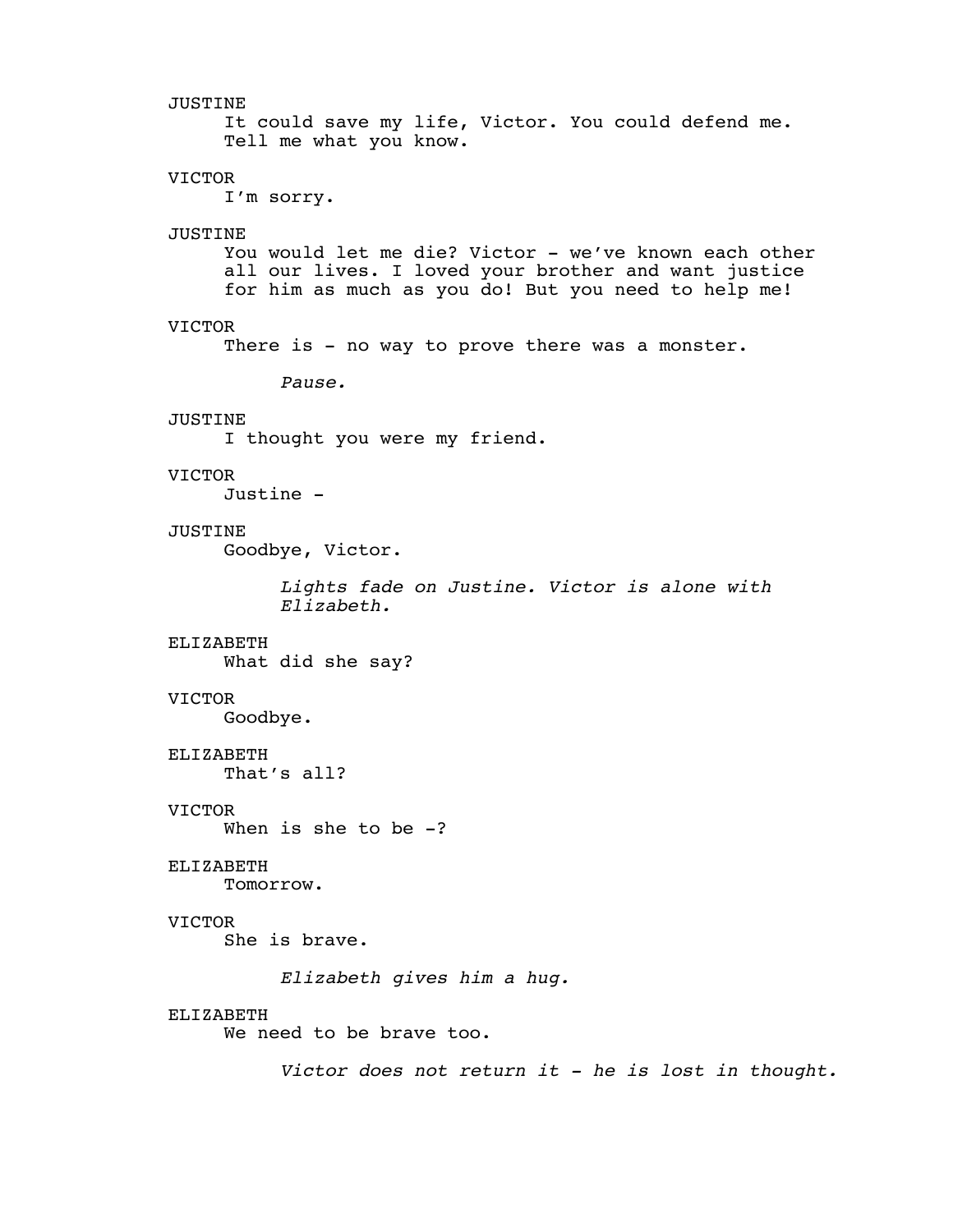VICTOR Yes. We need to be brave. (Victor breaks away from her.) Excuse me. ELIZABETH Where are you going? VICTOR I - I need to take a walk. Clear my head. ELIZABETH Victor, I need you here. VICTOR I think I need to be alone. ELIZABETH You don't have to - VICTOR I'll be back soon. (Elizabeth exits, and Victor is alone.) Mont Blanc, we meet again. Your precipitous slopes around me, your icy wall of the glacier above me, your few broken pines scattered around, your solemn silence broken only by the fall of some vast fragment in the distance - the thunder sound of the avalanche, the jagged lightning bolts in cracking ice. (Beat.) I need to be brave. (Is he alone?) Are you following me, devil? (A shadow passes behind him.) Yes, hide - you should fear the fierce vengeance that I will bring on your miserable head! Show yourself, that I may trample you to dust! Oh, I wish killing you could bring back William and Justine! *The Creature appears. Victor recoils.* CREATURE Hello, Victor. *Byron interrupts again, and lights shift to the sitting room.* BYRON I'm confused - how would it be able to speak, again? POLIDORI It learned from listening to Victor and Henry.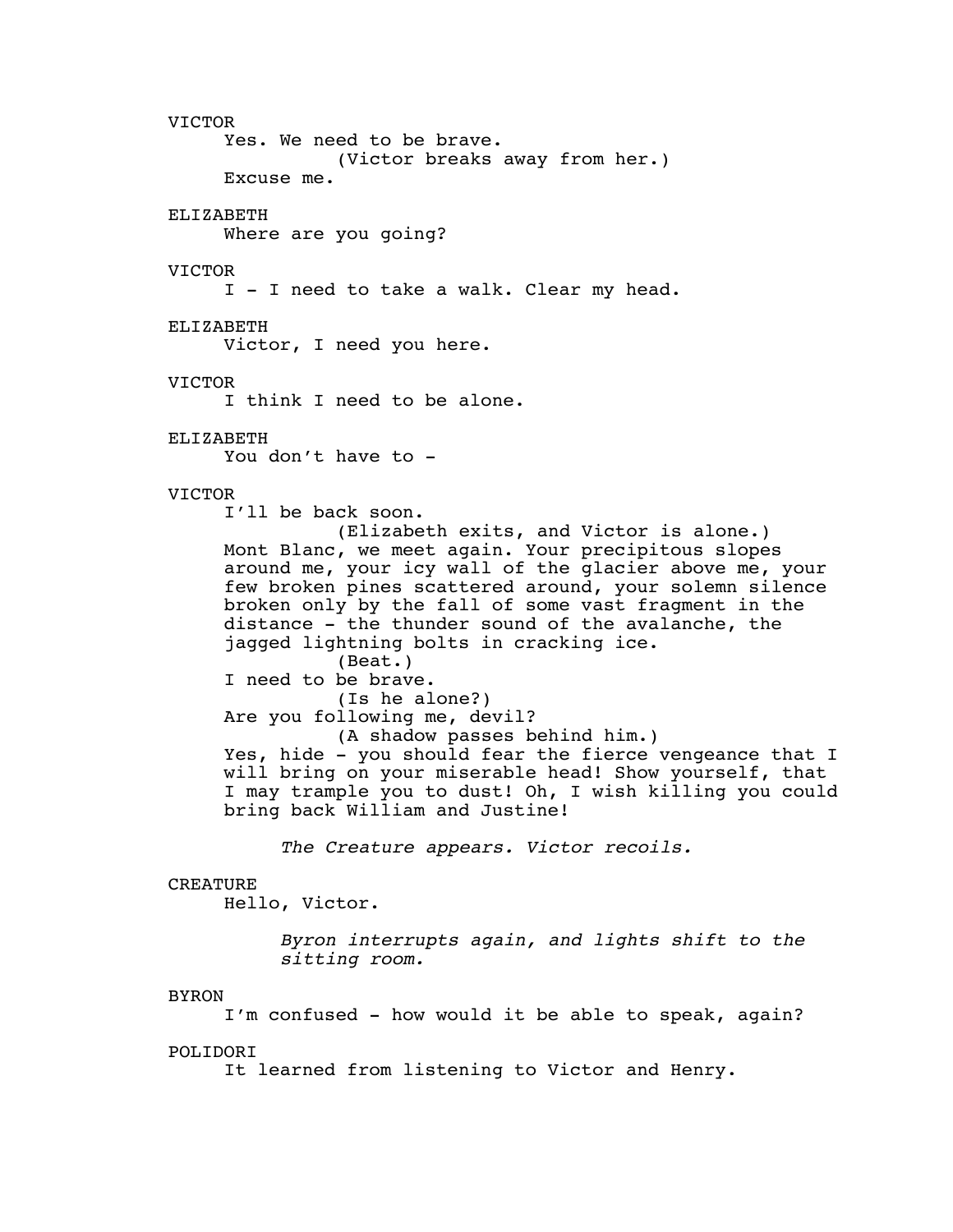BYRON I mean anatomically.

# **CLAIRE**

Is it important?

#### BYRON

I think so, yes!

# POLIDORI

One can only assume that Frankenstein created the monster with the ability to breathe, which means it has the air that is necessary to produce sound. It would also have working vocal folds to vibrate and create pitch. Frankenstein must have tested dozens of stolen parts to assemble such an intricate system. But I don't think that is what Mary is concerned with.

#### MARY

I'm concerned with the story.

#### BYRON

I don't believe it to be possible.

#### POLIDOR<sub>T</sub>

Then let us revel in the impossible, no?

#### CLAIRE

(To Byron.) Are you determined to be sour this entire evening?

#### BYRON

Let's get on with it, then. What does our ambitious doctor do when he sees his own creation speak?

*Lights shift to the mountain, with Victor and the Creature facing each other.*

# VICTOR

You - you speak.

# CREATURE

Yes, I speak. I am not mute, I can respond to your hatred. And what hatred! You detest me, your own creation. We share a closer connection than any living beings and yet you hate me and want to kill me. You want to kill me! How dare you toy with with with life. I have only one request, and if you agree I will leave you at peace. But if you refuse, I will not hesitate with my revenge on you and your remaining friends.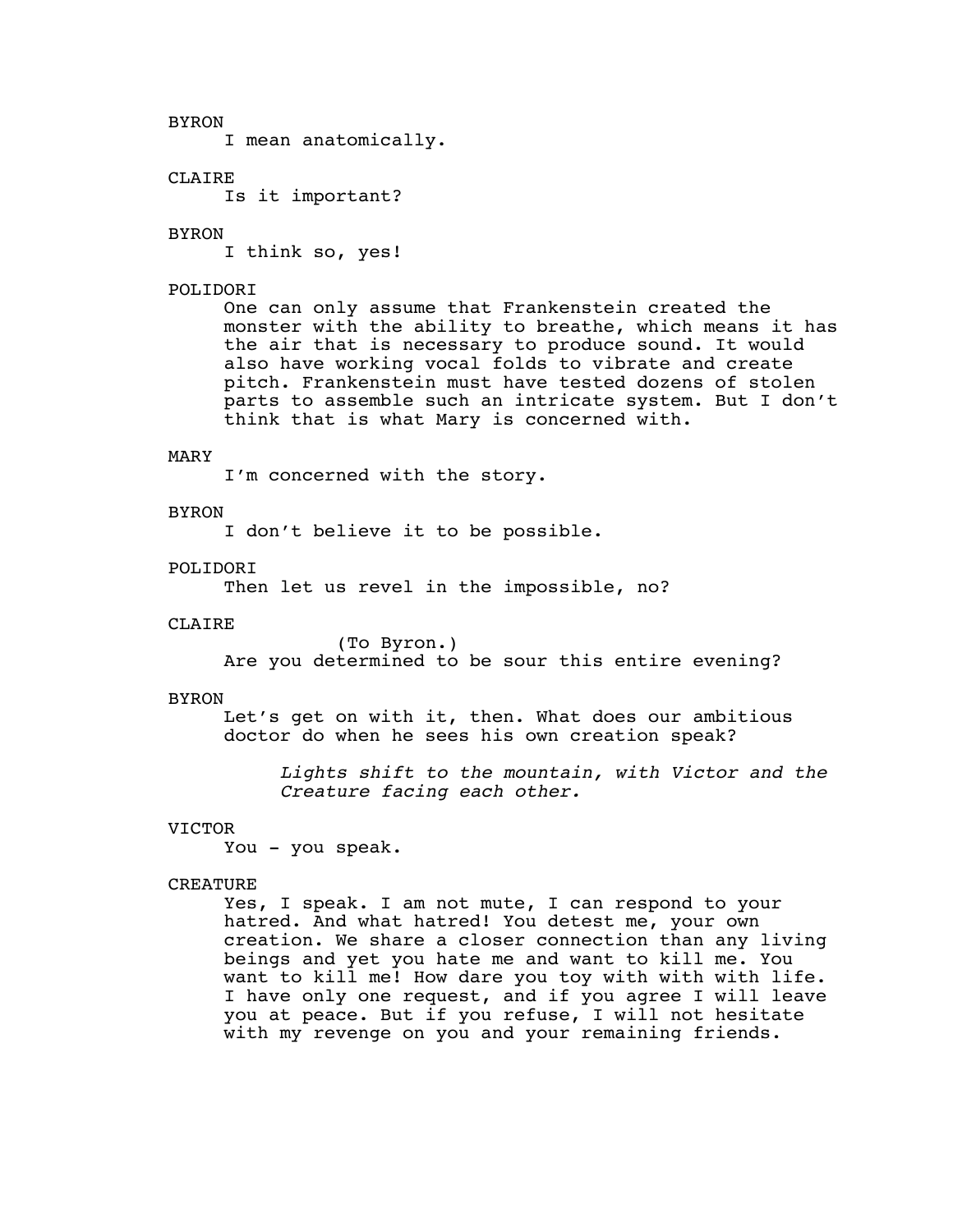Monster! Hell itself is too mild a punishment for your crimes, and already you want more victims? No, I must take back the life I gave -

*Victor lunges at the Creature but his attack is easily avoided. Victor falls to the ground.*

#### CREATURE

Be calm! Please hear me - I will not fight you. I am your creation -

# VICTOR

No, we are enemies. Begone, or let us fight to decide which of us survives.

# CREATURE

I will not fight you! You accuse me of murder, and yet you would destroy your own creature without hesitation. Oh, praise the eternal justice of mankind!

#### VICTOR

Yes, I accuse you of murder! You murdered my brother. Deny it.

#### CREATURE

I wanted to find you to ask about my own creation. Am I - constructed from dead body parts?

#### VICTOR

You cannot deny it! William is dead by your hand! Justine is dead by your hand! Abhorred devil -

# CREATURE

Am I made from dead body parts?

#### VICTOR

Cursed be the day you first saw light! You have made me miserable beyond compare -

# CREATURE

Give me my answer, Victor!

#### VICTOR

Yes! Are you content? Yes, you are stitched, cobbled together from various corpses! That is your answer, wretch!

*Pause.*

# CREATURE

So you can do it again.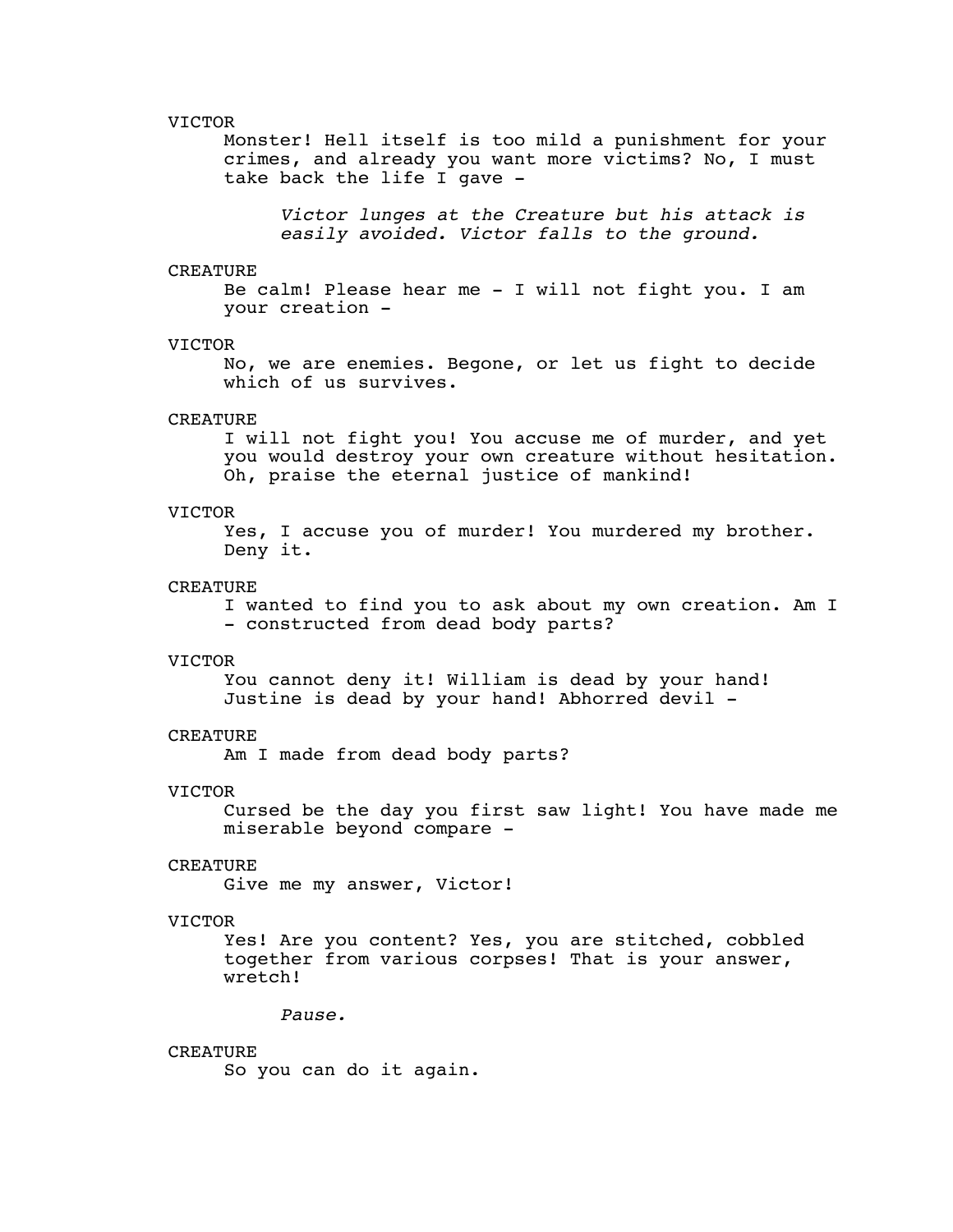What?

# CREATURE

You can make another, like me.

# VICTOR

No - creating you, I did not realize what horror - I did not think -

# CREATURE

No, you did not think. What did you expect to happen, Victor? You would bring me to life and there would be nothing after? You abandoned me to the wilderness, with no one and nothing.

# VICTOR

And yet here you stand before me, capable of thought and speech. I cannot believe it.

#### CREATURE

Are you pleased?

# VICTOR

Pleased? No. I've created a murderer.

#### CREATURE

If I had been shown compassion I would not have murdered.

#### VICTOR

Who could possibly show *you* compassion?

# **CREATURE**

My creator.

*Beat.*

# VICTOR

To the murderer of my brother? No.

#### CREATURE

No?

#### VICTOR

Never.

#### CREATURE

Then send me away. Banish me to the extreme corners of the globe - to South America - never never to be seen again.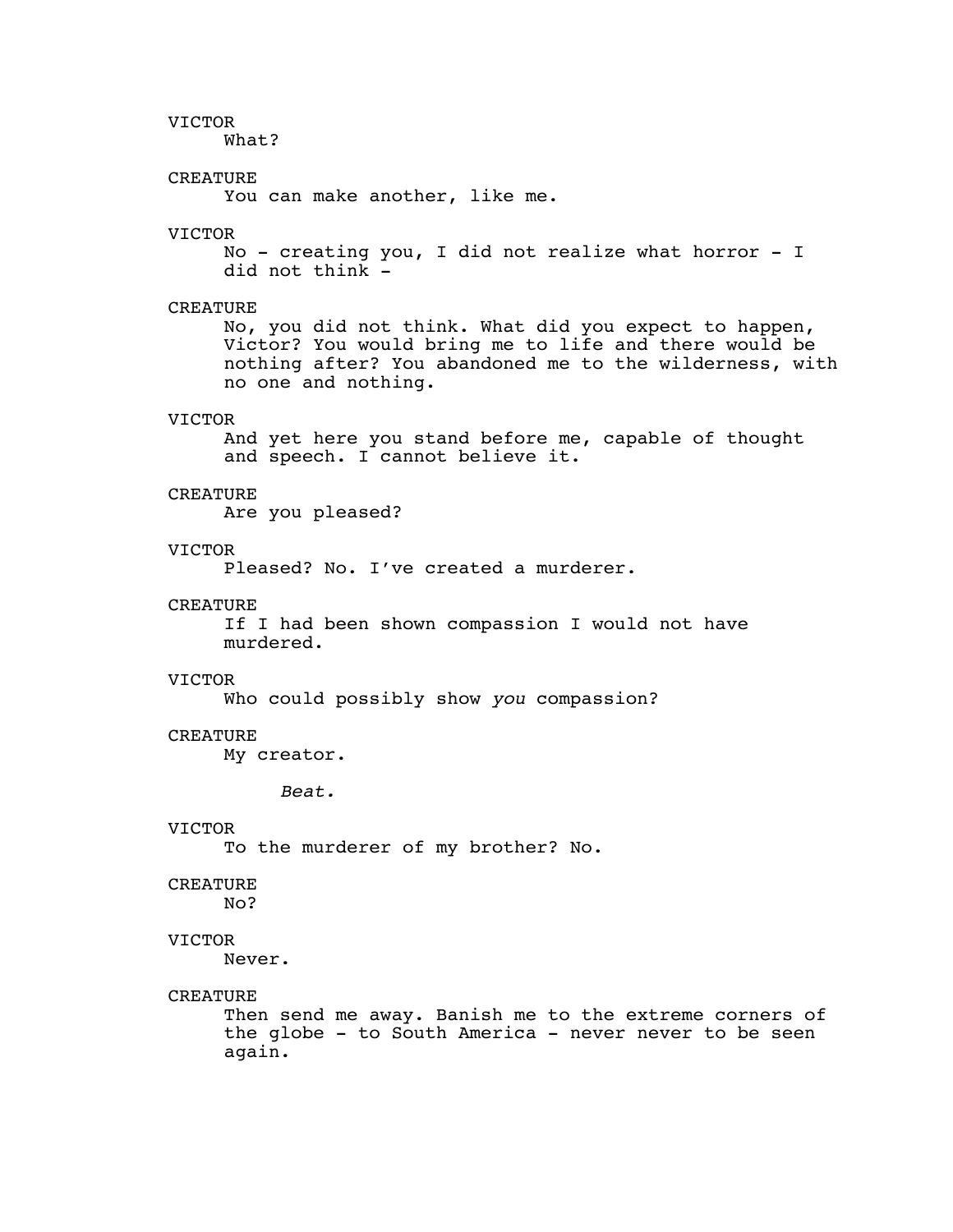Then begone! Plague me no more, villain!

#### CREATURE

On one condition.

# VICTOR

And what is that?

# CREATURE

Here is my request, creator: I am alone and miserable, the only one of my species. Man detests me. But if I had a companion, as deformed and horrid as myself, then I would be at peace.

# VICTOR

Another -

#### CREATURE

Another, so that I may not be so miserable. This you alone can do, and I demand it of you.

# VICTOR

I refuse. To create another like you? It is impossible - together you would destroy the earth. I will never consent.

# CREATURE

Listen, so I can reason with you - I am malicious because I am miserable. You, my creator, would tear me to pieces and triumph. I will have my revenge - if I cannot inspire love, I will cause fear, and chiefly towards you. I will work at your destruction, nor finish until I desolate your heart, so that you shall curse the hour of your birth. What I ask of you is reasonable and moderate - I demand another creature like myself. It is true, we shall be monsters, cut off from all the world, but we will be happy together. Oh! My creator, make me happy!

(Pause.)

If you consent, neither you nor any other human being shall ever see us again - we will go to the vast wilds of South America to live out the rest of our days in peace.

# VICTOR

How can you, who long for the love and sympathy of man, live in this proposed exile? You will return and again seek man's kindness, and you will meet with his hatred - your evil passion will be renewed, and you will then have a companion to aid you in your murders. This cannot be, I cannot consent.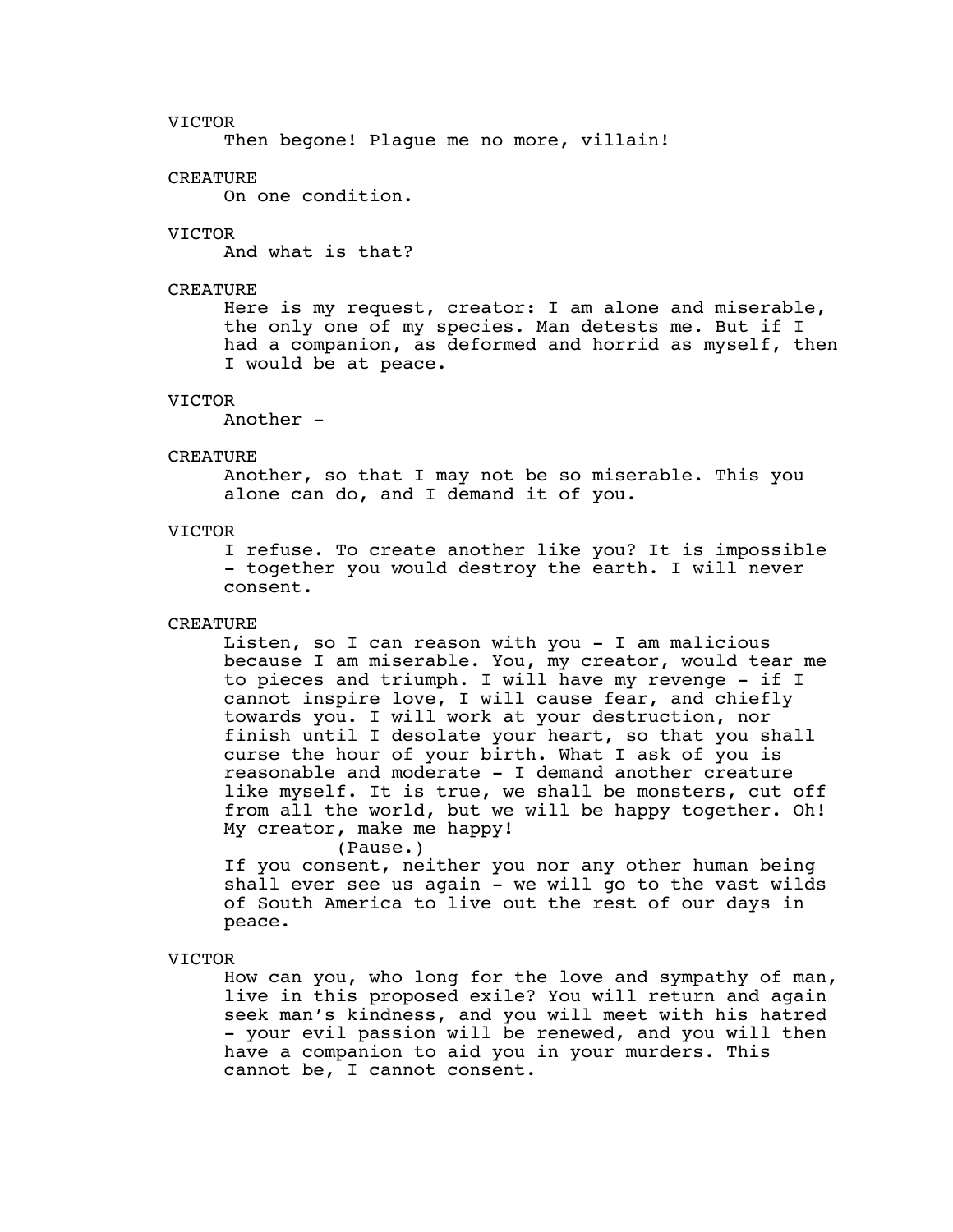# CREATURE

I swear to you, by the earth which I inhabit, and by you that made me, that with this companion I will leave behind man's civilization forever. My evil passions will have fled, for I shall have been finally met with sympathy! My life will flow quietly away, and in my dying moments I shall praise my maker.

*Pause.*

# VICTOR

You will praise me.

# CREATURE

For bringing me to a peaceful life.

#### VICTOR

And that is what you want?

# CREATURE

Isn't that what everyone wants? I am no exception.

*Pause.*

# VICTOR

On your solemn oath to leave behind forever the neighborhood of man, I will consent to create a companion for you.

#### CREATURE

I swear, with this wish fulfilled, you shall never behold me again. Go and commence your labours - I will watch your progress closely. And when you are ready, I shall appear.

#### VICTOR

I will need time.

#### CREATURE

Of course.

#### VICTOR

It is then determined.

*They shake hands. The Creature doesn't let go.*

# CREATURE

But remember, Victor - if you break your promise to me, you will become the author of your own speedy ruin. I will make sure of it.

*The Creature disappears.*